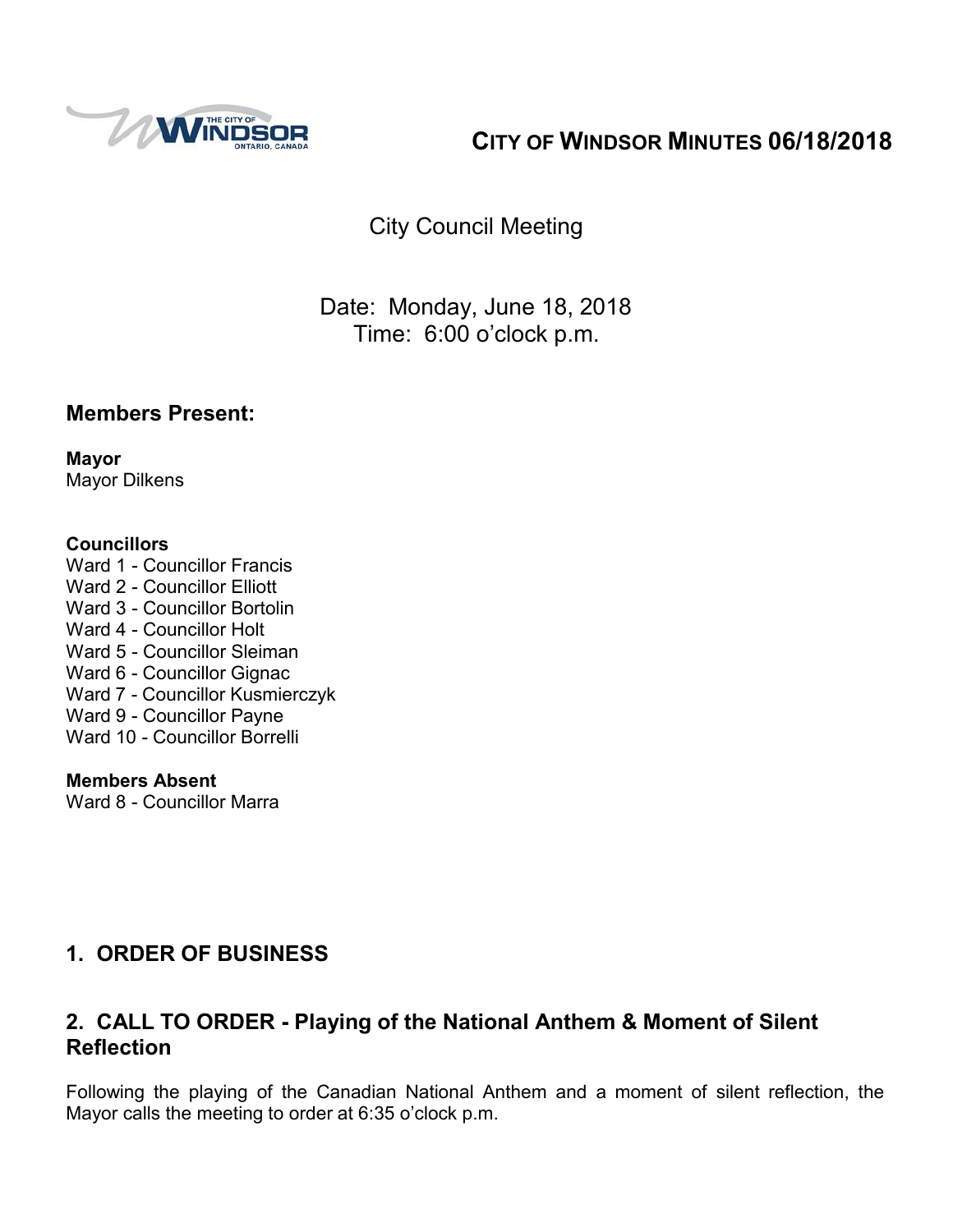## **3. DISCLOSURE OF PECUNIARY INTEREST AND THE GENERAL NATURE THEREOF**

Councillor Francis discloses an interest and abstains from voting on Item 10.1 being the report of the Diversity and Accessibility Officer dated June 18, 2018 entitled "Diversity and Inclusion Initiative – Phase one", as he is employed by the Multicultural Council of Windsor and Essex County.

Councillor Francis discloses an interest and abstains from voting on Item 12.4 being "Report No. 4 of the Diversity Committee – Diversity and Inclusion Initiative", as he is employed by the Multicultural Council of Windsor and Essex County.

## **4. ADOPTION OF THE MINUTES**

## **4.1. Adoption of the Windsor City Council meeting minutes held June 4, 2018**

Moved by: Councillor Bortolin Seconded by: Councillor Elliott

That the minutes of the meeting of Council held June 4, 2018 **BE ADOPTED** as presented. Carried.

Report Number: SCM 249/2018

## **5. NOTICE OF PROCLAMATIONS**

"Social Media Day" – June 30, 2018

## **6. COMMITTEE OF THE WHOLE**

Moved by: Councillor Francis Seconded by: Councillor Gignac

That Council do now rise and move into Committee of the Whole with the Mayor presiding for the purpose of dealing with:

- (a) communication items;
- (b) consent agenda;
- (c) hearing requests for deferrals, referrals and/or withdrawals of any items of business;
- (d) hearing presentations and delegations;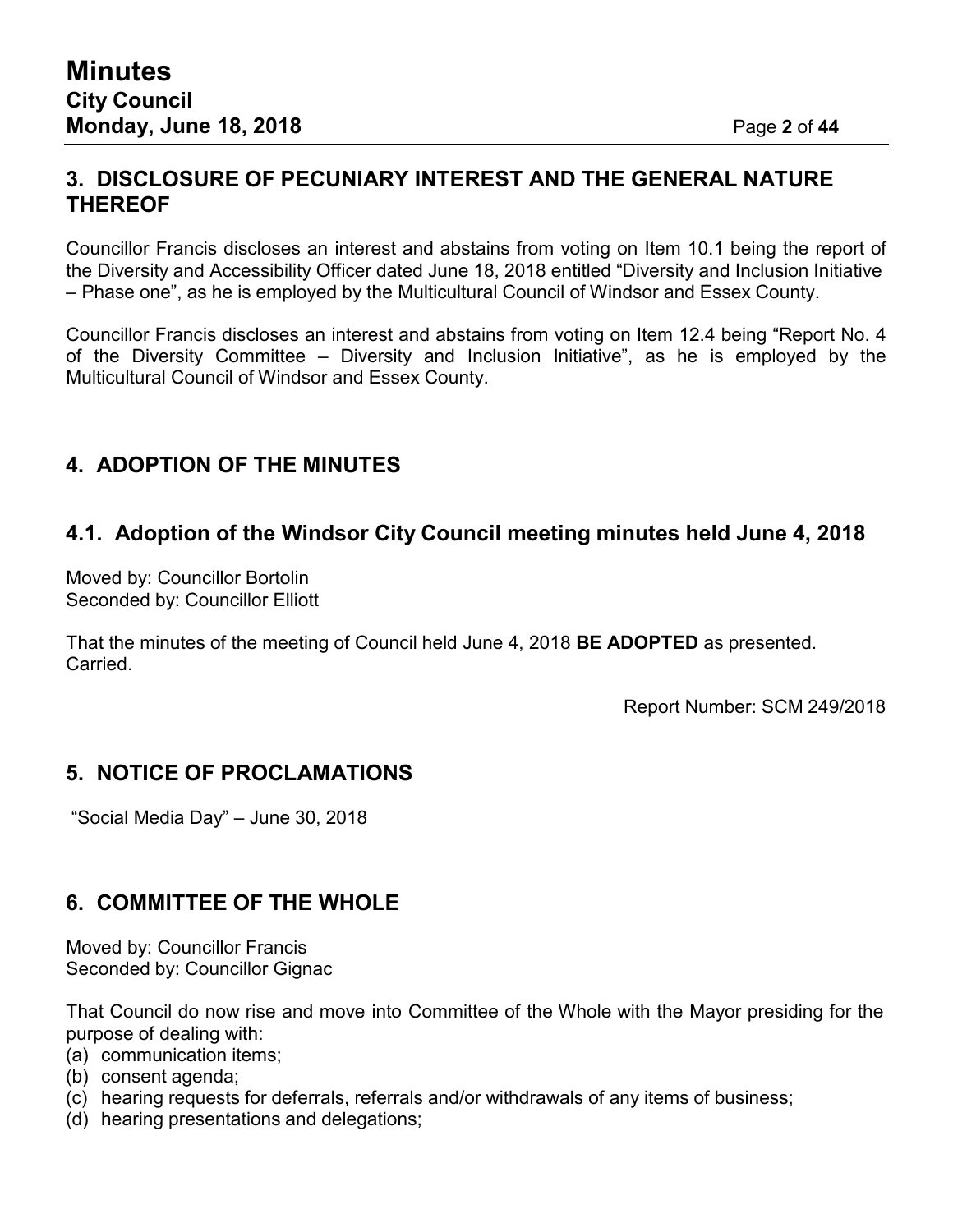# **Minutes City Council Monday, June 18, 2018** Page **3** of **44**

(e) consideration of business items;

(f) consideration of Committee reports:

(i) **Report of Special In-Camera Meeting or other Committee as may be held prior to Council** (if scheduled); and

(g) consideration of by-law 86-2018 through 90-2018 (inclusive). Carried.

## **7. COMMUNICATIONS INFORMATION PACKAGE**

## **7.1. Correspondence for June 18, 2018**

Moved by: Councillor Holt Seconded by: Councillor Kusmierczyk

Decision Number: CR328/2018

That the following Communication Items 7.1.1 through 7.1.7 inclusive as set forth in the Council Agenda **BE REFERRED** as noted:

| No.   | Sender                     | Subject                                                                                                        |
|-------|----------------------------|----------------------------------------------------------------------------------------------------------------|
| 7.1.1 | Kinder Morgan<br>Canada    | Kinder Morgan Utopia Ltd. Detroit River Crossing<br><b>Replacement Project</b>                                 |
|       |                            | <b>City Solicitor</b>                                                                                          |
|       |                            | <b>City Engineer</b>                                                                                           |
|       |                            | Note & File<br>EI2018                                                                                          |
| 7.1.2 | <b>Alcohol and Gaming</b>  | Notice of Extension of Hours for 2018 FIFA World Cup                                                           |
|       | Commission of<br>Ontario   | Liquor Service from June 14, 2018 to July 15, 2018                                                             |
|       |                            | Corporate Leader Parks, Recreation, Culture & Facilities<br><b>Licence Commissioner</b><br>Police Chief        |
|       |                            | <b>COUNCIL DIRECTION AS REQUESTED</b>                                                                          |
|       |                            | otherwise,                                                                                                     |
|       |                            | Note & File<br>APR2018                                                                                         |
| 7.1.3 | Town of Tecumseh           | Water and Wastewater Master Plan Update Notice of<br><b>Public Information Centre</b>                          |
|       |                            | <b>Manager of Pollution Control</b><br><b>City Engineer</b><br>Note & File<br>GM2018                           |
| 7.1.4 | Manager of Urban<br>Design | Application for Site Plan Approval, Vanderbilt Homes Ltd.,<br>Three Single Family Homes, 1949 Devonshire Court |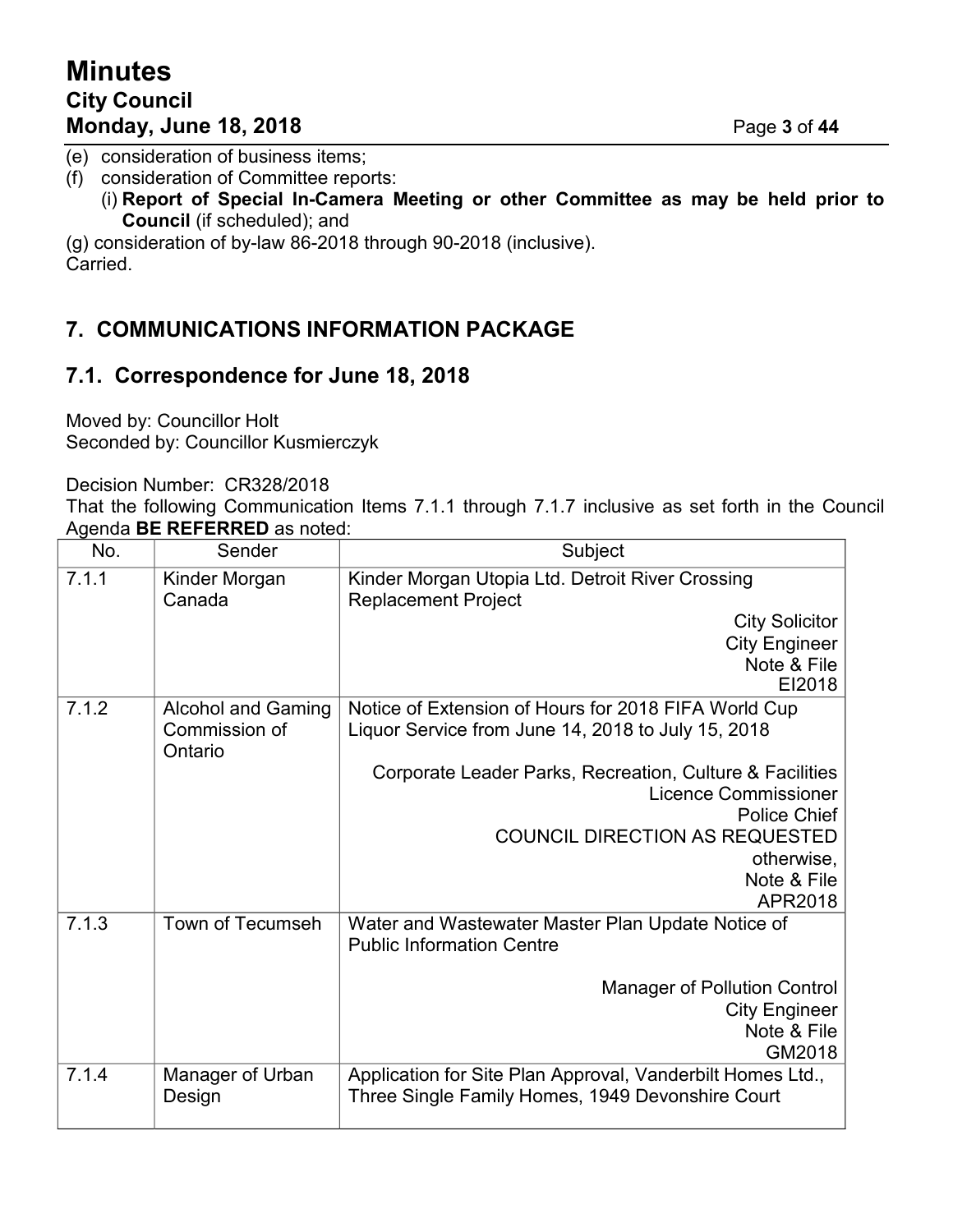# **Minutes City Council Monday, June 18, 2018** Page **4** of **44**

| No.   | Sender                  | Subject                                                   |
|-------|-------------------------|-----------------------------------------------------------|
|       |                         | Note & File                                               |
|       |                         | ZS/13196                                                  |
| 7.1.5 | Manager of Urban        | Application for Site Plan Approval, Glos Associates Inc.  |
|       | Design                  | C/O Shane Mitchell, for Student Residence, 210, 226 &     |
|       |                         | 240 Patricia Road                                         |
|       |                         | Note & File                                               |
|       |                         | ZS/13206                                                  |
| 7.1.6 | Manager of Urban        | Application for Site Plan Approval, Riverside Minor       |
|       | Design                  | Baseball Club, for Construction of Fully-Accessible       |
|       |                         | Recreation Features to Complement Existing Facilities,    |
|       |                         | including a new Miracle Field - Playground - Pavilion and |
|       |                         | Trail at 6755 Wyandotte Street East                       |
|       |                         | Note & File                                               |
|       |                         | ZS/13205                                                  |
| 7.1.7 | Committee of            | Applications to be heard by the Committee of              |
|       | Adjustment/Consent      | Adjustment/Consent Authority, afternoon of Thursday,      |
|       | <b>Authority Agenda</b> | June 28, 2018, 350 City Hall Square West, Room 204,       |
|       | Record                  | Windsor, Ontario                                          |
|       |                         | <b>City Planner</b>                                       |
|       |                         | Note & File                                               |
|       |                         | ZC2018                                                    |

Carried.

Report Number: CMC 11/2018

## **7.2. Response to City Council question CQ 26-2017 regarding dust spreading from gravel piles on commercial property to residential housing in Sandpoint/Vanderbilt**

Moved by: Councillor Kusmierczyk Seconded by: Councillor Bortolin

Decision Number: CR350/2018

That the report of the Executive Initiatives Coordinator dated June 18, 2018 entitled "Response to City Council question CQ26-2017 regarding dust spreading from gravel piles on commercial property to residential housing in Sandpoint/Vanderbilt" **BE RECEIVED**; and further,

That Administration **BE DIRECTED** to send a request to the Ministry of the Environment and Climate Change to conduct an investigation into the dust pollution concerns in Vanderbilt and Sandpoint, and to report back to Council with a written report on the findings of the investigation. Carried.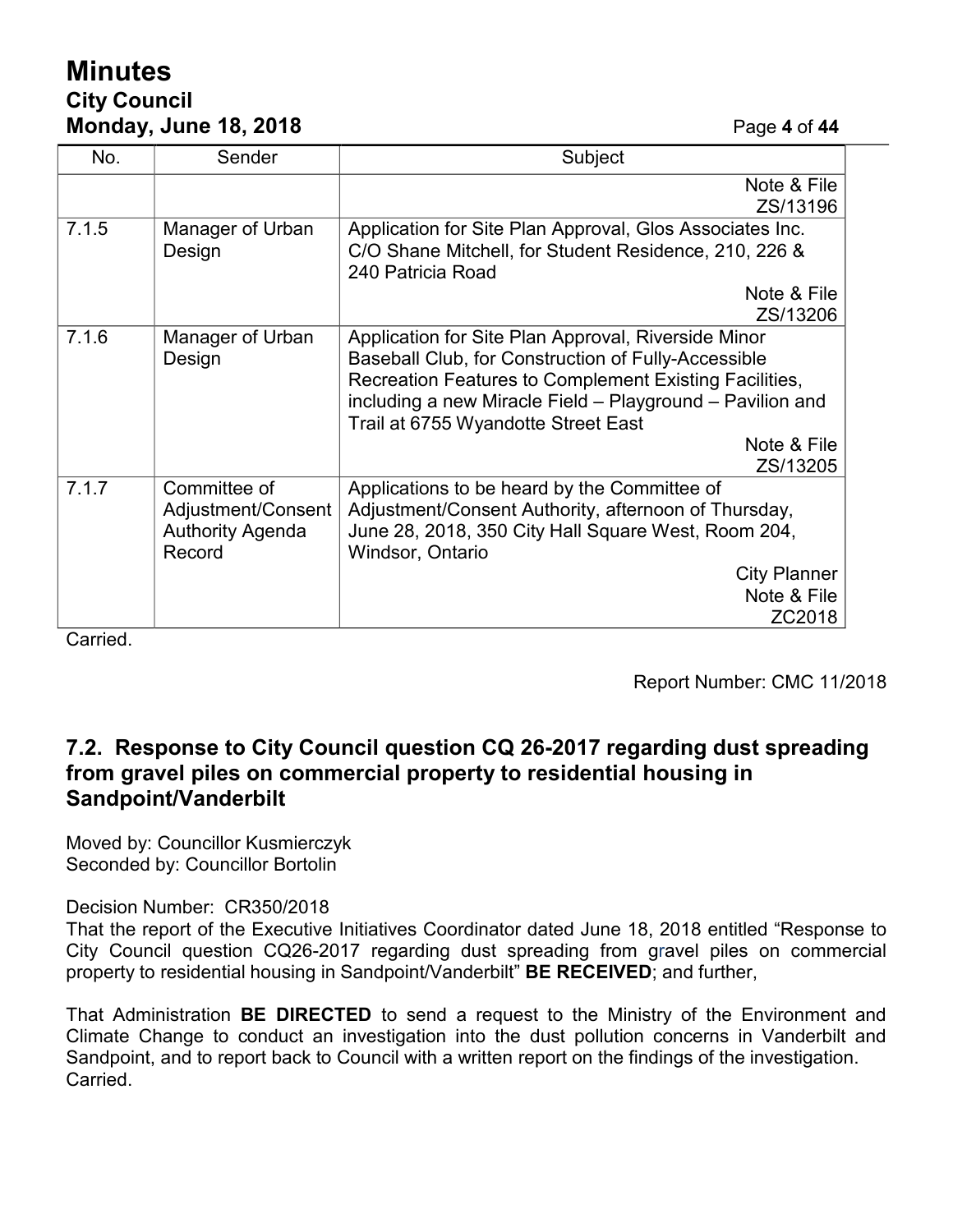Report Number: C 97/2018 Clerk's File: EI2018

## **7.3. Sewer Master Plan Project – Second Quarterly Update**

Moved by: Councillor Holt Seconded by: Councillor Kusmierczyk

Decision Number: CR351/2018

That the second quarterly update of the Sewer Master Plan project **BE RECEIVED** for information. Carried.

> Report Number: C 111/2018 Clerk's File: SW/12983

## **7.4. Succession Planning: 2017 Initiative & Reserve Account Expenditures Update**

Moved by: Councillor Holt Seconded by: Councillor Kusmierczyk

Decision Number: CR352/2018

That the Report from the Executive Director of Human Resources detailing the initiatives and expenses incurred through the Succession Planning Reserve Account (1784) in 2017 **BE RECEIVED** for information; and,

That the Succession Planning Reserve Account (1784) continue to remain separate from the Educational Assistance Reserve Account (1770). Carried.

> Report Number: CM 23/2018 Clerk's File: AS/10122

## **7.5. Ministry of Labour (MOL) Orders issued to the Corporation May 10th, 2018**

Moved by: Councillor Holt Seconded by: Councillor Kusmierczyk

Decision Number: CR353/2018

That City Council **RECEIVE** for information this report from the Executive Director of Human Resources with respect to orders issued to the Corporation by the Ministry of Labour (MOL) concerning a claim to an occupational illness by a worker; and further,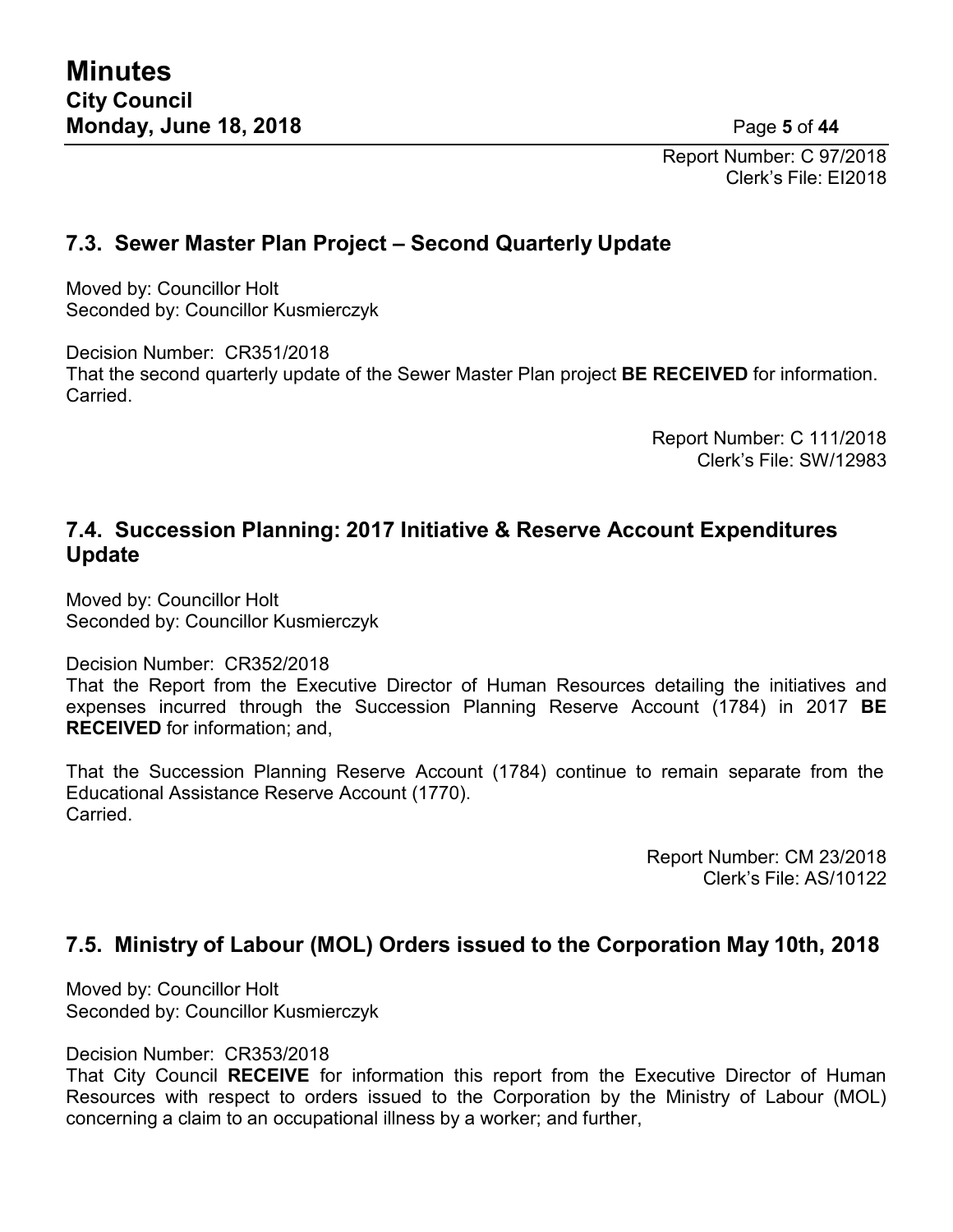That Council and Administration **BE MADE AWARE** that the Facilities and Human Resources Departments have taken action to address these contraventions and in doing so the Corporation will not be appealing this order received. Carried.

> Report Number: CM 24/2018 Clerk's File: GP2018

## **7.6. Pay As You Go (PAYG) Transfer for Eligible 2017 Computer Equipment Related Expenses - Windsor Police Service (WPS) - City Wide**

Moved by: Councillor Holt Seconded by: Councillor Kusmierczyk

Decision Number: CR354/2018

That in compliance with CR 139/2015, City Council **RECEIVE** for information this report confirming that an amount of \$346,354.65 was transferred from the Pay As You Go (PAYG) Leasing Reserve Fund 170 to the Windsor Police Service operating account Dept. ID 0192616 (\$328,410.68) & Dept ID 0192515 (\$17,943.97) Class Code 18084, for eligible 2017 computer, printer, phone system upgrades, server and network related expenses. **Carried** 

> Report Number: CM 26/2018 Clerk's File: SI2018

## **8. CONSENT AGENDA**

## **8.1. Declaration of the Vacant Parcel of Land Municipally Known as 0 Lauzon Road Surplus and Authority to Offer the Land for Sale - Ward 6**

Moved by: Councillor Holt Seconded by: Councillor Payne

#### Decision Number: CR355/2018

- I. That the following vacant parcel of land **BE DECLARED** surplus:
	- Municipal address:
		- 0 Lauzon Road an irregular shaped parcel situated on the west side of Lauzon Parkway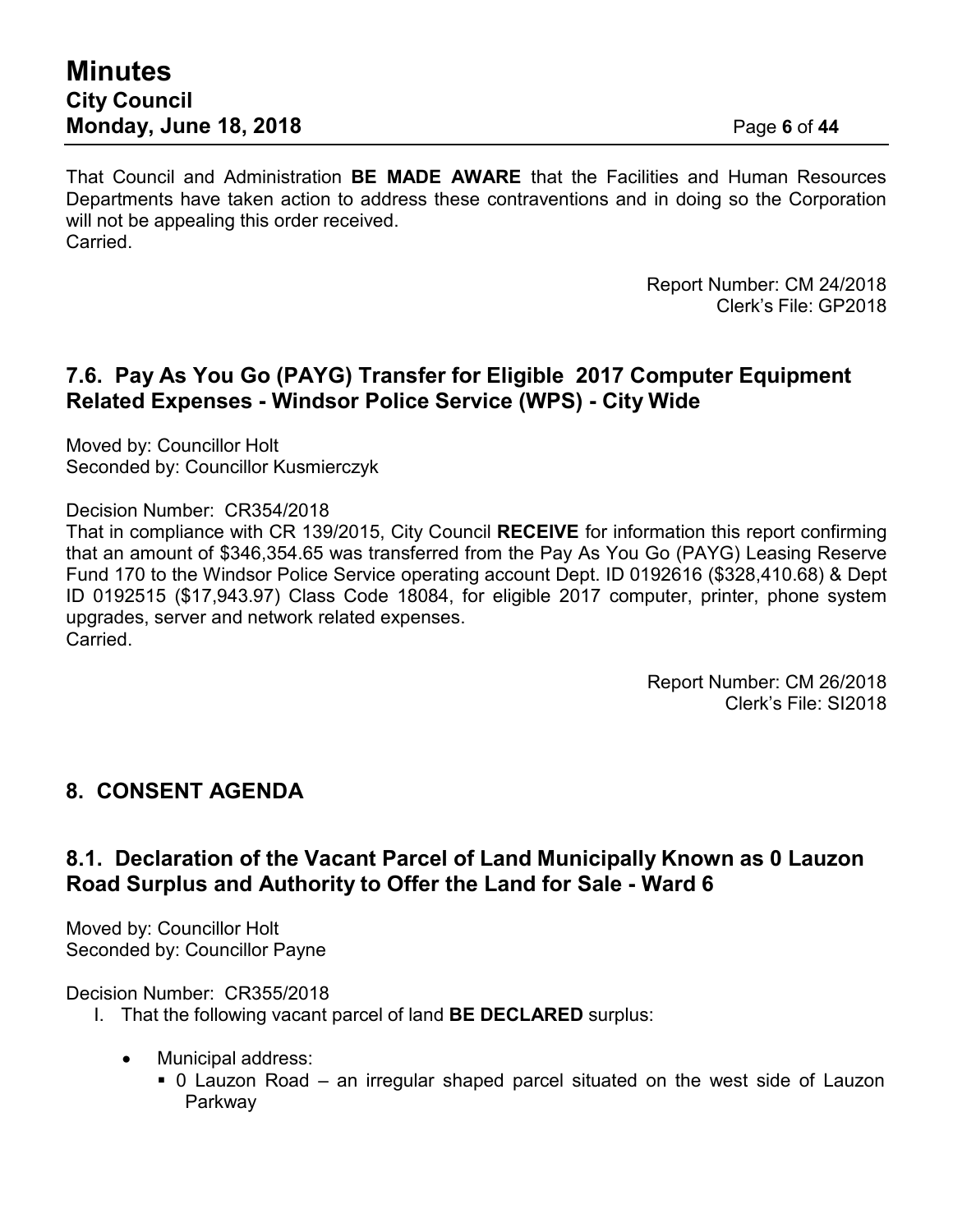- Legal Description:
	- Part Lots 476 to 480 (inclusive), Part Alley (Closed by R18582), Registered Plan 1211 and Part Lot 127, Concession 1, designated as Part 2 on Plan 12R-18528
- Lot area:  $3,116.33 \text{ m}^2 (33,544 \text{ sq ft})$
- II. That the Manager of Real Estate Services **BE AUTHORIZED** to offer the vacant parcel of land identified in Recommendation I for sale to the abutting property owner for lot consolidation purposes at a price to be determined by the Manager of Real Estate Services or commensurate with an independent appraisal, as appropriate.

Carried.

Report Number: C 109/2018 Clerk's File: APM2018

## **8.2. Stormwater Financing Study Project, City Wide**

Moved by: Councillor Holt Seconded by: Councillor Payne

Decision Number: CR356/2018 That City Council **APPROVE** a project budget for the Stormwater Financing Study of \$450,000; to **BE FUNDED** as follows:

- 1. Previously approved funding of \$150,000 from the 2018 Capital Budget, Annexed Lands Growth/Development – Storm Water Charge Study (PBG-003-18, Project ID #7181013); and,
- 2. Pre-commitment of \$300,000 in 2022 funding previously approved in principle in the 2018 Capital Budget, Annexed Lands Growth/Development – Storm Water Charge Study (PBG-003-18).

That the City Engineer or designate **BE AUTHORIZED** to issue an RFP for consulting services and that subject to the cost falling within the approved budget, that the Chief Administrative Officer and City Clerk **BE AUTHORIZED** to sign the requisite agreement, satisfactory in legal form to the City Solicitor, in technical content to the City Engineer and in financial content to the City Treasurer. Carried.

> Report Number: C 96/2018 Clerk's File: SW/13199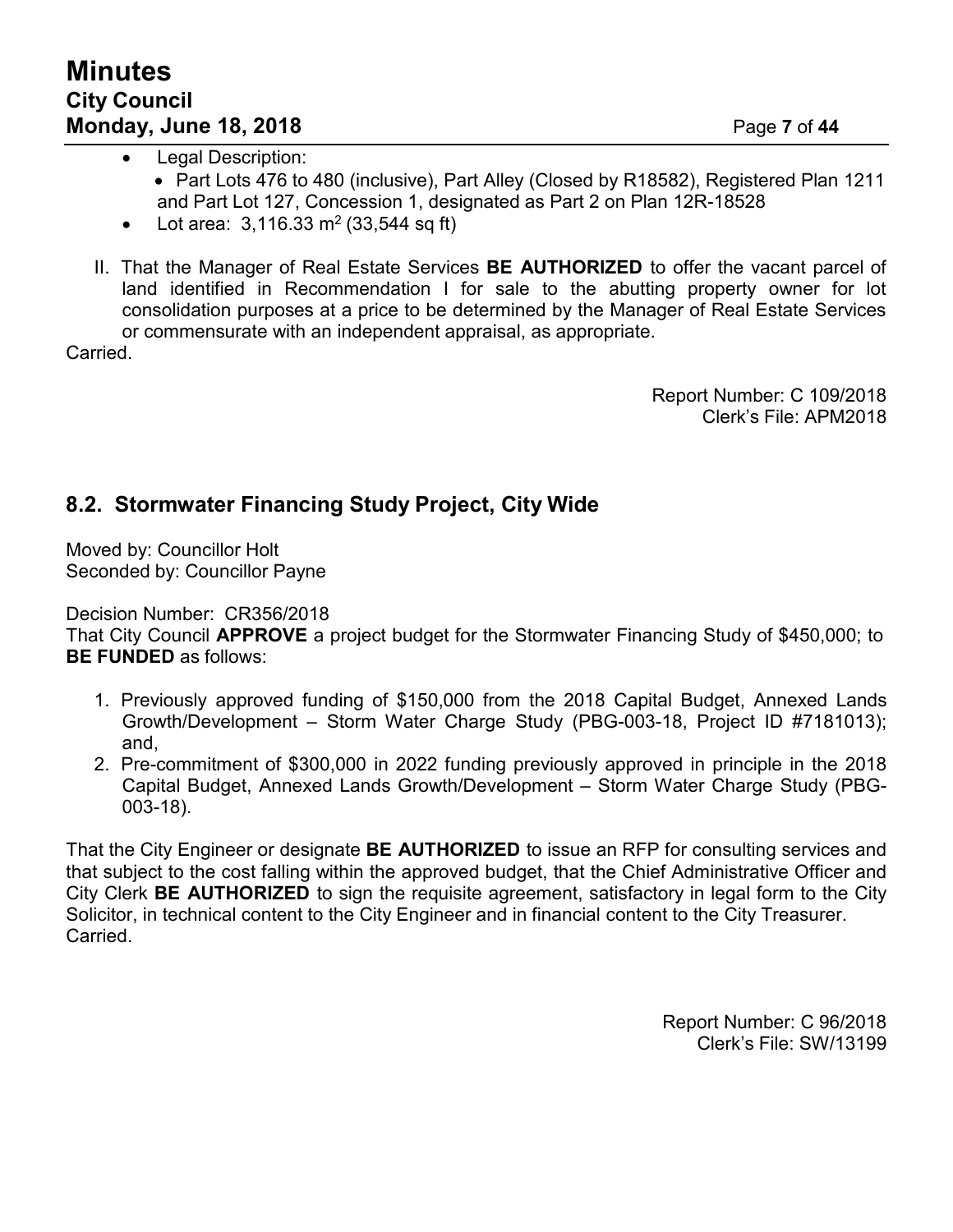# **Minutes City Council Monday, June 18, 2018** Page **8** of **44**

## **8.3. Supply and Installation of Methane Gas Monitoring Equipment at Malden Park, West Yard & East Yard Facilities**

Moved by: Councillor Holt Seconded by: Councillor Payne

Decision Number: CR357/2018

I. That the following low tender be **ACCEPTED**:

| <b>TENDERER:</b> | Vollmer Inc.<br>3822 Sandwich Street |  |  |
|------------------|--------------------------------------|--|--|
|                  | Windsor, ON N9C 1C1                  |  |  |
| FEURER UA        | <u>_</u>                             |  |  |

**TENDER NO**: 8-18

**TOTAL TENDER PRICE:** \$96,000.00, plus HST

#### **ACCOUNT CHARGED: 007-2950-9998-02942-XXXXXXX**

II. That funds totalling \$98,000.00, required to supply and install methane gas monitors at Malden Park Visitor Centre, West Yard and East Yard facilities **BE TRANSFERRED** from Project 7161059, Malden/McGivney Landfill Gas Migration project to a new project.

AND that the Chief Administrative Officer and City Clerk **BE AUTHORIZED** to sign a contract with the tenderer, satisfactory in form to the City Solicitor, in technical content to the City Engineer, and financial content to the City Treasurer for the supply and installation of the gas monitors.

Carried.

Report Number: C 104/2018 Clerk's File: SW/13200

## **8.4. Advance Approval of Capital Budget Item from 2022 to 2018 for Fuel Site Improvements - Ward 3**

Moved by: Councillor Holt Seconded by: Councillor Payne

#### Decision Number: CR358/2018

That City Council **APPROVE** a pre-commitment of \$132,000 from project (OPS-002-17 – Fuel Site Improvements) which was approved in principle in the 2018 Capital Budget 6-year plan with any resulting temporary financing costs incurred until such time as the budgeted funds are available in 2022 to be funded from within the overall project budget amount. Carried.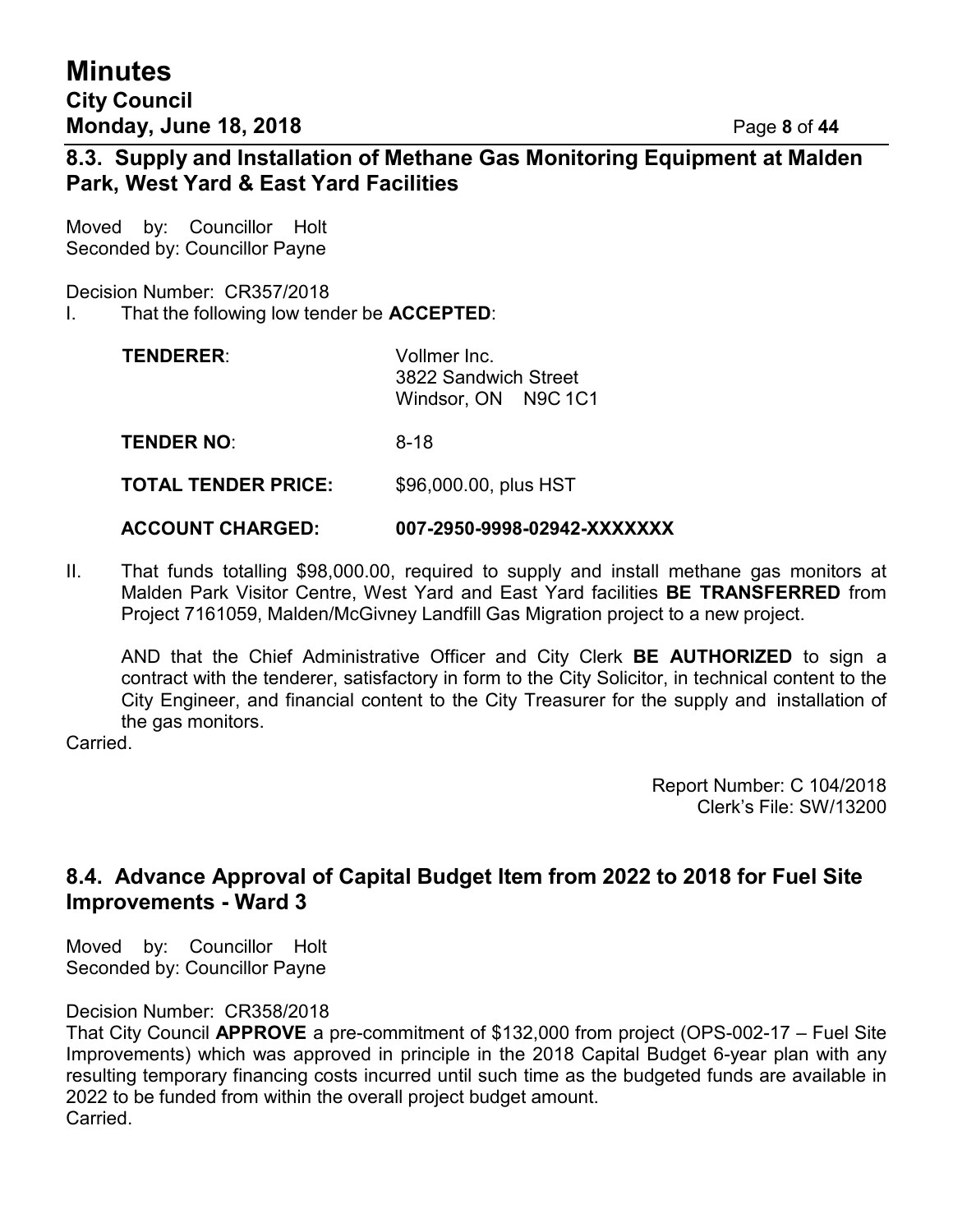Report Number: C 106/2018 Clerk's File: SW2018

## **8.5. Award of RFP 77-18 - Solar Roof-mounted PV FIT 5.0 Projects**

Moved by: Councillor Holt Seconded by: Councillor Payne

Decision Number: CR359/2018

That consistent with the provisions contained within RFP # 77-18 and in accordance with Purchasing Bylaw 93-2012 and amendments thereto, the City Clerk and CAO **BE AUTHORIZED** to execute an agreement with Essex Energy Corporation to provide the complete design, supply, installation, and commissioning of roof-mounted photovoltaic (PV) systems with an electrical generating capacity of 160 kW at the Parks & Recreation Main Maintenance Yard and 112.5 kW at the Little River Pollution Control Plant, at a combined cost not to exceed \$675,237 (exclusive of HST), subject to approval in legal content to the City Solicitor, in financial content to the City Treasurer, and in technical content to the Senior Manager of Asset Planning; and,

That Council **APPROVE** funding of \$675,237 (exclusive of HST) for the PV projects to be from the annual net revenues in the first 8.4 years (approximately) of the 20 year Feed-In-Tariff (FIT) contract with the Independent Electricity System Operator (IESO) under FIT 5; and,

That Council **DIRECT** Administration to report back annually as to the ongoing financial and operational progress of the PV systems; and,

That the Chief Administrative Officer and City Clerk **BE AUTHORIZED** to sign as may be required agreements and contracts with the Provincial Government and its affiliated agencies as well as EnWin Utilities; such documents to be satisfactory in form to the City Solicitor, in technical content to the Senior Manager of Asset Planning, and in financial content to the City Treasurer. **Carried** 

> Report Number: C 94/2018 Clerk's File: MU/8327

## **8.6. Award of Tender #90-18 - Cino & Liz Marcus Community Complex - Dectron Unit Replacement - Ward 5**

Moved by: Councillor Holt Seconded by: Councillor Payne

Decision Number: CR360/2018

I. That the following low tender to remove and replace the existing Pool Dectron unit at the Gino & Liz Marcus Community Centre Tender 90-18 **BE ACCEPTED**: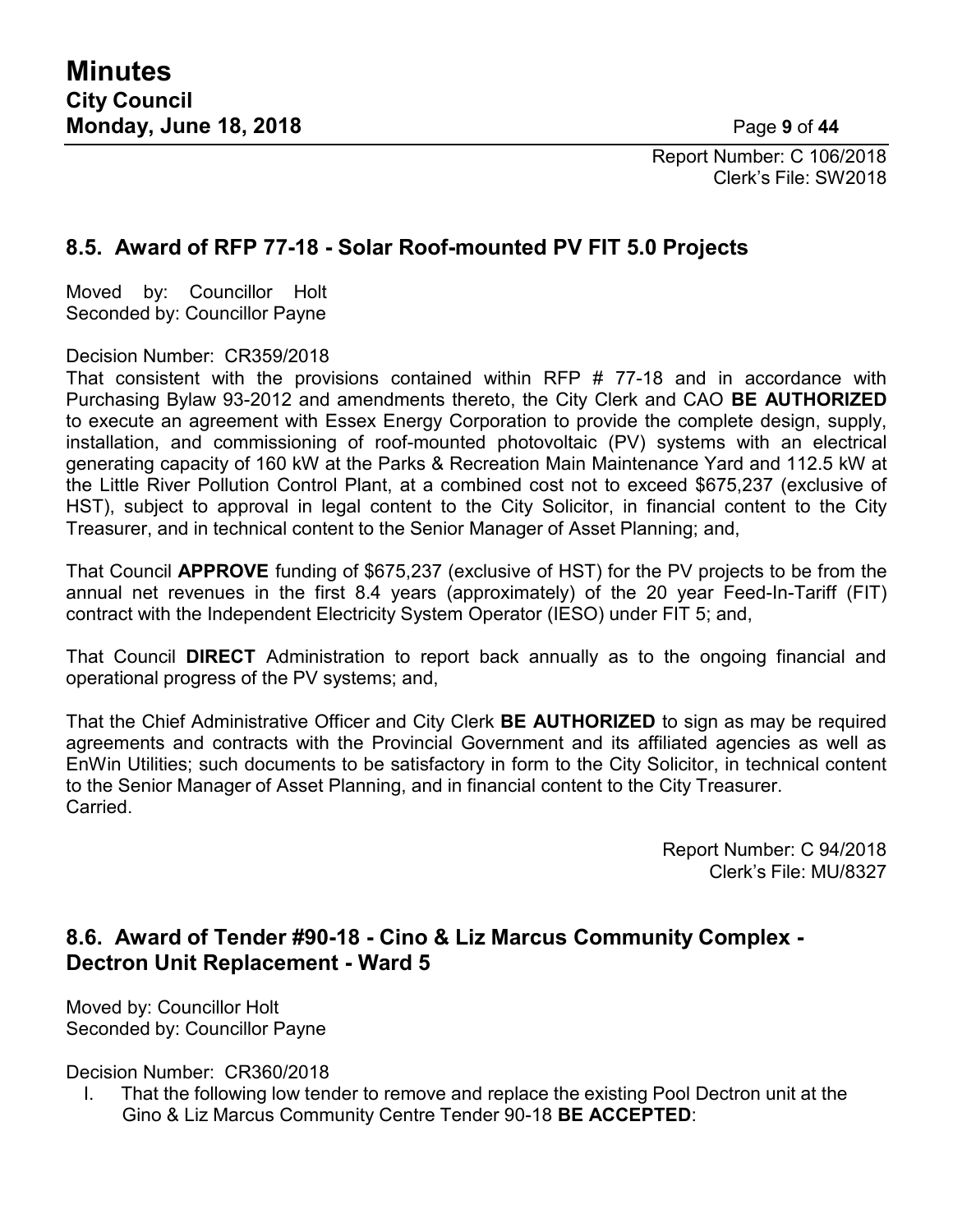| <b>TENDERER:</b>     | <b>TCI Titan Contracting Inc.</b>                   |
|----------------------|-----------------------------------------------------|
| <b>TENDER NO:</b>    | $90-18$                                             |
| <b>TENDER PRICE:</b> | \$252,000 plus HST                                  |
|                      | <b>ACCOUNT CHARGED: 007 5410-7P06-02942-7161051</b> |

- II. And further, that the Chief Administrative Officer and the City Clerk, **BE AUTHORIZED** to execute the contract to the low bidder, satisfactory in form to the City Solicitor, in financial content to the City Treasurer and in technical content to the City Engineer; and,
- III. That **APPROVAL BE GIVEN** to transfer the estimated project shortfall of up to \$122,000 from the Municipal Pool Refurbishment project account #7069034 to Gino & Liz Marcus Rec Complex Account #7161051.

Carried.

Report Number: C 115/2018 Clerk's File: SR/13203

## **11.1. 2018 Final Tax Rates and Property Tax Billing Information**

Moved by: Councillor Holt Seconded by: Councillor Payne

Decision Number: CR363/2018

That City Council **RECEIVE** this report in regards to final 2018 tax billing rates and other billing information; and

That City Council **APPROVE** the 2018 Total Municipal Tax Rates as presented in Table 1 Column A; and

That City Council **APPROVE** the tax collection dates as presented in Table 2; and

That City Council **APPROVE** the 2018 Business Improvement Area Rates as presented in Table 3; and

That City Council **MAINTAIN** the prescribed maximum rate for late payment charges as follows:

- $\geq 1$  ¼% of the amount of tax due and unpaid as a penalty for non-payment on the first day of default and;
- $\geq 1$  ¼% of the amount of tax due and unpaid as interest for non-payment on the first day of each month

and that the City Solicitor **BE AUTHORIZED** to prepare the necessary by-laws. Carried.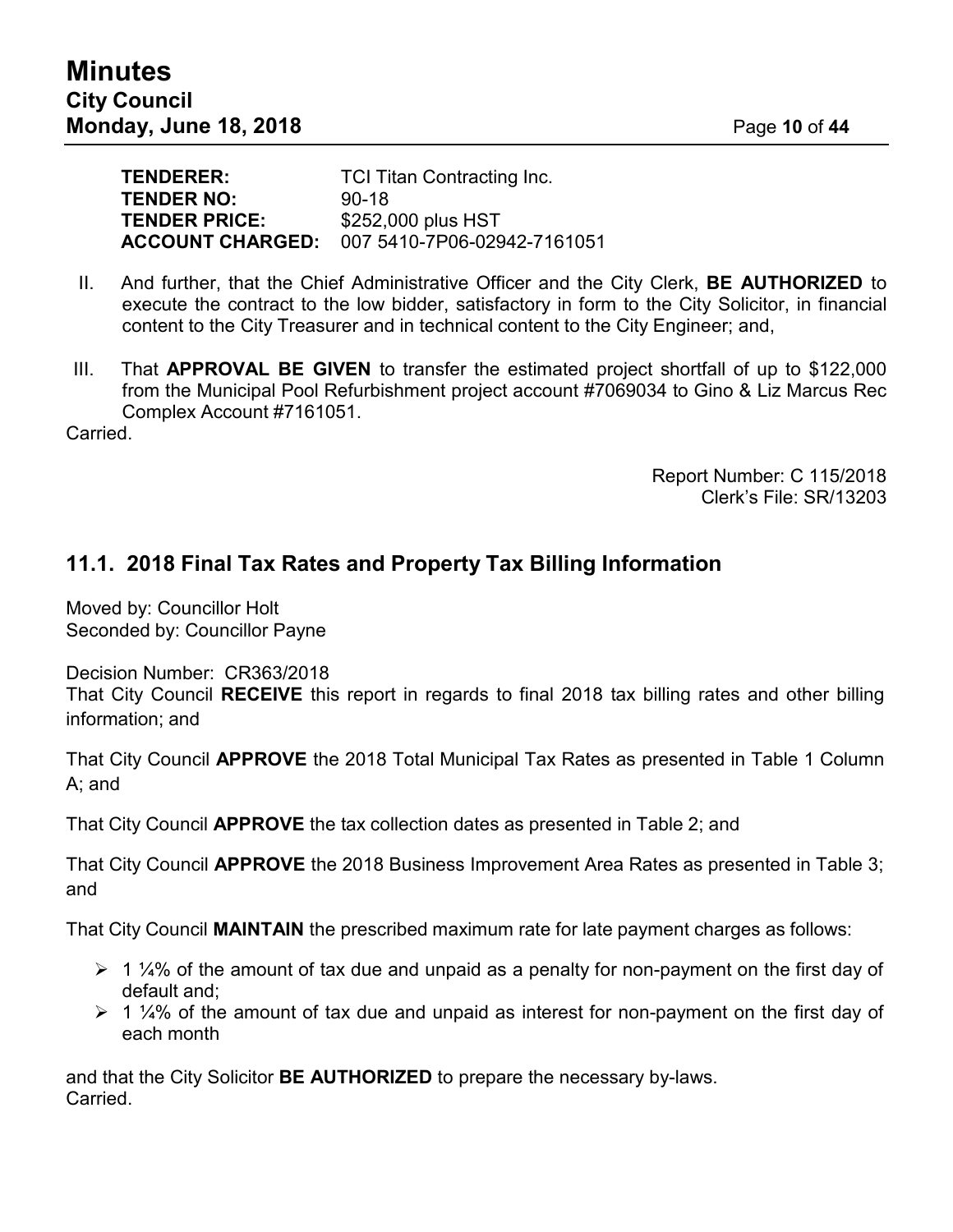Report Number: C 105/2018 Clerk's File: AF2018

## **11.2. Semi-Annual Capital Variance Report - March 31, 2018**

Moved by: Councillor Holt Seconded by: Councillor Payne

Decision Number: CR364/2018 That City Council **RECEIVE** for information the 2018 Life-to-Date Capital Variance Report as at March 31, 2018 as presented by the Chief Financial Officer and City Treasurer; and,

That City Council **APPROVE** the transfers to and from capital projects/reserves as identified within Appendix A – Summary of Capital Project Variances. Carried.

> Report Number: C 108/2018 Clerk's File: AF/12937

## **11.5. Tender 01-18: Francois Road – Seminole Street to C.N. Rail Franklin Street – Francois Road to Rossini Boulevard Sewer, Watermain, Pavement and Streetlighting Rehabilitation**

Moved by: Councillor Holt Seconded by: Councillor Payne

Decision Number: CR327/2018

I. That the following low tender **BE ACCEPTED:**

| Tenderer:                              | <b>SLR Contracting Group Inc.</b><br>6260 Westar Drive<br>Windsor, ON N9J 3W3       |
|----------------------------------------|-------------------------------------------------------------------------------------|
| Work:                                  | Francois<br>Road<br>Sewer, Pavement, Watermain and Streetlighting<br>Rehabilitation |
| <b>Tender No.:</b>                     | $01 - 18$                                                                           |
| <b>Total</b><br><b>Tendered Price:</b> | \$2,586,666.00 (excluding HST)                                                      |
| <b>Accounts</b><br>Charged:            | 007-5410-9998-02942-7144006                                                         |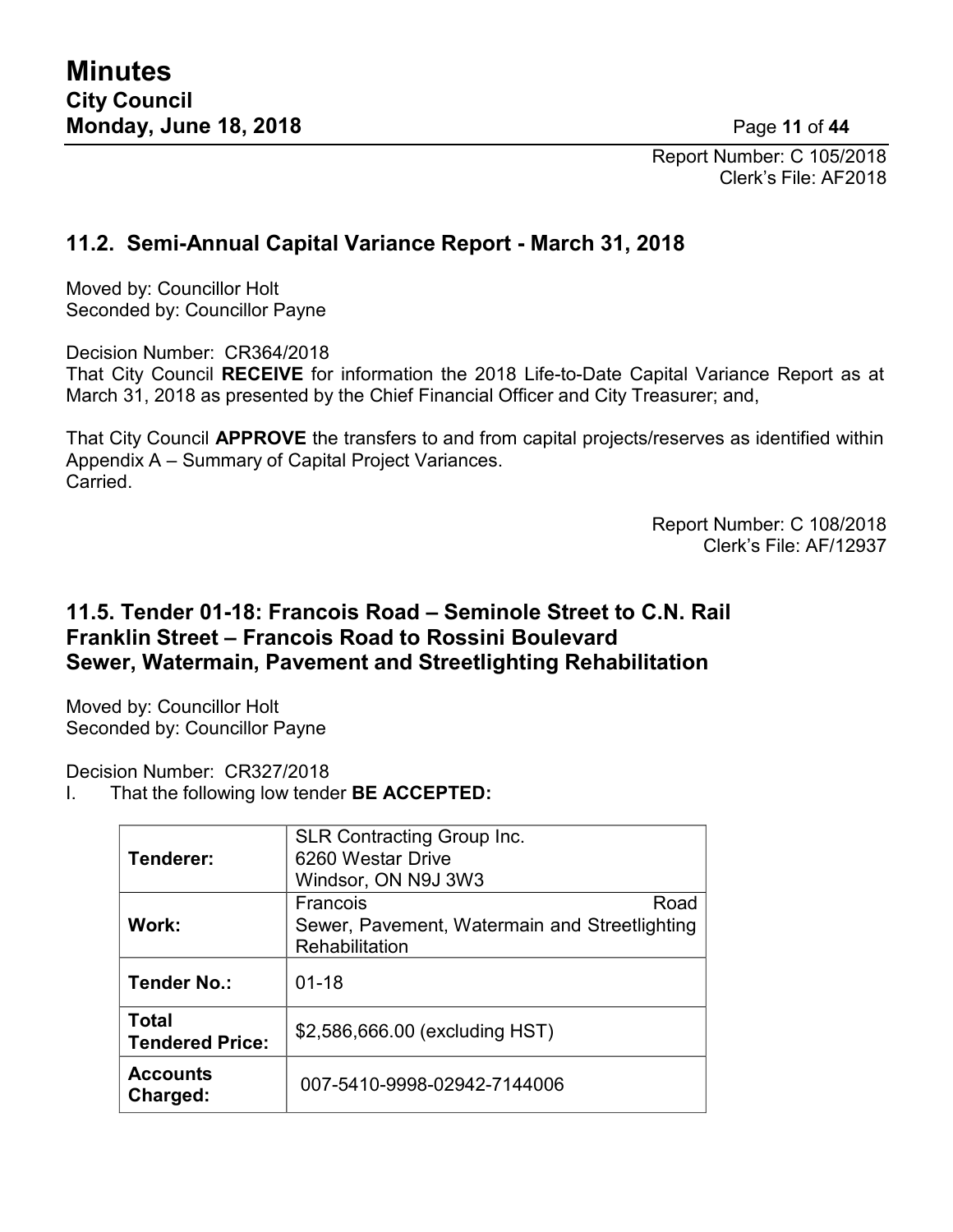AND that the Chief Administrative Officer and City Clerk **BE AUTHORIZED** to sign a contract with the low tenderer (SLR Contracting Group Inc.), satisfactory in form to the City Solicitor, in technical content to the City Engineer, and in financial content to the Chief Financial Officer and City Treasurer, for Tender No. 01-18.

- II. That surpluses totalling \$693,477 from the following projects **BE TRANSFERRED** to the Francois – Seminole / CN Rail project (Project ID#: 7144006):
	- a. Ontario Raymond / Pillette (Project ID#: 7151000) \$250,000
	- b. Marentette Ellis / Hanna (Project ID#: 7153005) \$200,000
	- c. South National Trunk Sanitary Relining (Project ID#: 7134005) \$243,477
- III. That approval **BE GIVEN** to undertake a total expenditure of \$2,848,477.00 for the construction of Tender 01-18 to be funded from project ID#7144006. Carried.

Report Number: C 116/2018 Clerk's File: SR/13208

## **9. REQUEST FOR DEFERRALS, REFERRALS AND/OR WITHDRAWALS**

None requested.

## **10. PRESENTATIONS AND DELEGATIONS (5 Minute maximum per delegate)**

**10.2. Transmittal Report - Development Charges (DC) Amendment Background Study and DC Bylaw for the Sandwich South Planning District (SSPD)**

## **AND**

**12.2. Report No. 1 of the Interim Development Charges Task Force - New 2018 Development Charges for the Sandwich South Planning District**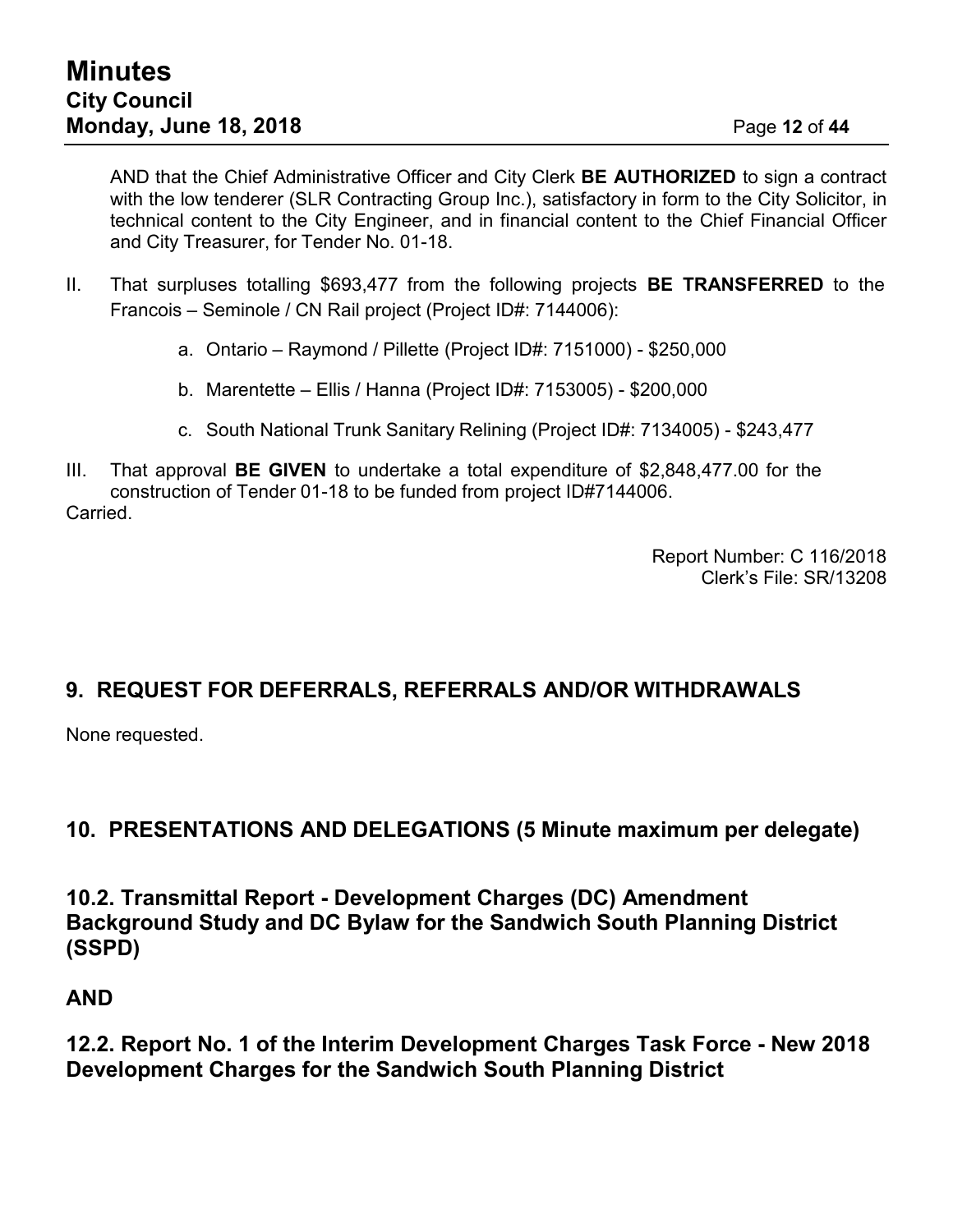# **Minutes City Council Monday, June 18, 2018** Page **13** of **44**

#### **Craig Binning, Hemson Consulting Ltd.**

Craig Binning, Hemson Consulting Ltd., appears before Council to provide an overview of the "City of Windsor Development Charges Amendment Study for the Sandwich South Planning District Public Meeting", including the background, purpose of this study, approach and methodology, development forecast, capital projects, capital program summary, calculation of rate, calculated Sandwich South ASDC Rates, City-wide vs. draft calculated SSPD residential development charges; City-wide vs. draft calculated SSPD non-residential (non industrial) development charges; residential rate comparison for single detached units; non-residential rate comparison for dollars/square metres for retail; policy recommendations; and next steps.

#### **Philippa von Ziegenweidt, resident of Wards 6**

Philippa von Ziegenweidt, resident of Ward 6, appears before Council to provide comment regarding the "City of Windsor Development Charges Amendment Study for the Sandwich South Planning District", suggesting that the study, along with the recommendations from the Interim Development Charges Task Force be approved and concludes by stressing that growth needs to pay for growth and that the ageing population should not be burdened with higher taxes.

#### **William F. Balazs, President, 386823 Ontario Limited**

William F. Balazs, President, 386823 Ontario Limited, appears before Council to provide comment regarding the "City of Windsor Development Charges Amendment Study for the Sandwich South Planning District", expressing a concern that a breakdown of phased engineering and more specific land acquisition and construction cannot be provided.

Moved by: Councillor Bortolin Seconded by: Councillor Sleiman

#### Decision Number: CR362/2018

That City Council **APPROVE** the May 24, 2018 Development Charges Amendment Background Study for the Sandwich South Planning District, along with recommendations from the Interim Development Charges Task Force - SSPD, and that a Bylaw to Amend Bylaw 60-2015, being a Bylaw to Impose Development Charges (DCs) **BE BROUGHT BACK** to City Council for Final Approval on July 23, 2018. Carried.

> Report Number: C 110/2018 Clerk's File: SPL/13057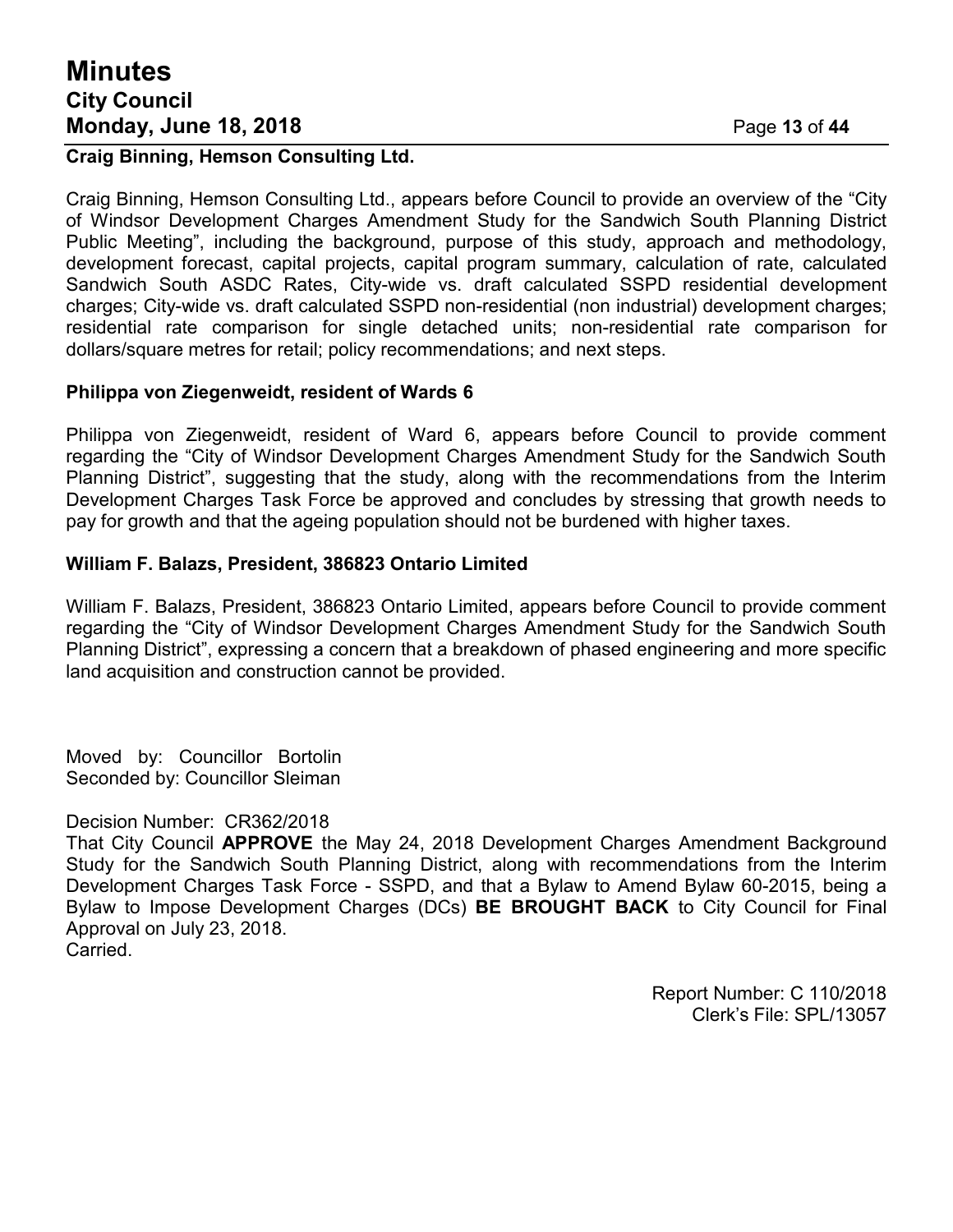# **Minutes City Council Monday, June 18, 2018** Page **14** of **44**

Moved by: Councillor Bortolin Seconded by: Councillor Sleiman

#### Decision Number: CR368/2018

That Report No. 1 of the Interim Development Charges Task Force- New 2018 Development Charges for the Sandwich South Planning District indicating:

That the Interim Development Charges Task Force for the Sandwich South Planning District (SSPD) **RECOMMEND TO CITY COUNCIL** that the new 2018 Development Charges (DC) By-law for the SSPD **BE APPROVED** on the basis of the following main parameters:

1. The Implementation of the new Area Specific DC rates for the Sandwich South Planning District as calculated by Hemson Consulting (detailed in Appendix A) in accordance with the governing legislation. More specifically, that the new rates be implemented in full as calculated in the Interim Development Charges Background Study for the SSPD.

2. That the Industrial development exemption policy should continue. The current practice of exempting all industrial development from development charges should continue in the new area specific DC Bylaw.

3. That the new Area Specific DC rates for the SSPD be adjusted annually in accordance with the most recent annual change in Statistics Canada Quarterly Construction Price Statistics (Catalogue No. 62-007). This will allow the DC revenues to preserve purchasing power to keep pace with the increasing costs of development expenditures and remain consistent with the City-Wide Bylaw.

4. That the two DC Bylaws (i.e. City-Wide and Interim ASDC) be aligned as part of the 2020 DC Bylaw update.

5. That the current City-Wide Bylaw #60-2015 remain in effect for the remainder of the City, **BE APPROVED**.

**Carried** 

Report Number: SCM 240/2018 Clerk's File: SPL2018

## **10.1. Diversity and Inclusion Initiative - Phase one**

**AND**

**12.4. Report No. 4 of the Diversity Committee - "Diversity and Inclusion Initiative"**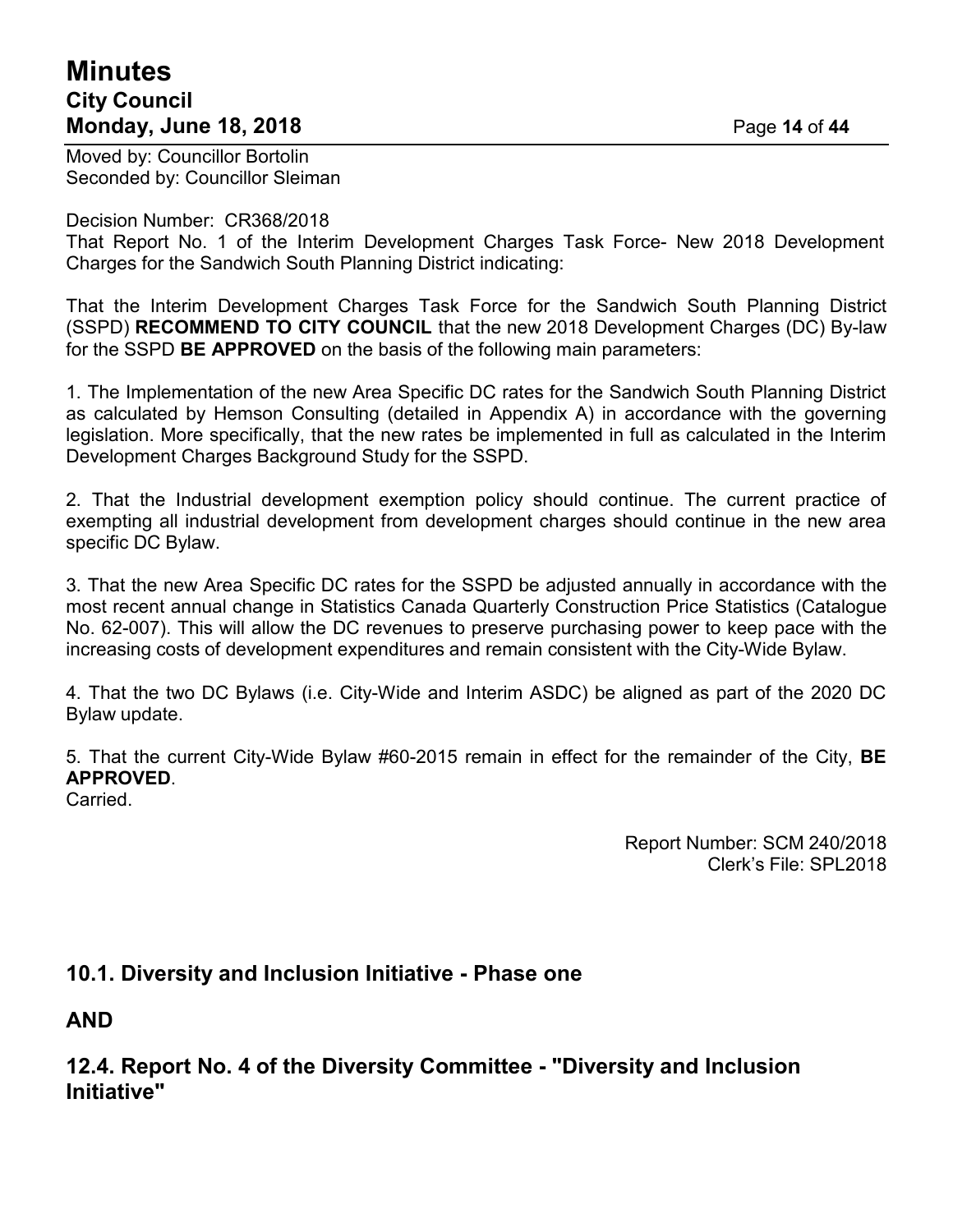## **Minutes City Council Monday, June 18, 2018** Page **15** of **44**

#### **Gayle Jones, Diversity and Accessibility Officer; and Jamie Kramer, Human Resources Assistant**

Gayle Jones, Diversity and Accessibility Officer; and Jamie Kramer, Human Resources Assistant, appear before Council to provide an overview of the proposed "City of Windsor's Diversity and Inclusion Initiative", including a summary of the phases; a holistic approach to diversity and inclusion; initial diversity and inclusion framework and implementation strategy; and future steps.

#### **Sushil Jain, member of the Diversity Committee**

Sushil Jain, member of the Diversity Committee, appears before Council to provide comment regarding the proposed City of Windsor's Diversity and Inclusion Initiative, expressing caution that the full costs of this are not fully stated and that there is no urgency to this initiative and should therefore not be rushed through.

#### **Charlotte LeFrank, Chair, Diversity Committee**

Charlotte LeFrank, Chair, Diversity Committee, appears before Council to express support for the proposed City of Windsor's Diversity and Inclusion Initiative, suggesting that it will serve as a valuable roadmap for the future and that the costs are well laid out.

Moved by: Councillor Bortolin Seconded by: Councillor Holt

Decision Number: CR361/2018

That the report of the Human Resources Department dated June 18, 2018, be **RECEIVED** for information; and,

That City Council **APPROVE** the City of Windsor's Diversity and Inclusion Initiative as attached to this document; and,

That City Council **AUTHORIZE** Administration to distribute to Corporate staff the Workforce Census, attached to this document; and,

That for the 2018 phase City Council **PROVIDE** funding in the amount of \$62,800 from the Budget Stabilization Reserve Account; and,

That City Council **DIRECT** Administration to bring forward future costing requirements as it relates to the Diversity and Inclusion initiative for Council's consideration at the 2019 Capital Budget; and further,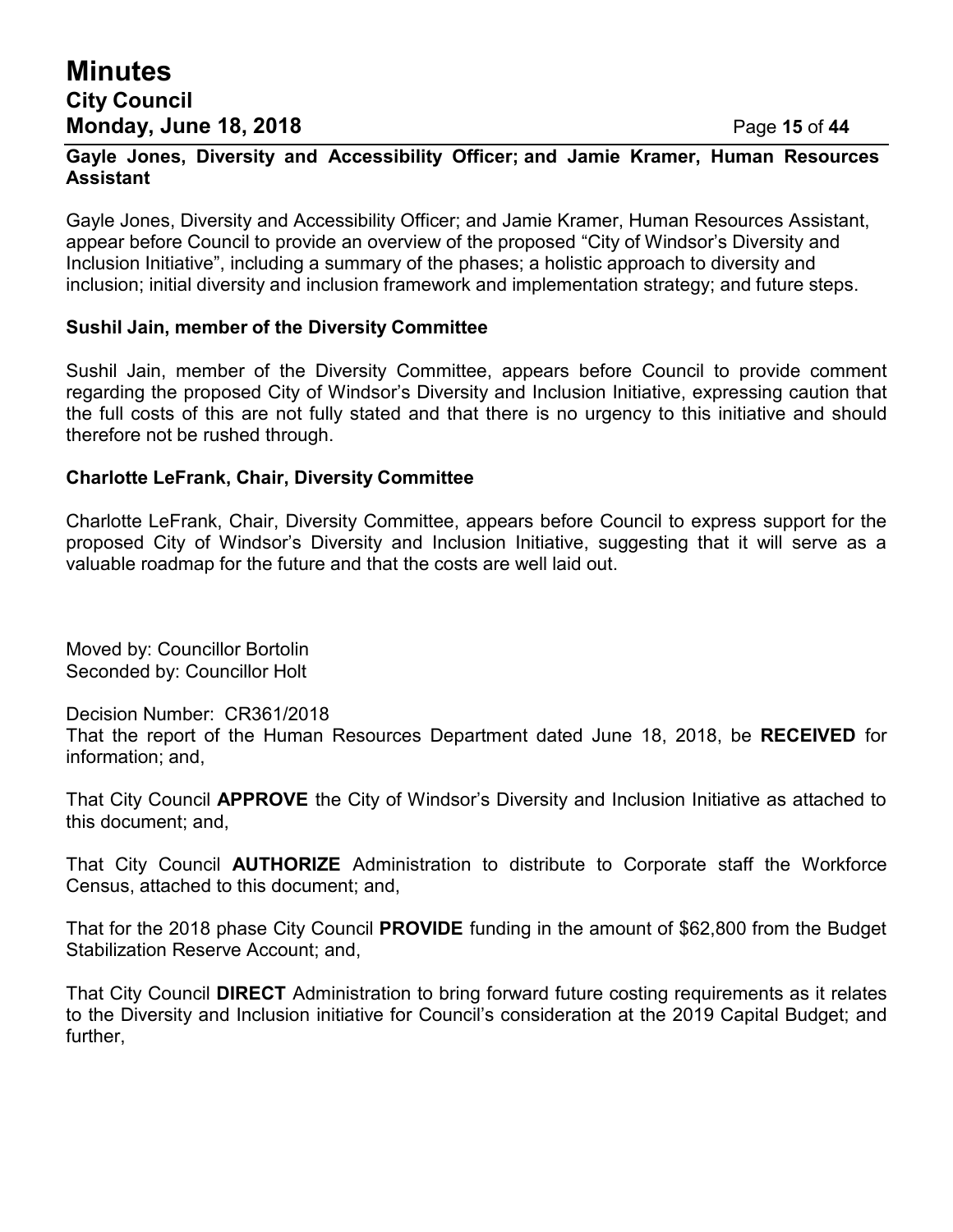# **Minutes City Council Monday, June 18, 2018** Page **16** of **44**

That Administration **BE DIRECTED** to reach out and consult with local agencies such as the Multicultural Council of Windsor Essex County and United Way for assistance and input on this initiative.

Carried.

Councillor Francis discloses and interest and abstains from voting on this matter.

Report Number: C 103/2018 Clerk's File: MB2018

Moved by: Councillor Bortolin Seconded by: Councillor Holt

Decision Number: CR370/2018 That Report No. 4 of the Diversity Committee - "Diversity and Inclusion Initiative" indicating:

That the "City of Windsor Diversity and Inclusion Initiative" which is a corporate wide effort by the Corporation of the City of Windsor with a purpose of providing a detailed review and measurable plan to further enhance efforts in understanding and addressing the needs of everyone in our unique and diverse community **BE APPROVED**.

Carried.

Councillor Francis discloses and interest and abstains from voting on this matter.

Report Number: SCM 242/2018 Clerk's File: APR2018

## **11.4. Development Services Digital Transformation, City Wide**

## **Jim Lyons, Windsor Construction Association**

Jim Lyons, Windsor Construction Association, appears before Council to speak in support of the Building Department's transition to a fully digitized environment using the Evolta Permit Point electronic system, which will help to transition to a paperless operating environment for development applications related to construction and lead to improved internal and external efficiencies.

#### **Jarkko Turtianen, COO; and Jani Muhonen, CEO of Evolta Ltd.**

Jarkko Turtianen, COO; and Jani Muhonen, CEO of Evolta Ltd., appear before Council to provide an overview of their Evolta Permit Point electronic system, which is a transparent system that provides internal and external efficiencies and which has been tried and implemented in over 250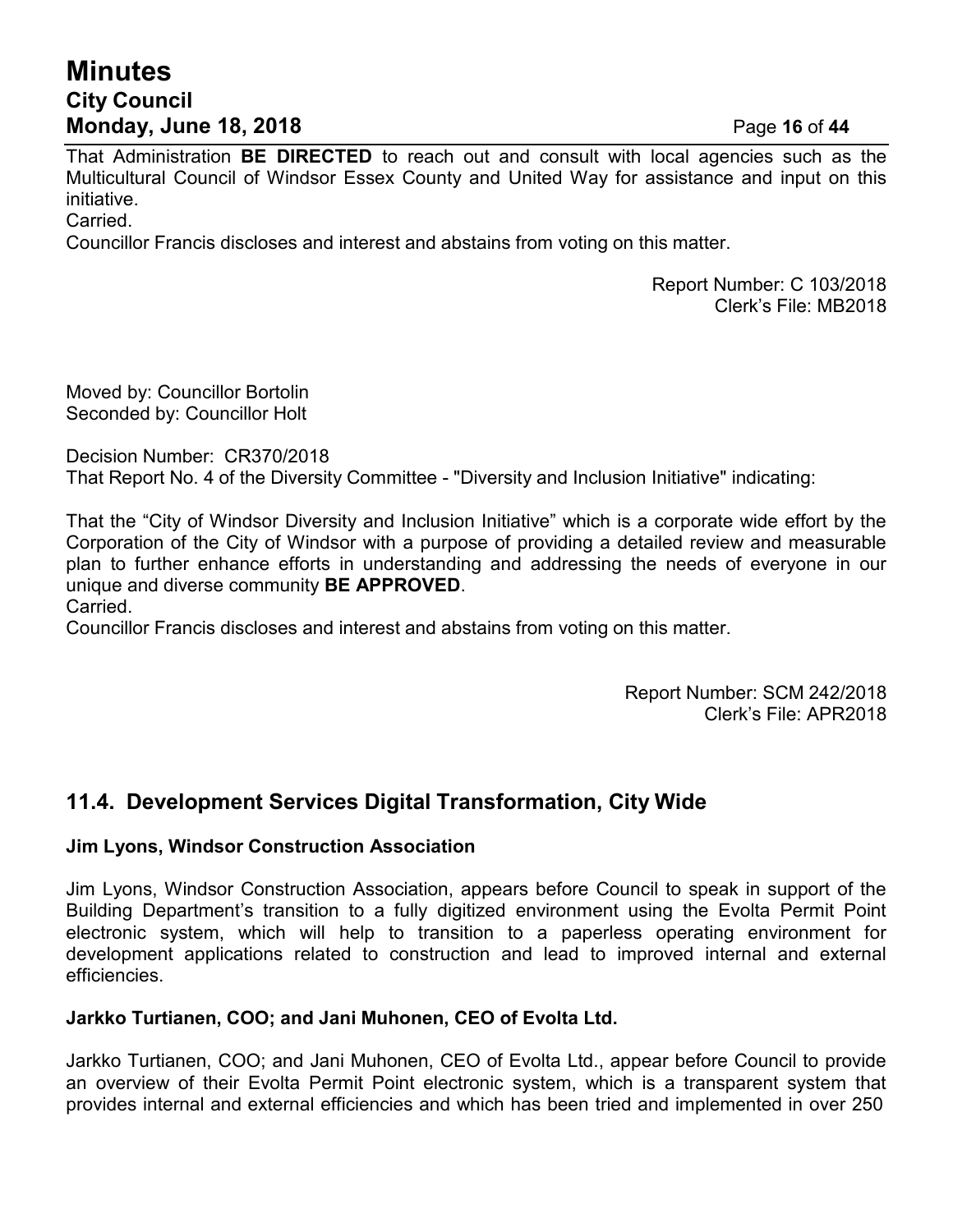# **Minutes City Council Monday, June 18, 2018** Page **17** of **44**

municipalities in Finland, which is ranked as one of the most advanced technology countries in the world and conclude by stating that they look forward to making Windsor home for their North American head office.

Moved by: Councillor Francis Seconded by: Councillor Gignac

Decision Number: CR366/2018

I. That to continue to advance the Building Department's transition to a fully digitized environment, City Council **AUTHORIZE** a Sole Source procurement, in compliance with applicable City of Windsor policies and by-laws, with Evolta for the following:

Phase 1: \$589,000 plus net taxes.

- o Business process development.
- o Departmental staff and customer workshops.
- $\circ$  Development of user interface including: online application, engagement and consultation, payment, status update and issuance of permit.

Phase 2: \$195,000 plus net taxes.

- o Development of Inspections module.
- o Mobile interface for inspections.
- o Scan code development.

Phase 3: \$189,000 plus net taxes.

- o Electronic archive development.
- o Document management and search engines.
- o Online document storage system.

to **BE FUNDED** from the Planning and Building E-Plan and E-Permit Review and Implementation Capital Project (PLN-005-07).

- II. That City Council **AUTHORIZE** the Chief Administrative Officer and the City Clerk to sign the required agreements with Evolta (up to a total of \$973,000 + HST), subject to satisfactory review as to form by the City Solicitor, as to technical content by the Chief Information Officer /Executive Director of Information Technology and Chief Building Official, and as to financial content by the Chief Financial Officer/City Treasurer.
- III. That City Council **APPROVE** a pre-commitment of \$1,510,000 from project PLN-005-07 Planning & Building E-Plan & E-Permit Review and Implementation, (total project cost of \$1,720,000; less the previously approved amount of \$210,000), which was approved in principle during the 2018 Capital Budget 6-year plan for use in 2018 with temporary financing costs applicable until funds are available in 2022.

Carried.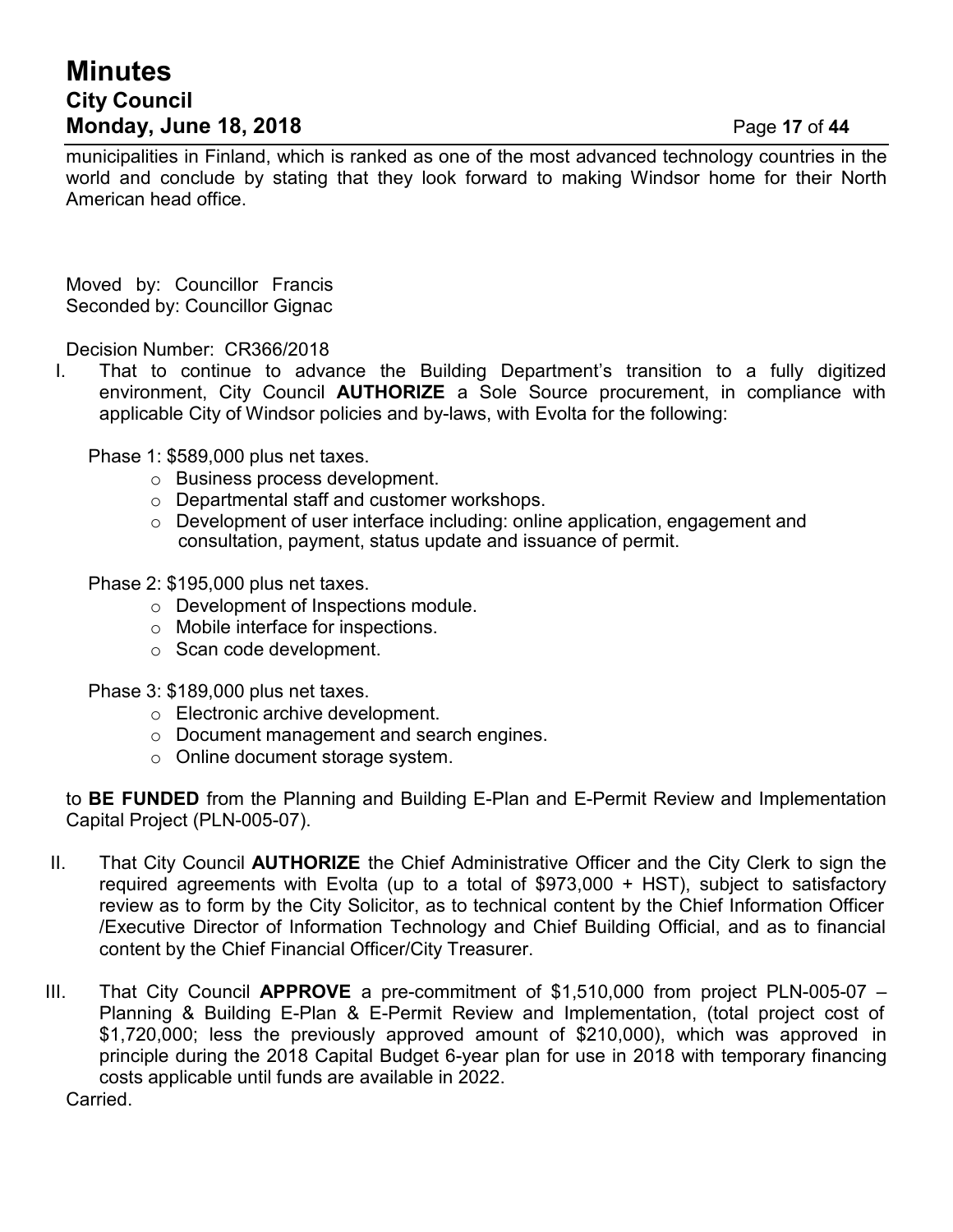Report Number: C 114/2018 Clerk's File: SB/13202

## **13.4. By-law 89-2018**

### **Brad Rogers, Groundswell Urban Planners; and Joe Morano, Elm Developments**

Brad Rogers, Groundswell Urban Planners; and Joe Morano, Elm Developments, appear before Council to provide comment regarding By-law number 89-2018 being a by-law to further amend bylaw number 8600 cited as the City of Windsor zoning by-law, suggesting that their request for one drive-thru for a bank or pharmacy was not included.

**Clerk's Note:** By-Laws come to Council only by way of authority given through Council Resolution. However, our Procedure By-Law, which governs the rules and conduct for Council meeting (By-law No. 98-2011) contains clause s.13.15 in which Council **is not allowed to reconsider** *Planning* Act matters. Therefore, although delegations can certainly make presentations in front of Council yet again, Council cannot reconsider such a matter and overturn their original decision.

## **11. REGULAR BUSINESS ITEMS (Non-Consent Items)**

## **11.3. Prince Road Pedestrian Crossing - WARD 2**

Moved by: Councillor Elliott Seconded by: Councillor Kusmierczyk

Decision Number: CR365/2018 That the report of the City Engineer dated June 11, 2018 entitled "Prince Road Pedestrian Crossing" **BE RECEIVED**; and further,

That **APPROVAL BE GIVEN** for the construction of a pedestrian crosswalk on Prince Road at Barrymore Lane, to **BE FUNDED** through the capital reserve account; and further,

That the speed limit on Prince Road **NOT BE REDUCED**, without accompanying physical measures to reduce vehicle operated speeds as identified through the Traffic Calming Policy. **Carried** 

> Report Number: C 113/2018 Clerk's File: ST2018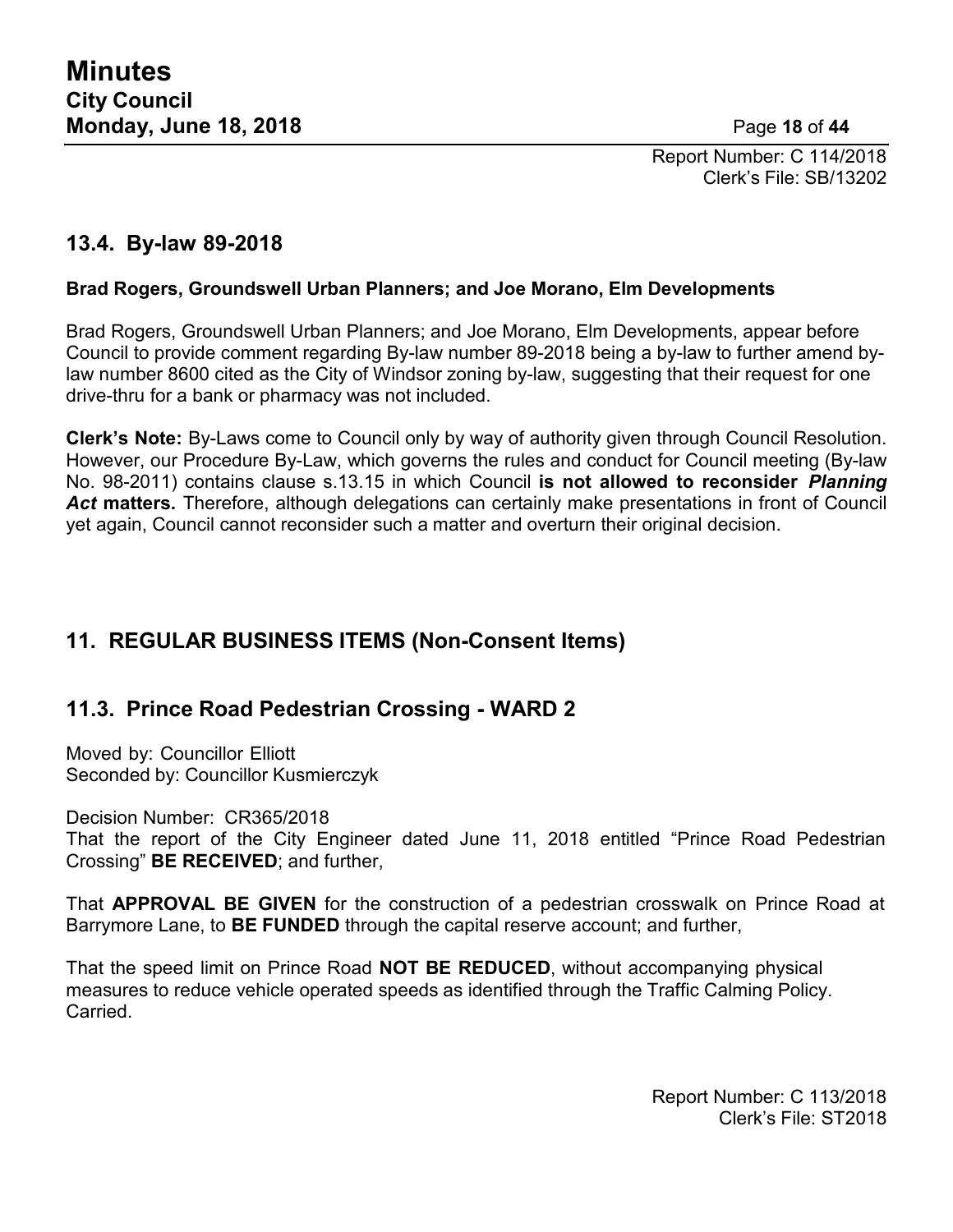# **12. CONSIDERATION OF COMMITTEE REPORTS**

## **12.1. Report of the Special In-Camera meeting or other Committee as may be held prior to Council**

Moved by: Councillor Bortolin Seconded by: Councillor Elliott

Decision Number: CR367/2018 That the report of the In Camera meeting held June 18, 2018 **BE ADOPTED** as presented. Carried.

Clerk's File: ACO2018

## **12.3. Minutes of the Interim Development Charges Task Force of its meeting held May 10, 2018**

Moved by: Councillor Bortolin Seconded by: Councillor Elliott

Decision Number: CR369/2018 That the minutes of the Interim Development Charges Task Force of its meeting held May 10, 2018 **BE ADOPTED** as presented. **Carried** 

> Report Number: SCM 241/2018 Clerk's File: SPL2018

## **12.5. Report of the Striking Committee of its meeting held June 18, 2018**

Moved by: Councillor Bortolin Seconded by: Councillor Elliott

Decision Number: CR371/2018 That the **Report of the Striking Committee** of its meeting held June 18, 2018 **BE ADOPTED** as presented. Carried.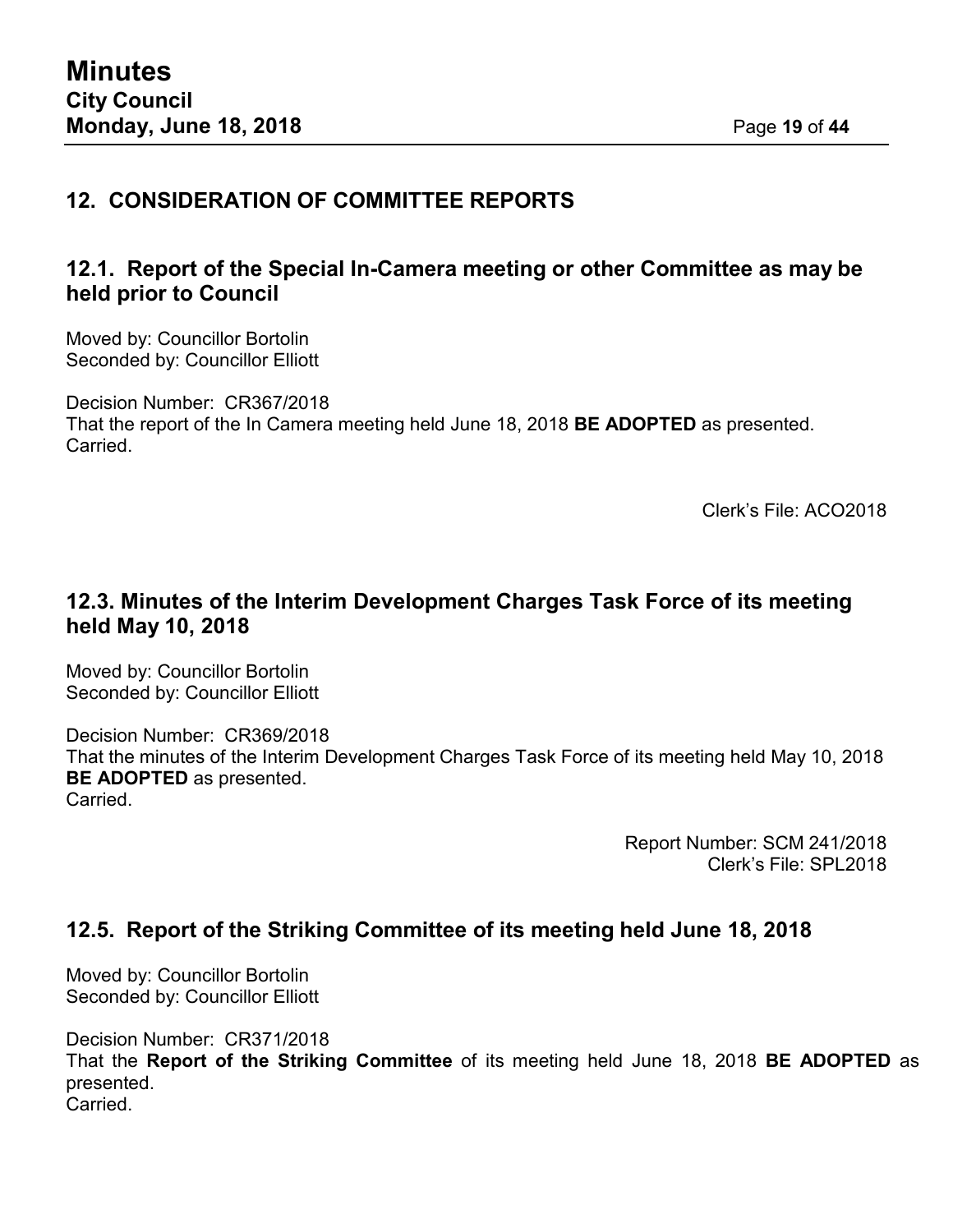Report Number: SCM 268/2018 Clerk's File: ACO2018

## **13. BY-LAWS (First and Second Reading)**

Moved by: Councillor Francis Seconded by: Councillor Gignac

That the following By-laws No. 86-2018 through 90-2018 (inclusive) be introduced and read a first and second time:

**86-2018** "A BY-LAW TO ADOPT AMENDMENT NO. 112 TO THE OFFICIAL PLAN OF THE CITY OF WINDSOR" authorized by CR337/2018, adopted June 4, 2018

**87-2018** "A BY-LAW TO FURTHER AMEND BY-LAW NUMBER 8600 CITED AS THE "CITY OF WINDSOR ZONING BY-LAW"" authorized by CR337/2018, adopted June 4, 2018

**88-2018** "A BY-LAW TO ADOPT AMENDMENT NO. 114 TO THE OFFICIAL PLAN OF THE CITY OF WINDSOR" authorized by CR111/2018, adopted February 26, 2018

**89-2018** "A BY-LAW TO FURTHER AMEND BY-LAW NUMBER 8600 CITED AS THE "CITY OF WINDSOR ZONING BY-LAW"" authorized by CR111/2018, adopted February 26, 2018

**90-2018** "A BY-LAW TO CONFIRM PROCEEDINGS OF THE COUNCIL OF THE CORPORATION OF THE CITY OF WINDSOR AT ITS MEETING HELD ON THE EIGHTEENTH DAY OF JUNE, 2018" Carried.

## **14. MOVE BACK INTO FORMAL SESSION**

Moved by: Councillor Holt Seconded by: Councillor Kusmierczyk

That the Committee of the Whole does now rise and report to Council respecting the business items considered by the Committee:

- 1) Communication Items (as amended)
- 2) Consent Agenda (as amended)
- 3) Items Deferred Items Referred
- 4) Consideration of the Balance of Business Items (as amended)
- 5) Committee Reports (as presented)
- 6) By-laws given first and second readings (as presented) Carried.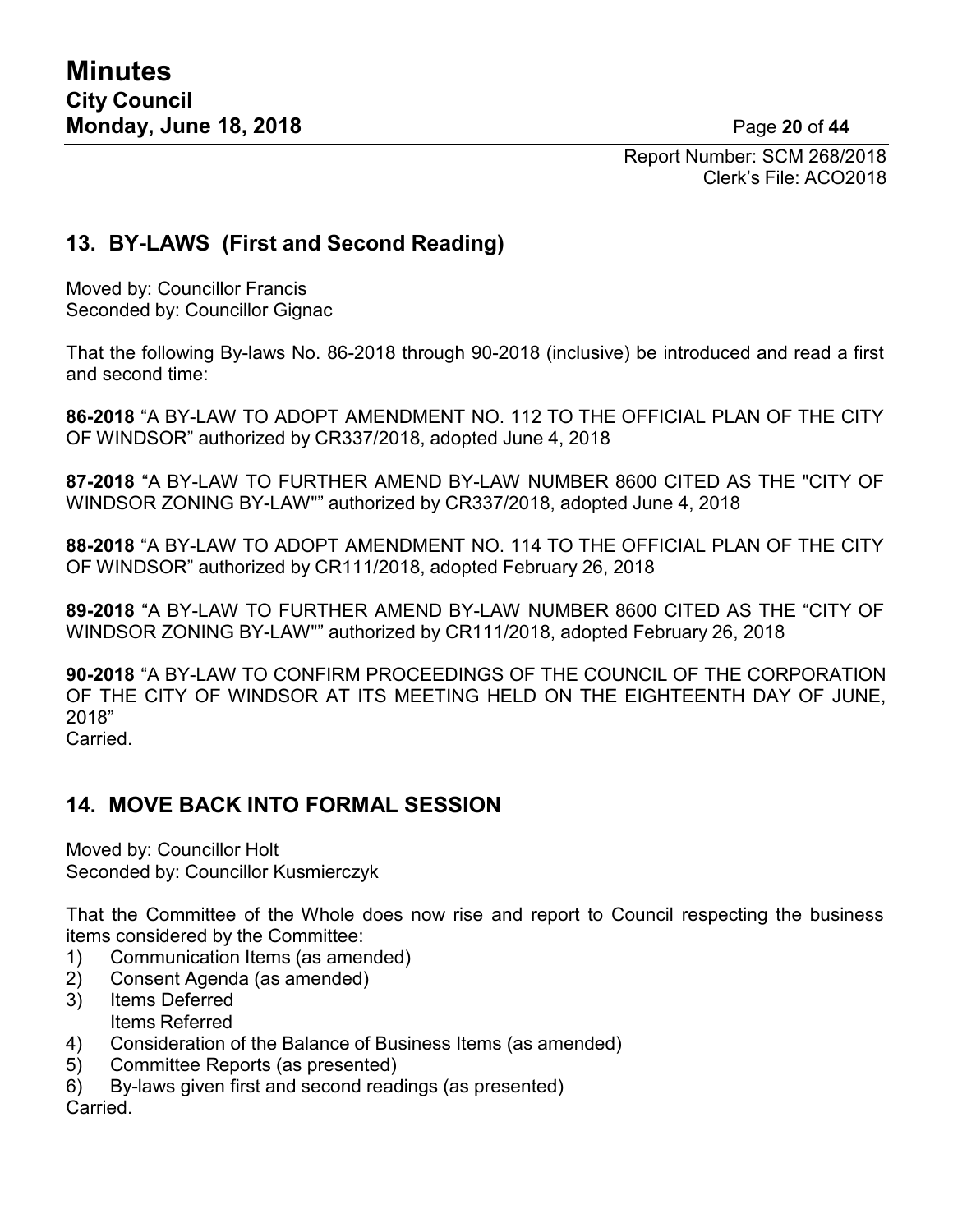## **15. NOTICES OF MOTION**

Moved by: Councillor Gignac Seconded by: Councillor Francis

#### Decision Number: CR372/2018

That Rule 13.9 of the Procedure By-law **BE WAIVED** to introduce a motion for consideration without prior notice regarding the re-scheduling of a Special Joint Planning, Heritage and Economic Development Standing Committee-City Council meeting to August 13, 2018 to allow for further notice.

Carried.

Moved by: Councillor Gignac Seconded by: Councillor Francis

Decision Number: CR373/2018

That the special joint meeting of the Planning, Heritage and Economic Development Standing Committee and City Council originally scheduled for July 16, 2018 **BE RE-SCHEDULED** for August 13, 2018 starting at 6:00 o'clock p.m. regarding:

OFFICIAL PLAN AMENDMENT submitted by Windsor Regional Hospital for the entire lands described as the "County Road 42 Secondary Plan Area", located on the south side of County Rd 42, between 8th Concession Road and County Road 17, extending approximately 600m south of Baseline Road: File No. OPA #120 (OPA/5417); Ward 9,

AND

ZONING BY-LAW AMENDMENT submitted by Windsor Regional Hospital for the land located at the southeast corner of the intersection of County Road 42 and the 9th Concession Road, municipally known as 0 9th Concession Road.; File No. Z-007/18 (ZNG/5416); Ward 9. **Carried** 

Clerk's File: ZO/13090 ZB/13089

## **16. THIRD AND FINAL READING OF THE BY-LAWS**

Moved by: Councillor Holt Seconded by: Councillor Payne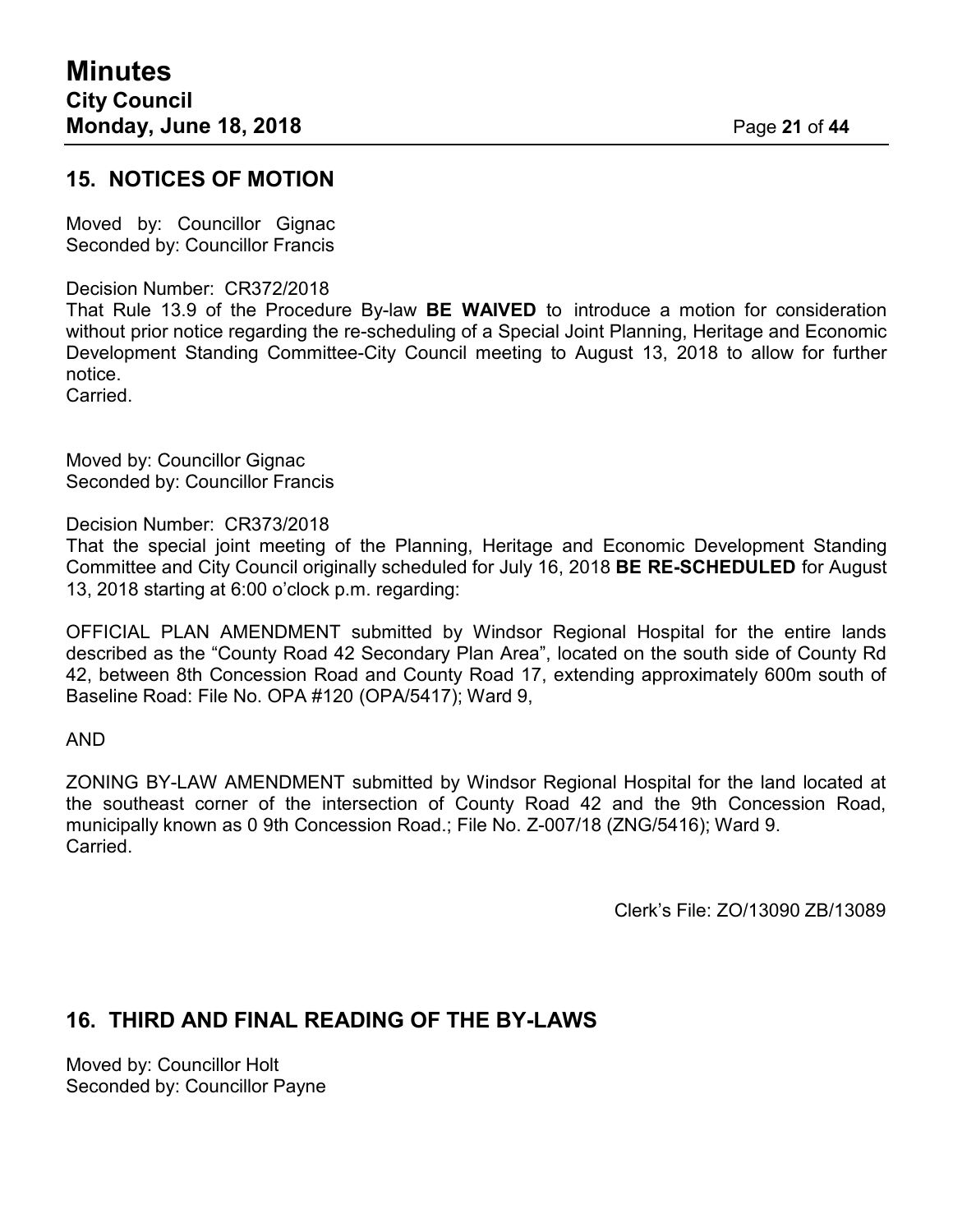# **Minutes City Council Monday, June 18, 2018** Page **22** of **44**

That the following By-laws No. 86-2018 through 90-2018 (inclusive), having been read a first and second time be now read a third time and finally passed and that the Mayor and Clerk **BE AUTHORIZED** to sign and seal the same notwithstanding any contrary provision of the Council. Carried.

## **17. PETITIONS**

Moved by: Councillor Sleiman Seconded by: Councillor Borrelli

#### Decision Number: CR374/2018

That the petition presented by Councillor Elliott from the residents and property owners of Connaught Street between Prince Road and Felix Avenue asking that the City of Windsor not install a sidewalk on Connaught Street between Prince Road and Felix Avenue **BE RECEIVED** by the Clerk and the Clerk **BE DIRECTED** to forward the petition to the City Engineer for the purpose of an examination of the requested works or undertakings; and further, that a report **BE PROVIDED** consistent with the direction provided. Carried.

Clerk's File: ACO/13068

## **18. QUESTION PERIOD**

## **18.1. CQ 9-2018**

Moved by: Councillor Bortolin Seconded by: Councillor Elliott

#### Decision Number: CR375/2018

That the following Council Question by Councillor Kusmierczyk **BE APPROVED,** and that Administration **BE DIRECTED** to proceed with the necessary actions to respond to the Council Question in the form of a written report, consistent with Council's instructions, and in accordance with Section 17.1 of the Procedure By-law 98-2011:

#### CQ 9-2018:

#### **Assigned to City Engineer**

Whereas the current bylaw states that residents maintain the small piece of grass on the city boulevard in front of their homes or adjacent to their homes; and

Whereas in some instances, oversized boulevards can reach 50 feet in width and close to 200 feet in length. These oversized boulevards are many times larger than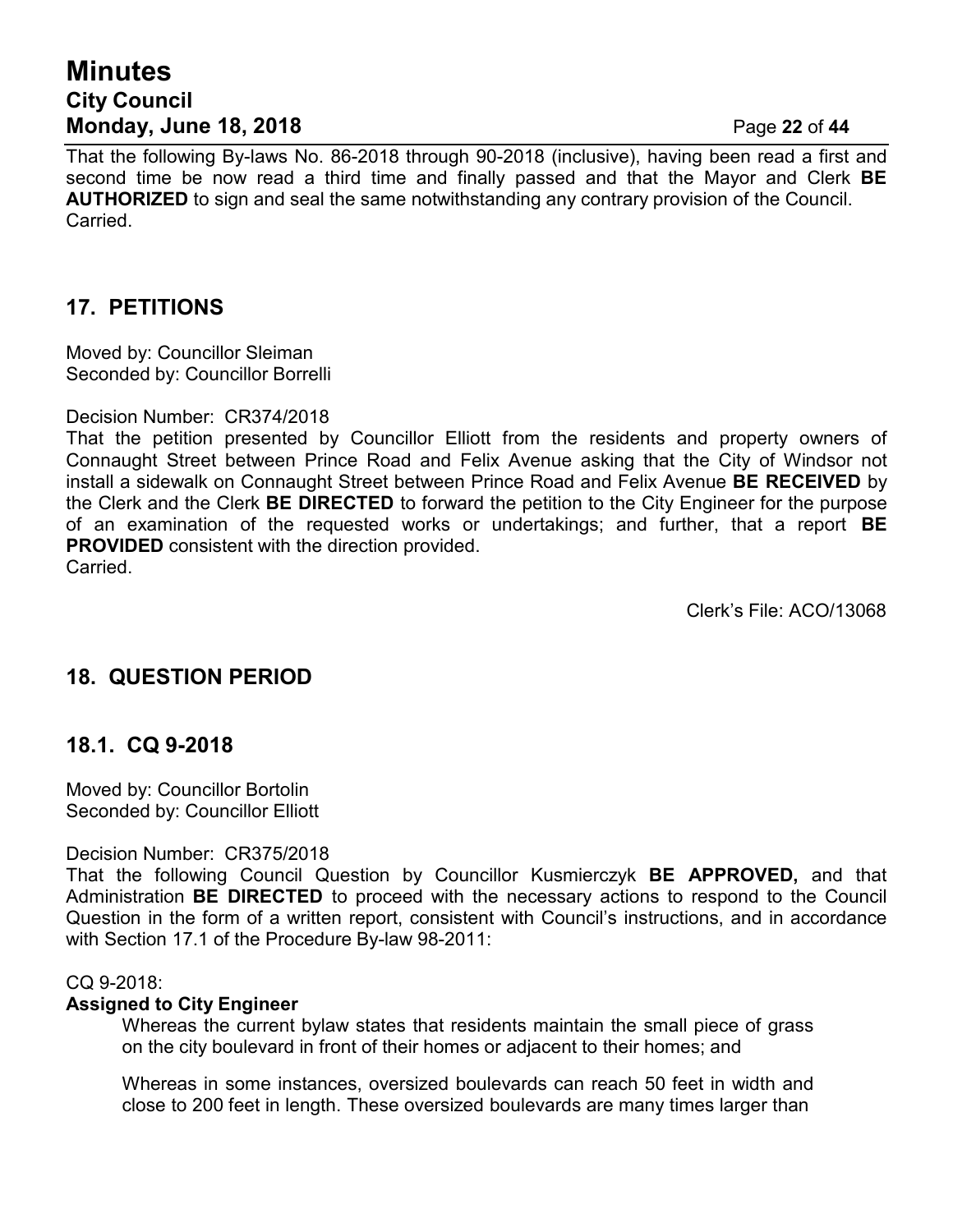the residents own lawn and in many cases these boulevards have never been sodded or prepared so they are filled with phragmites, thick weed, rocks and cement, making maintenance difficult;

I ask Administration to review the boulevard maintenance bylaw in light of these oversized parcels and come back with recommendations.

Carried.

Clerk's File: SR2018

## **18.2. CQ 10-2018**

Moved by: Councillor Bortolin Seconded by: Councillor Elliott

Decision Number: CR376/2018

That the following Council Question by Councillor Holt **BE APPROVED**, and that Administration **BE DIRECTED** to proceed with the necessary actions to respond to the Council Question in the form of a written report, consistent with Council's instructions, and in accordance with Section 17.1 of the Procedure By-law 98-2011:

CQ 10-2018:

#### **Assigned to City Engineer**

Requests that Administration report back to the Environment, Transportation and Public Safety Standing Committee on the potential of implementing a "Vision Zero" framework for the City of Windsor. (Vision Zero is a multi-national road traffic safety framework that aims to achieve a transportation system with zero fatalities or serious injuries). Carried.

Clerk's File: ST2018

## **18.3. CQ 11-2018**

Moved by: Councillor Bortolin Seconded by: Councillor Elliott

Decision Number: CR377/2018

That the following Council Question by Councillor Gignac **BE APPROVED,** and that Administration **BE DIRECTED** to proceed with the necessary actions to respond to the Council Question in the form of a written report, consistent with Council's instructions, and in accordance with Section 17.1 of the Procedure By-law 98-2011: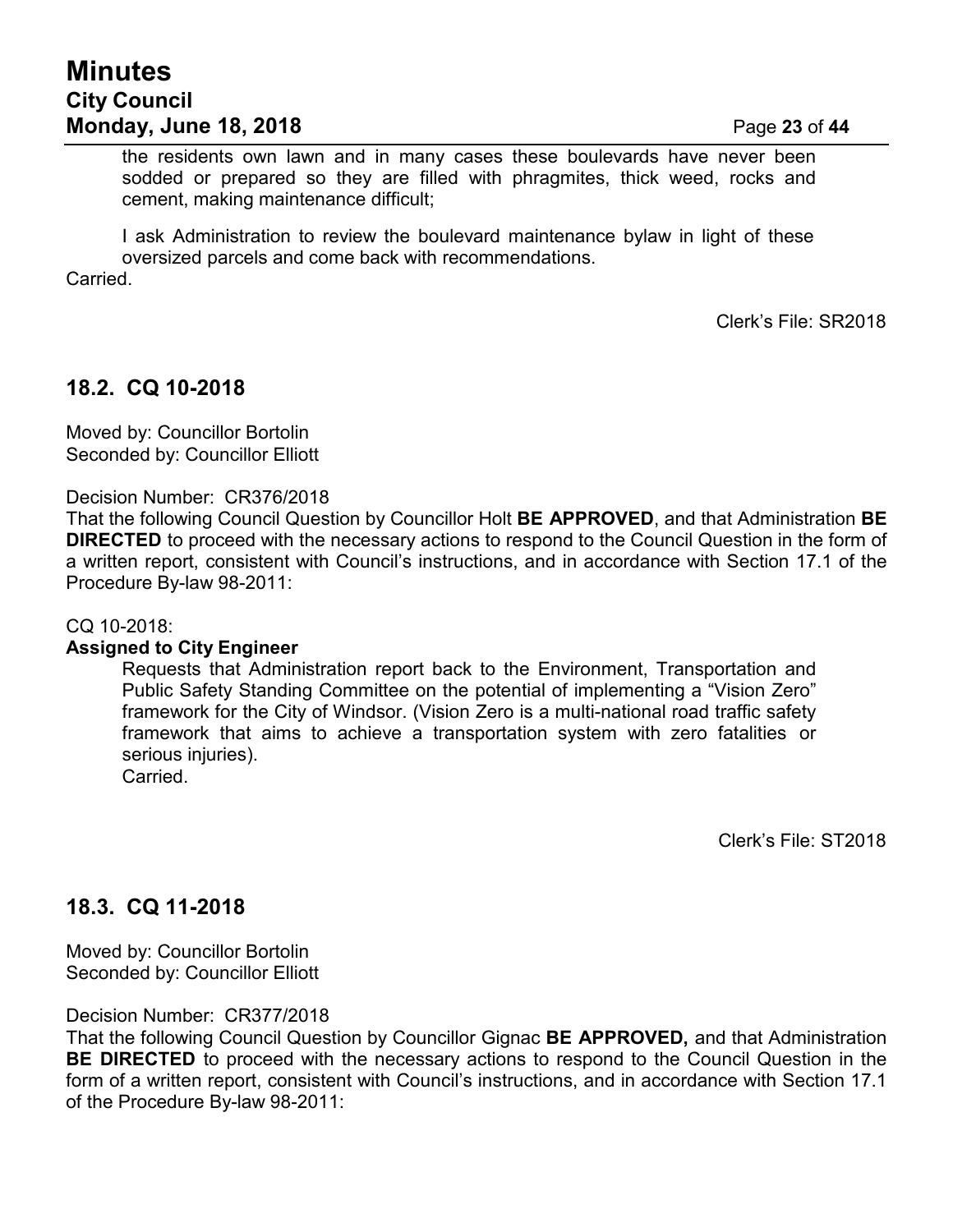CQ 11-2018:

**Assigned to City Clerk**

Asks if repeat bylaw offenders could have shorter compliance times and fines. Carried.

Clerk's File: APM2018

## **21. ADJOURNMENT**

Moved by: Councillor Francis Seconded by: Councillor Gignac

That this Council meeting stand adjourned until the next regular meeting of Council or at the call of the Mayor. Carried.

Accordingly, the meeting is adjourned at 10:03 o'clock p.m.

Mayor

**City Clerk**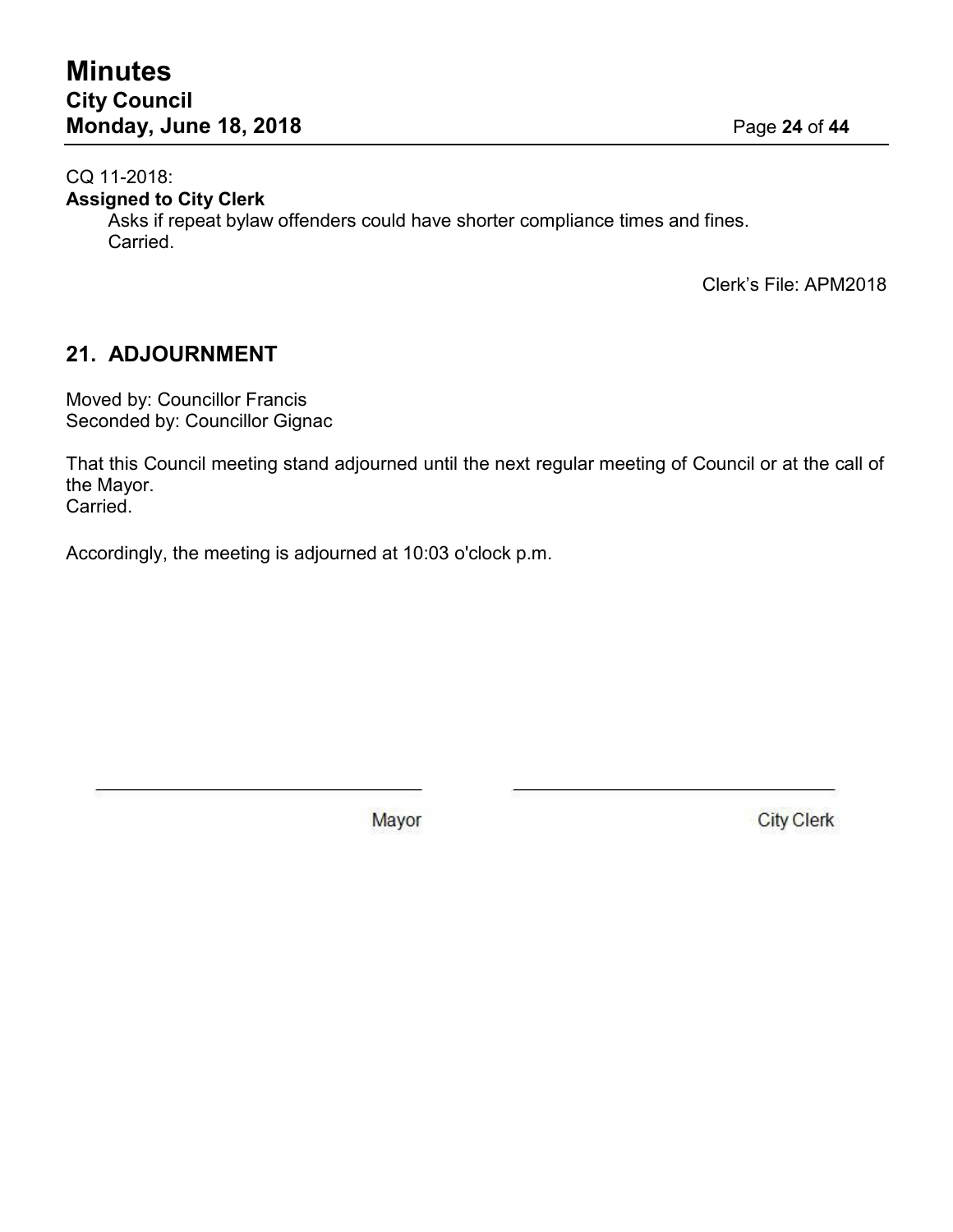**Adopted by Council at its meeting held June 18, 2018 (CR367/2018)** VC/bm

**SPECIAL MEETING OF COUNCIL – IN CAMERA June 18, 2018**

#### **Meeting called to order at: 5:16 p.m.**

#### **Members in Attendance:**

Mayor D. Dilkens Councillor F. Francis Councillor J. Elliott Councillor C. Holt Councillor R. Bortolin Councillor J. Gignac Councillor P. Borrelli Councillor H. Payne (arrives at 5:22 p.m.) Councillor E. Sleiman Councillor I. Kusmierczyk

#### **Members Absent:**

Councillor B. Marra

#### **Also in attendance:**

- O. Colucci, Chief Administrative Officer
- J. Payne, Community Development and Health Commissioner and Corporate Leader Social Development, Health, Recreation and Culture
- M. Winterton, City Engineer and Corporate Leader Environmental Protection and **Transportation**
- V. Critchley, City Clerk/Licence Commissioner and Corporate Leader Public Engagement and Human Resources
- J. Mancina, Chief Financial Officer/City Treasurer and Corporate Leader Finance and Technology
- S. Askin-Hager, City Solicitor and Corporate Leader Economic Development and Public Safety
- C. Brown, CEO for YQG and WDTC/Corporate Leader of Transportation **Services**
- J. Wilson, Corporate Leader, Parks, Facilities, Recreation and Culture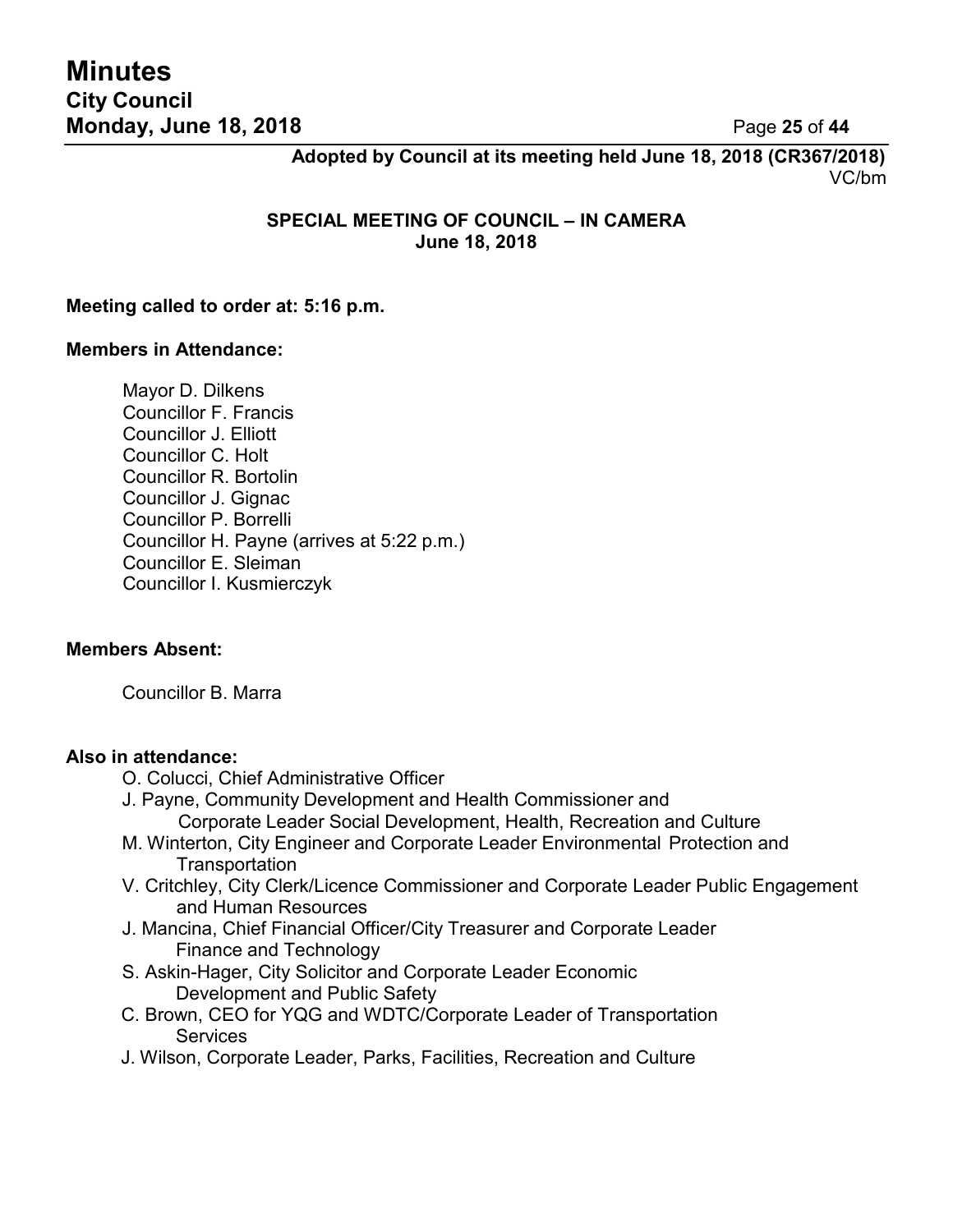D. Cercone, Executive Director Housing (Item 1)

M. Deimling, Social Housing Analyst (Item 1)

T. Moore, Coordinator of Housing Administration (Item 1)

**Verbal Motion is presented by Councillor Sleiman, seconded by Councillor Elliott, that Rule 3.3 (c) of the** *Procedure By-law, 98-2011,* **BE WAIVED to add the following Agenda item:**

**4. Economic Interests of City – information supplied in confidence**

**Motion Carried.**

**Verbal Motion is presented by Councillor Holt, seconded by Councillor Sleiman, to move in Camera for discussion of the following item(s), adding Item 4:**

| <b>Item</b><br>No. | <b>Subject</b>                                                                                   | <b>Section - Pursuant to</b><br><b>Municipal Act, 2001, as</b><br>amended |
|--------------------|--------------------------------------------------------------------------------------------------|---------------------------------------------------------------------------|
| 1.                 | Financial matter – social housing                                                                | 239(2)(j)                                                                 |
| 2.                 | Property matter – expropriation                                                                  | 239(2)(c)                                                                 |
| 3.                 | Legal matter – litigation and advice<br>subject to solicitor-client privilege -<br><b>VERBAL</b> | 239 (2) (e) (f)                                                           |
|                    | Economic interests of City –<br>information supplied in confidence -<br><b>ADDED</b>             | 239(2)(i)                                                                 |

#### **Motion Carried.**

#### **Declarations of Pecuniary Interest:**

None declared.

**Discussion on the items of business. (Items 1, 2, 3 and 4)**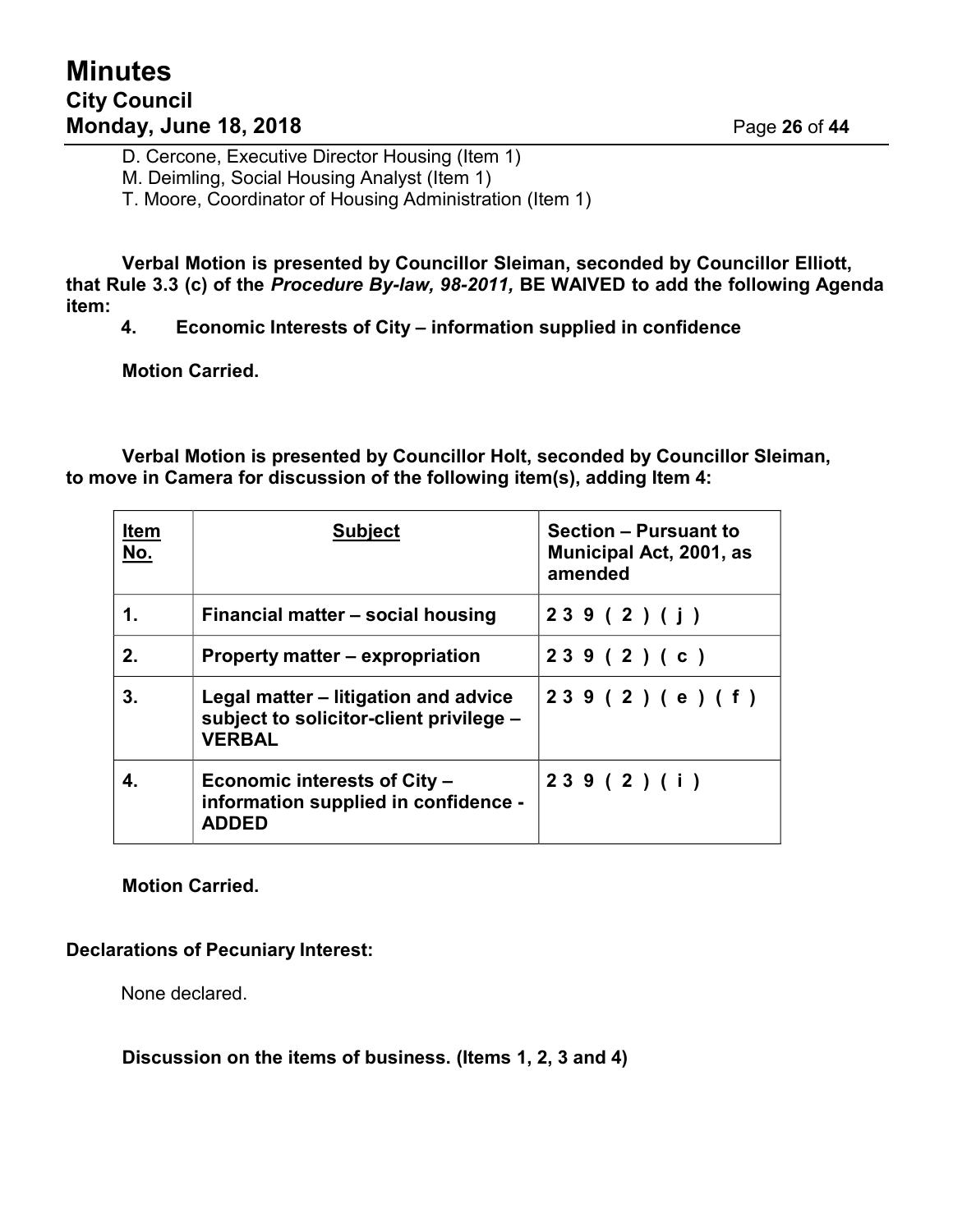# **Minutes City Council Monday, June 18, 2018** Page **27** of **44**

**Verbal Motion is presented by Councillor Holt, seconded by Councillor Kusmierczyk, to move back into public session.**

**Motion Carried.**

#### **Moved by Councillor Payne, seconded by Councillor Francis, THAT the Clerk BE DIRECTED to transmit the recommendation(s) contained in the report(s) discussed at the In-Camera Council Meeting held June 18, 2018 directly to Council for consideration at the next Regular Meeting.**

1. That the recommendation contained in the in-camera report from the Coordinator Housing Administration and Development, Executive Director of Housing and Children's Services, Community Development and Health Commissioner and Corporate Leader Social Development, Health, Recreation and Culture and Chief Financial Officer/City Treasurer and Corporate Leader Finance and Technology respecting a financial matter – social housing **BE APPROVED**.

2. That the recommendation contained in the in-camera report from the City Solicitor and Corporate Leader Economic Development and Public Safety, City Engineer and Corporate Leader Environmental Protection and Transportation and Chief Financial Officer/City Treasurer and Corporate Leader Finance and Technology respecting a property matter - expropriation **BE APPROVED**.

3. That the confidential verbal report from the City Solicitor and Corporate Leader Economic Development and Public Safety respecting a legal matter – litigation and advice subject to solicitor-client privilege **BE RECEIVED FOR INFORMATION**.

4. That the confidential verbal report of the Mayor respecting information supplied in confidence that could affect the economic interests of the City **BE RECEIVED** and the Mayor and Administration **PROCEED** on the verbal direction of Council.

#### **Motion Carried.**

**Moved by Councillor Kusmierczyk, seconded by Councillor Francis, That the special meeting of council held June 18, 2018 BE ADJOURNED. (Time: 6:28 p.m.) Motion Carried.**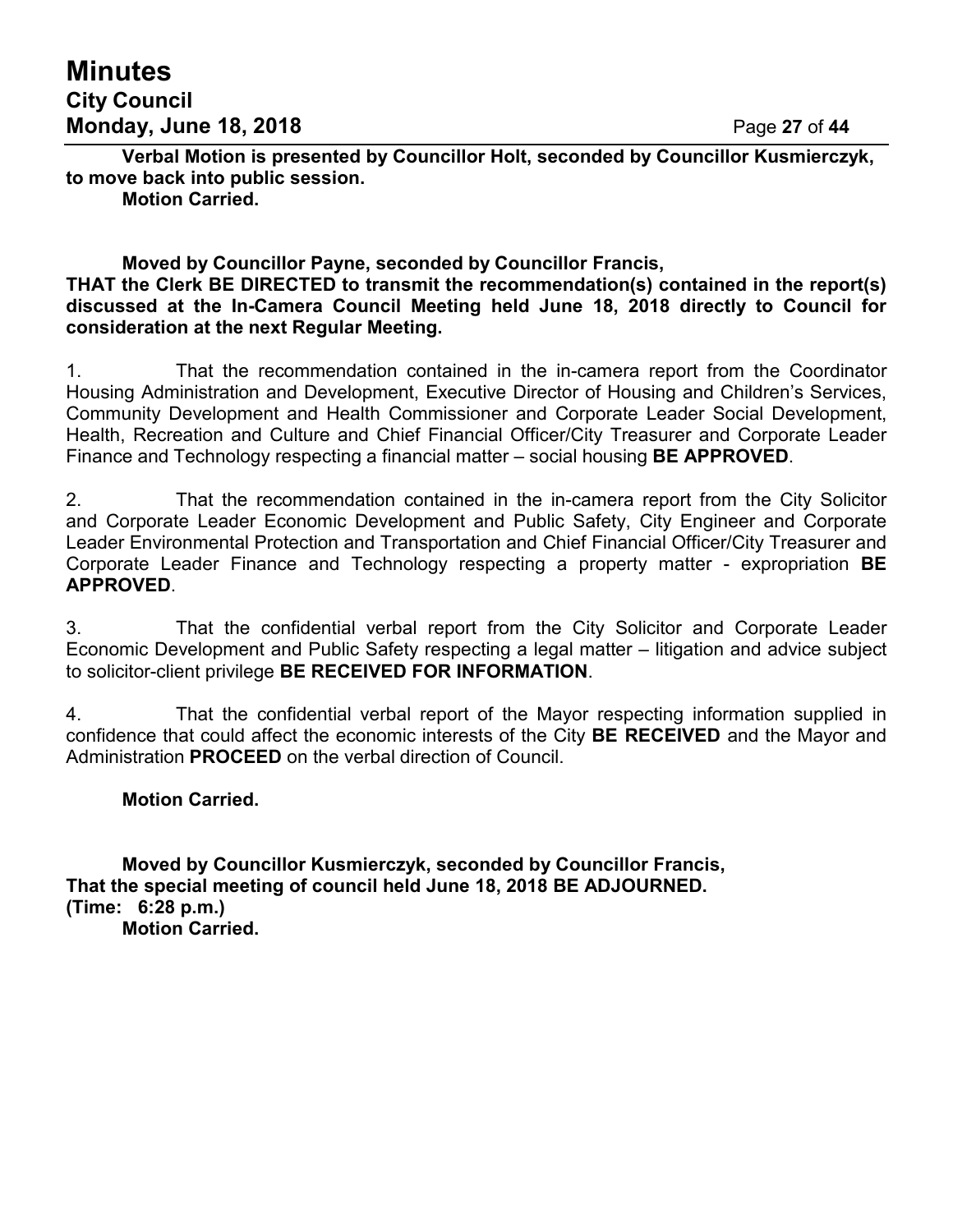# **Minutes City Council Monday, June 18, 2018** Page **28** of **44**

**Adopted by Council at its meeting held June 18, 2018 (CR371/2018)** VC/bm Windsor, Ontario, June 18, 2018

#### **REPORT OF THE STRIKING COMMITTEE of its meeting held June 18, 2018**

**PRESENT:** Mayor D. Dilkens Councillor J. Gignac Councillor F. Francis Councillor B. Marra Councillor H. Payne Councillor E. Sleiman Councillor R. Bortolin Councillor C. Holt Councillor P. Borrelli Councillor I. Kusmierczyk Councillor J. Elliott

## **Also in attendance:**

- O. Colucci, Chief Administrative Officer
- J. Payne, Community Development and Health Commissioner and Corporate Leader Social Development, Health, Recreation and Culture
- M. Winterton, City Engineer and Corporate Leader Environmental Protection and **Transportation**
- V. Critchley, City Clerk/Licence Commissioner and Corporate Leader Public Engagement and Human Resources
- J. Mancina, Chief Financial Officer/City Treasurer and Corporate Leader Finance and Technology
- S. Askin-Hager, City Solicitor and Corporate Leader Economic Development and Public Safety
- C. Brown, CEO for YQG and WDTC/Corporate Leader of Transportation **Services**
- J. Wilson, Corporate Leader, Parks, Facilities, Recreation and Culture

## **Declarations of Pecuniary Interest:**

None declared.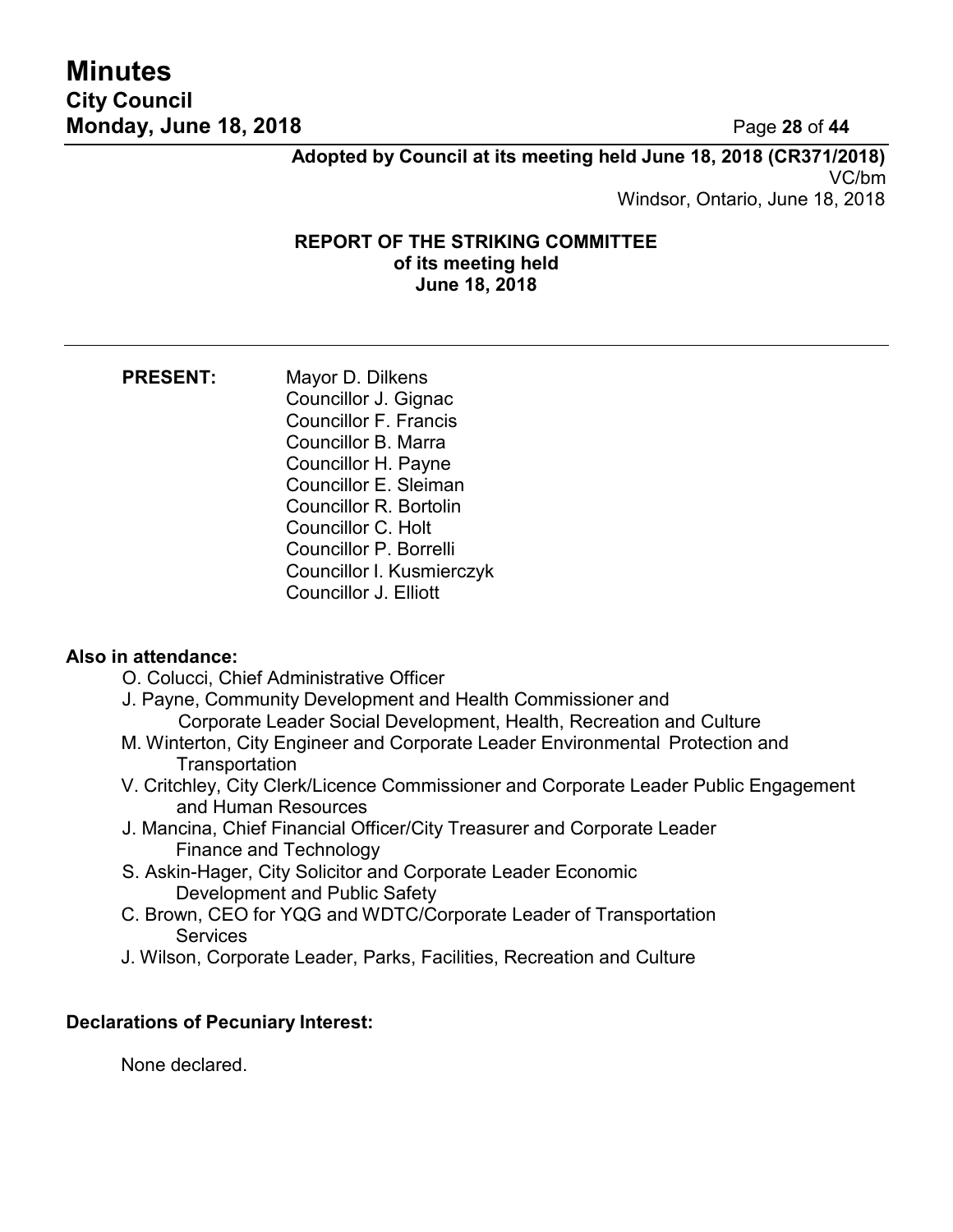Your Committee submits the following recommendations:

(1) That the resignation of Patricia France on the *Council Compensation Review Committee* **BE ACCEPTED** and that Sandy Venditti **BE APPOINTED** to fill the vacancy on the Committee.

**CHAIR** 

CITY CLERK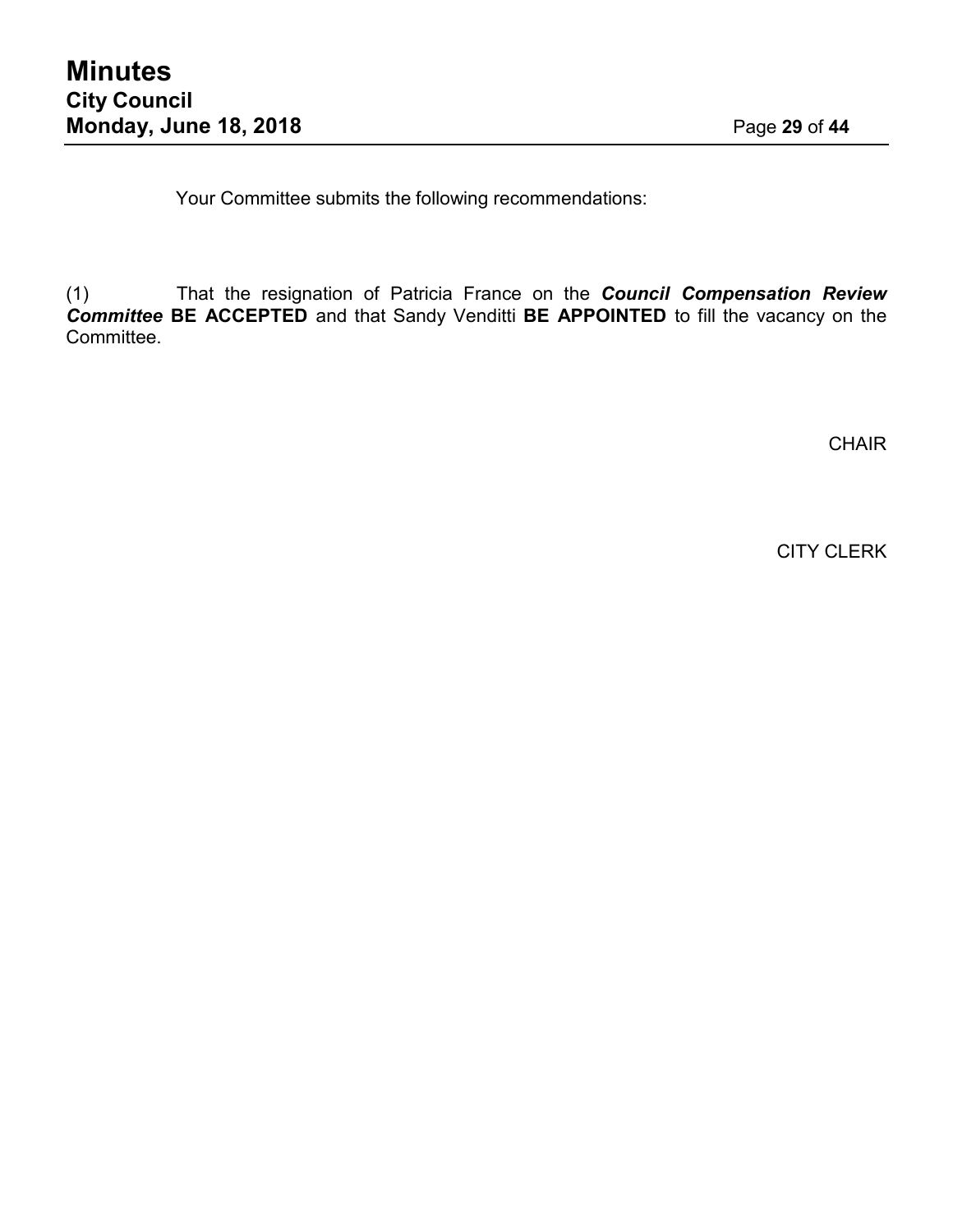# **Minutes City Council Monday, June 18, 2018** Page **30** of **44**

CR363/2018 - Item 11.1 – Table 1

|                                              | 2018 Municipal Rate                           |                                                    |                                           | 2018<br><b>Education</b><br>Rate | 2018 Total<br><b>Tax Rate</b> |
|----------------------------------------------|-----------------------------------------------|----------------------------------------------------|-------------------------------------------|----------------------------------|-------------------------------|
| <b>Tax Class</b>                             | <b>Annual</b><br><b>Operating Tax</b><br>Rate | Hospital<br><b>Contribution</b><br><b>Tax Rate</b> | <b>Total Municipal</b><br><b>Column A</b> | <b>Column B</b>                  |                               |
| Residential                                  | 0.01624778                                    | 0.00018723                                         | 0.01643501                                | 0.001700000                      | 0.01813501                    |
| Farm                                         | 0.00406195                                    | 0.00004680                                         | 0.00410875                                | 0.00042500                       | 0.00453375                    |
| Pipeline                                     | 0.03132977                                    | 0.00036102                                         | 0.03169079                                | 0.01340000                       | 0.04509079                    |
| <b>Multi-Residential</b>                     | 0.03249556                                    | 0.00037446                                         | 0.03287002                                | 0.00170000                       | 0.03457002                    |
| New Multi-<br>Residential                    | 0.01624778                                    | 0.00018723                                         | 0.01643501                                | 0.00170000                       | 0.01813501                    |
| Commercial                                   | 0.03279938                                    | 0.00037796                                         | 0.03317734                                | 0.01340000                       | 0.04657734                    |
| <b>Office Building</b>                       | 0.03279938                                    | 0.00037796                                         | 0.03317734                                | 0.01340000                       | 0.04657734                    |
| <b>Shopping Centre</b>                       | 0.03279938                                    | 0.00037796                                         | 0.03317734                                | 0.01340000                       | 0.04657734                    |
| Parking Lot/Vacant<br><b>Commercial Land</b> | 0.01651943                                    | 0.00019036                                         | 0.01670979                                | 0.00884488                       | 0.02555467                    |
| Industrial                                   | 0.03769485                                    | 0.00043437                                         | 0.03812922                                | 0.01340000                       | 0.05152922                    |
| Large Industrial                             | 0.04773760                                    | 0.00055010                                         | 0.04828770                                | 0.01340000                       | 0.06168770                    |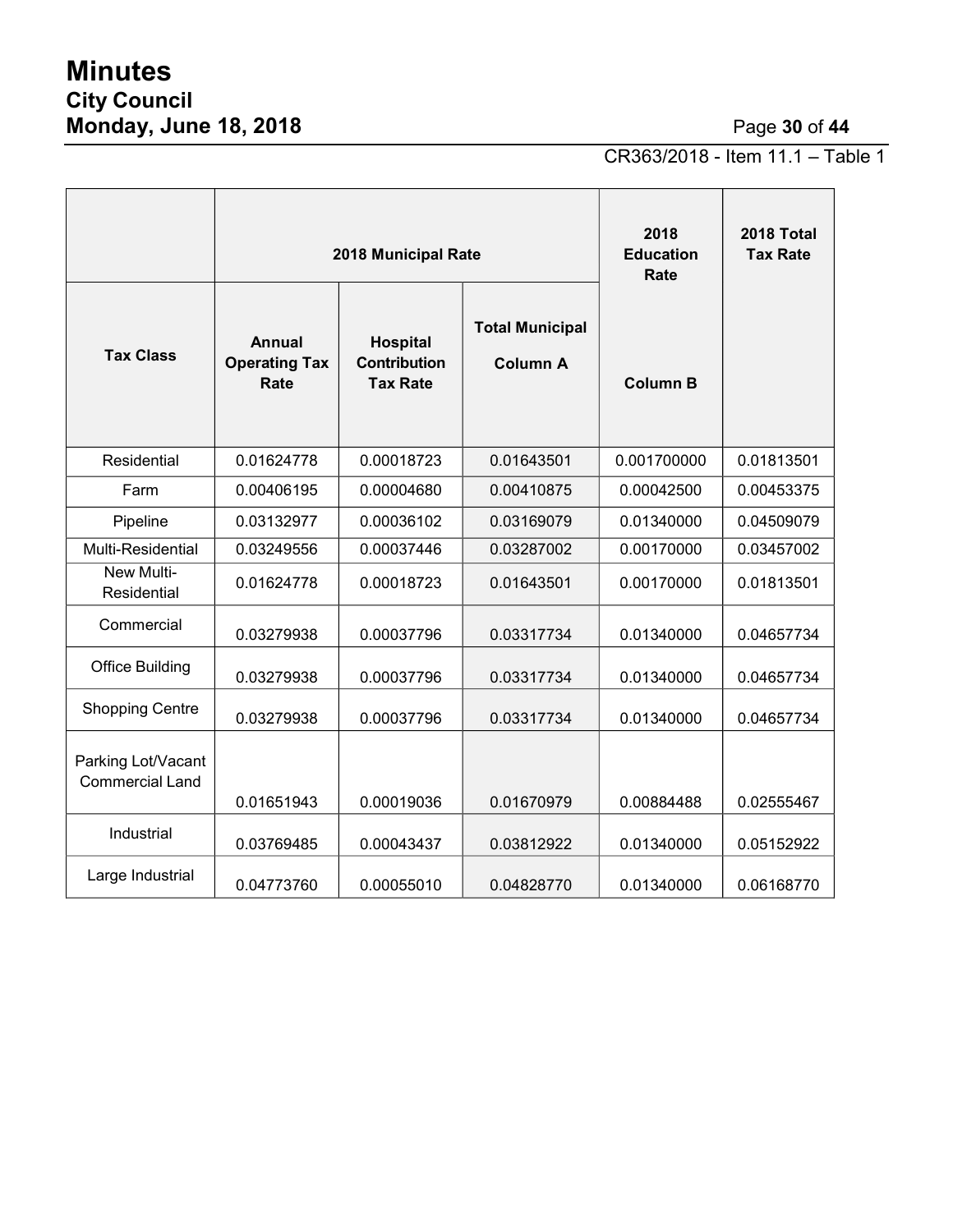CR363/2018 - Item 11.1 – Table 2

| In person Instalment and<br><b>PAP – Regular Instalment</b><br><b>Billing Cycle</b> | <b>PAP - Mid-Month Billing</b><br>Cycle | <b>PAP - End of Month Billing</b><br><b>Cycle</b> |
|-------------------------------------------------------------------------------------|-----------------------------------------|---------------------------------------------------|
| July 18, 2018                                                                       | July 16, 2018                           | July 31, 2018                                     |
| September 19, 2018                                                                  | August 15, 2018                         | August 31, 2018                                   |
| November 14, 2018                                                                   | September 17, 2018                      | September 28, 2018                                |
|                                                                                     | October 15, 2018                        | October 31, 2018                                  |
|                                                                                     | November 15, 2018                       | November 30, 2018                                 |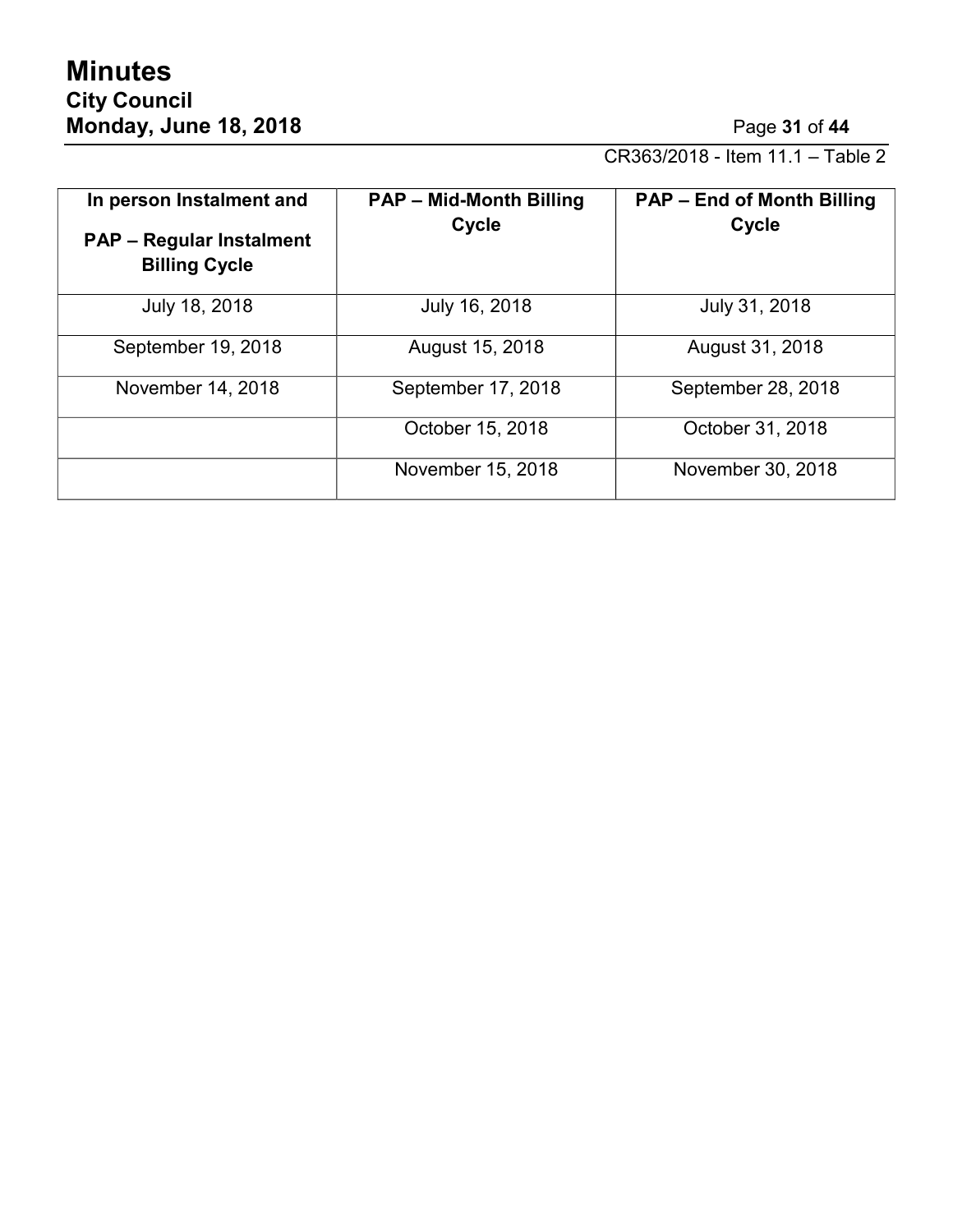# **Minutes City Council Monday, June 18, 2018** Page **32** of **44**

CR363/2018 - Item 11.1 – Table 3

| <b>Business Improvement Area</b>                            | 2018 Approved Levy | 2018 BIA Rate   |
|-------------------------------------------------------------|--------------------|-----------------|
| Downtown Windsor Business<br><b>Improvement Association</b> | \$564,900          | 0.00286928      |
| Erie Street - Via Italia                                    | \$100,000          | 0.00512506      |
| Ford City                                                   | \$28,800           | \$400 flat levy |
| Olde Riverside Towne Centre                                 | \$65,000           | 0.00718613      |
| Olde Sandwich Towne                                         | \$67,100           | 0.0092663       |
| Ottawa Street                                               | \$71,965           | 0.00390398      |
| Pillette Village                                            | \$27,500           | 0.00256567      |
| Olde Walkerville                                            | \$45,000           | 0.00310406      |
| <b>Wyandotte Towne Centre</b>                               | \$94,000           | 0.00403812      |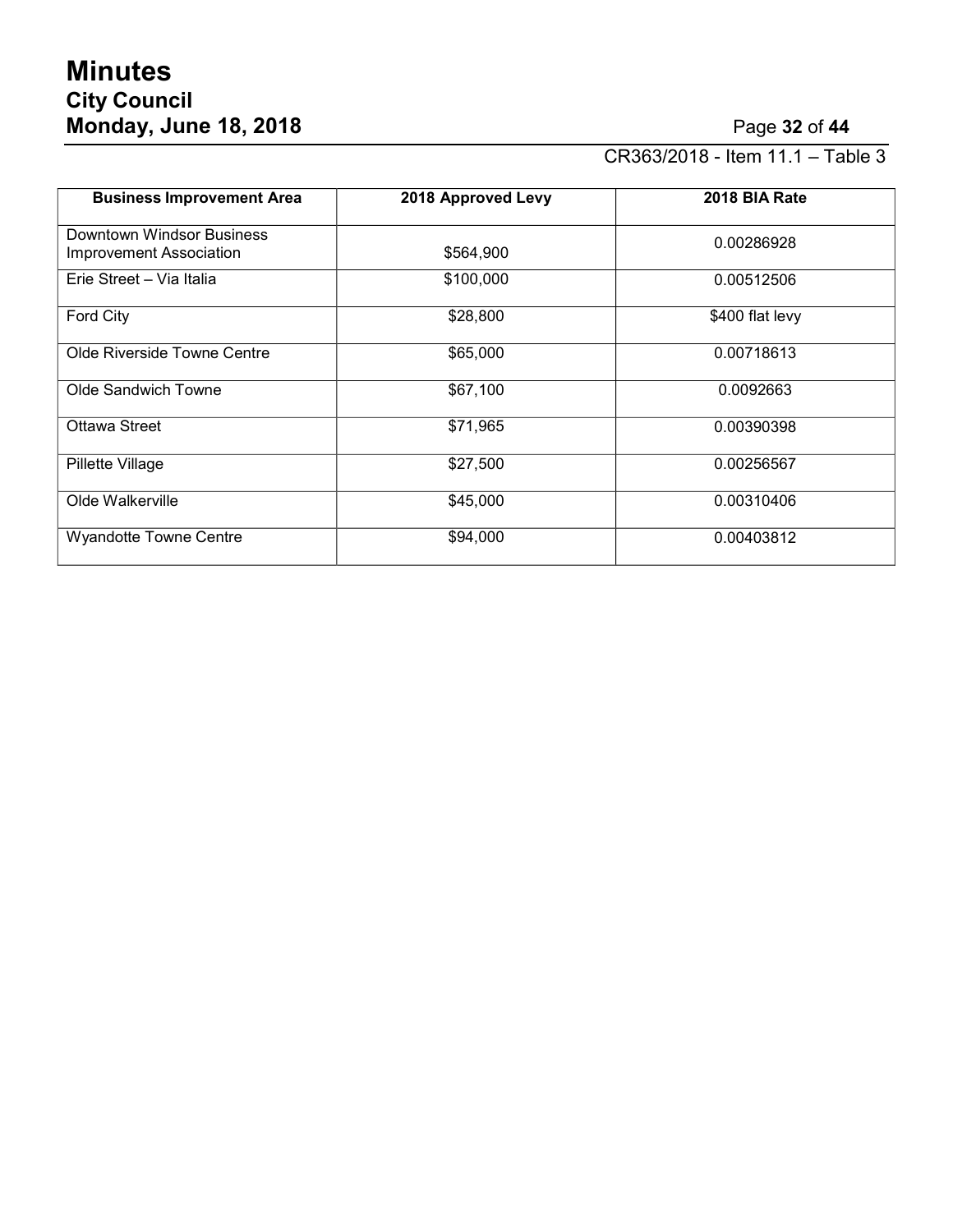CR364/2018 - Item 11.2 – Appendix A

## **APPENDIX A – Summary of Capital Project Variances – March 31, 2018**

Listed below is a summary by Department/Program as to the status of each capital project portfolio. Projects with any projected final variance are detailed in a table within the respective Department/Program summary.

# **Office of the City Engineer**

#### *Street Lighting*:

Currently there are 5 active capital projects in this area being administered by the Engineering department. Each project remains on budget with no final variance expected.

#### *Roadways:*

There are 31 active capital projects in this area that are being administered by the Engineering department. There are two projects projecting a total negative variance of \$124,974 as noted below:

| <b>Projects with Projected</b>       | (Deficit)/Surplus | <b>Brief Explanation</b>                     |  |
|--------------------------------------|-------------------|----------------------------------------------|--|
| Deficit/Surplus                      | <b>Amount</b>     |                                              |  |
| Tecumseh Rd. E. Road                 | $(\$225,000)$     | Projected deficit is a result of a potential |  |
| <b>ISF</b><br>Improvements<br>$\sim$ |                   | business claim expected to be complete by    |  |
| (7092017)                            |                   | the end of 2018. The deficit has been        |  |
|                                      |                   | mitigated and factored into the net ISF      |  |
|                                      |                   | capital projects final surplus.              |  |
| Wyandotte                            | \$100,026         | Anticipated surplus is a result<br>-of       |  |
| Gladstone/Devonshire                 |                   | favourable tender pricing from initial       |  |
|                                      |                   | budget estimates.                            |  |

#### *Sewer Rehabilitation:*

There are 39 active capital projects in this area that are being administered by the Engineering department. In total there are 13 projects with a projected net surplus variance totalling approximately \$4,180,211. These projects are identified in the table below. These projects have all been funded from Sewer Surcharge. Surpluses upon final project completion will be returned back to the Sewer Surcharge Reserve allowing for those funds to offset against any final projects completed with deficits and/or fund future sewer related projects requested through the Capital Budget process.

| <b>Projects with Projected</b> | (Deficit)/Surplus | <b>Brief Explanation</b>                  |
|--------------------------------|-------------------|-------------------------------------------|
| Deficit/Surplus                | Amount            |                                           |
| Jos St. Louis Ave. – Rose      | \$155,000         | Anticipated surplus is a result of        |
| South Cul-de-sac<br>to         |                   | favourable tender pricing from initial    |
| (7134000)                      |                   | budget estimates.                         |
| King St. $-$ Prince to South   | \$304,849         | Project surplus is a result of favourable |
| (7134001)                      |                   | tender pricing from initial budget        |
|                                |                   | estimates. Project to be closed with      |
|                                |                   | surplus returned back to the Sewer        |
|                                |                   | Surcharge reserve.                        |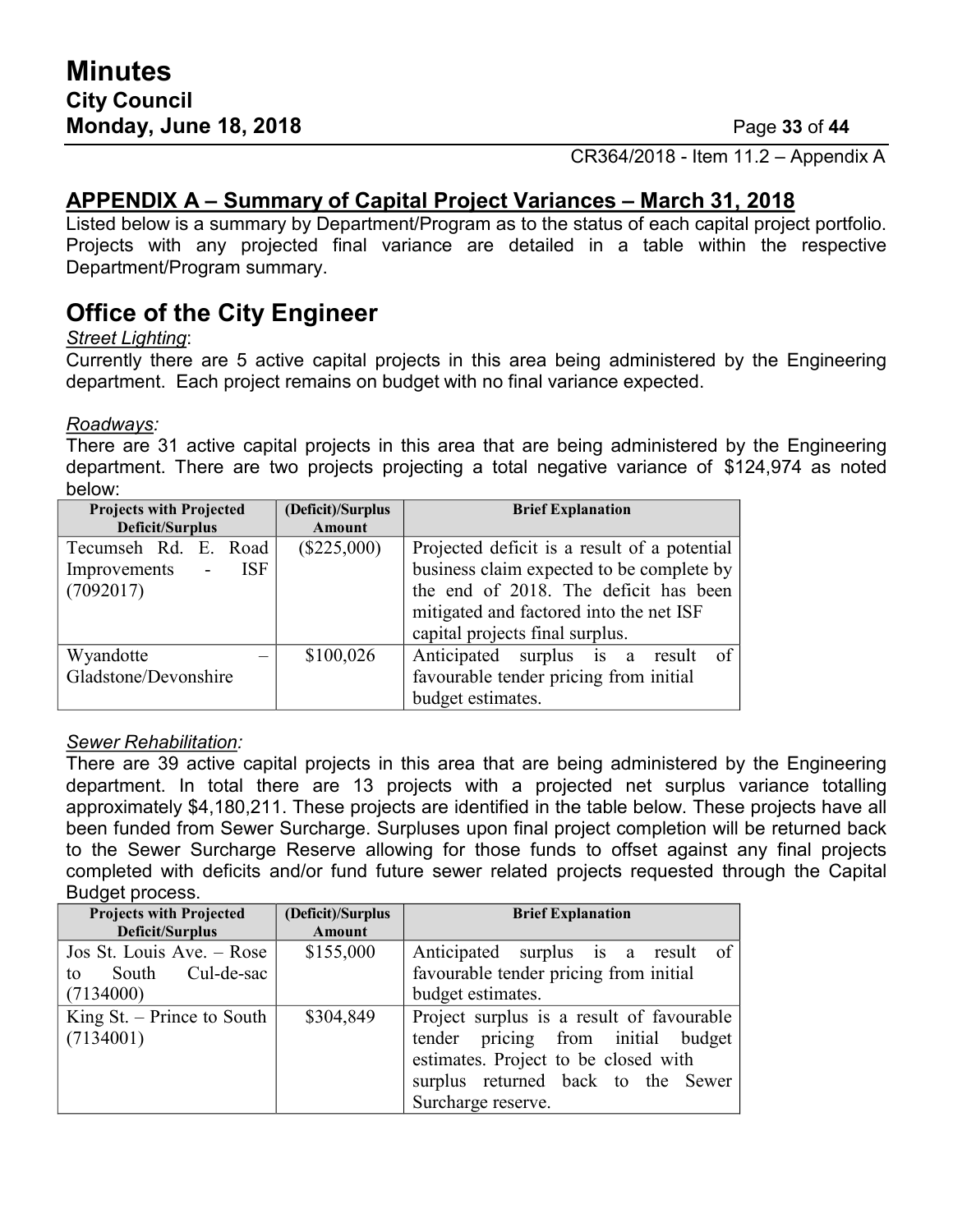# **Minutes City Council Monday, June 18, 2018** Page **34** of **44**

| Rossini Blvd. - Seminole<br>to CNR (7134003)                    | $(\$69,638)$ | Project deficit will be mitigated by a<br>transfer of surplus funds from other sewer<br>projects being closed<br>related<br>with<br>surpluses (refer to above).                                                                   |
|-----------------------------------------------------------------|--------------|-----------------------------------------------------------------------------------------------------------------------------------------------------------------------------------------------------------------------------------|
| Lens/Vimy/Marentette<br>(7134004)                               | \$50,000     | of<br>Anticipated surplus is<br>result<br>a<br>favourable tender pricing from initial<br>budget estimates.                                                                                                                        |
| National<br>Trunk<br>South<br>Relining<br>Sanitary<br>(7134005) | \$275,000    | i <sub>s</sub><br>of<br>Anticipated surplus<br>result<br>$\mathbf{a}$<br>favourable tender pricing from initial<br>budget estimates.                                                                                              |
| Queen St. - Prince to<br>South (7144001)                        | \$40,000     | Anticipated surplus is a<br>of<br>result<br>favourable tender pricing from initial<br>budget estimates.                                                                                                                           |
| John<br>St.<br>Menard/Clairview<br>(7144004)                    | \$250,000    | i <sub>s</sub><br>Anticipated surplus<br>of<br>result<br>a<br>favourable tender pricing from initial<br>budget estimates.                                                                                                         |
| St.<br>Arthur<br>CNR/Seminole (7153000)                         | \$100,000    | of<br>Anticipated surplus is a<br>result<br>favourable tender pricing from initial<br>budget estimates.                                                                                                                           |
| Peter St. - South/Prince<br>(7153001)                           | \$900,000    | Anticipated surplus is<br>of<br>result<br>a<br>favourable tender pricing from initial<br>budget estimates.<br>Note: A council report is forthcoming<br>recommending a transfer of \$850,000 for<br>the Lennon Drain Improvements. |
| Olive $Dr. -$ Seminole to<br>CNR (7153002)                      | \$200,000    | of<br>Anticipated surplus is<br>result<br>a a<br>favourable tender pricing from initial<br>budget estimates.                                                                                                                      |
| Fairview<br>Ave.<br>Edgar/Tranby (7153003)                      | \$925,000    | Anticipated surplus is<br>of<br>result<br>a<br>favourable tender pricing from initial<br>budget estimates.<br>Note: A council report is forthcoming<br>recommending a transfer of \$587,497 for<br>the Lennon Drain Improvements. |
| Marentette<br>Ave.<br>Ellis/Hanna (7153005)                     | \$750,000    | of<br>surplus<br>Anticipated<br>result<br>is<br>a<br>favourable tender pricing from initial<br>budget estimates.                                                                                                                  |
| Meldrum<br>Blvd.<br>Tecumseh<br>Ypres<br>to<br>(7164001)        | \$300,000    | Anticipated<br>surplus<br>of<br>result<br>1S<br>a<br>favourable tender pricing from initial<br>budget estimates.                                                                                                                  |

*Storm Sewers:*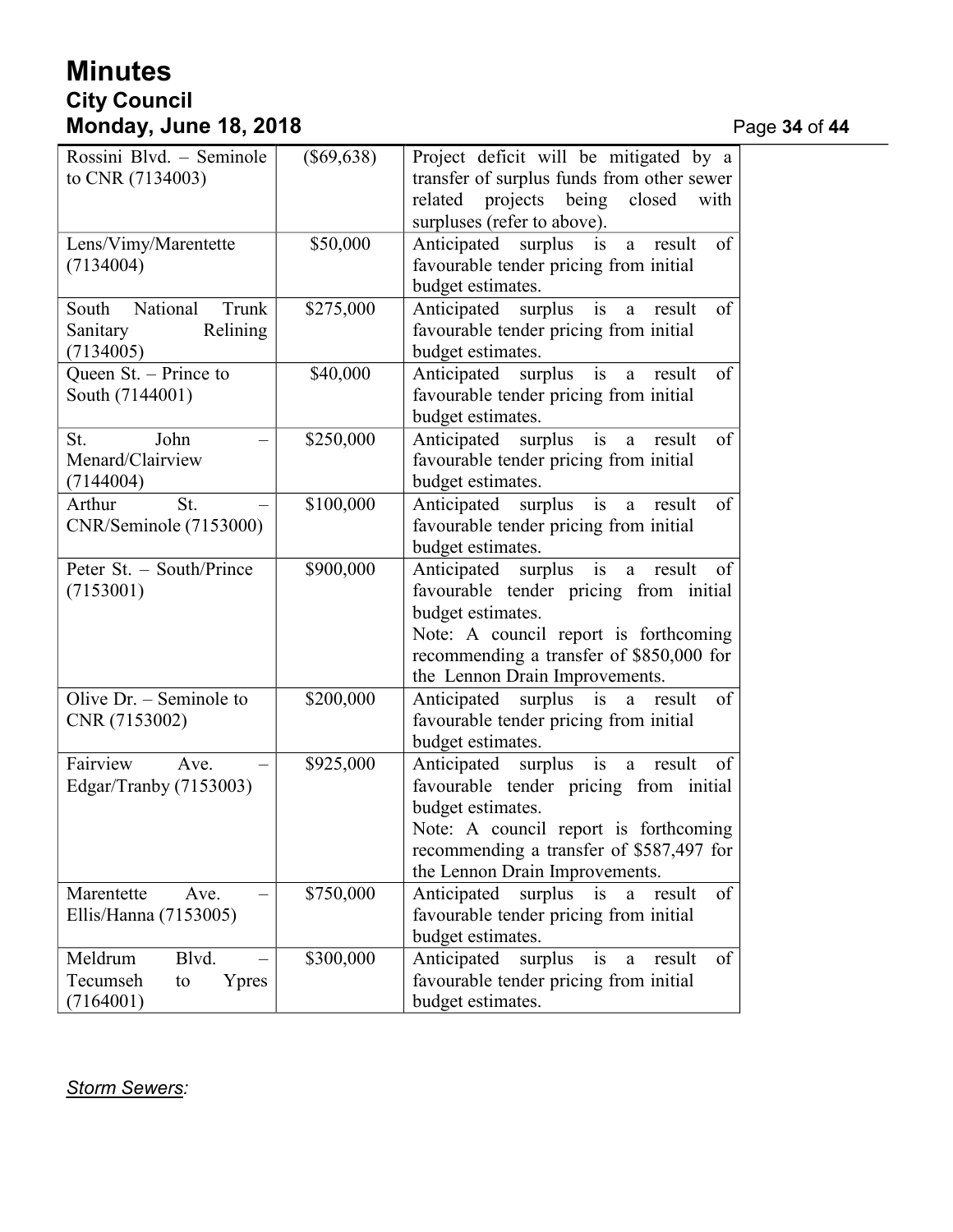# **Minutes City Council Monday, June 18, 2018** Page **35** of **44**

There are 19 active capital projects in this area administered by the Engineering department. There are four projects with a projected surplus of approximately \$756,889. These projects have all been funded from Sewer Surcharge as well and are identified in the table below.

| <b>Projects with Projected</b><br>Deficit/Surplus | (Deficit)/Surplus<br><b>Amount</b> | <b>Brief Explanation</b>                  |
|---------------------------------------------------|------------------------------------|-------------------------------------------|
| Flooding<br>Basement                              | \$1,667                            | Project surplus is a result of favourable |
| Mitigation (7125001)                              |                                    | tender pricing from initial budget        |
|                                                   |                                    | estimates. Project to be closed with      |
|                                                   |                                    | surplus returned back to the Sewer        |
|                                                   |                                    | Surcharge reserve.                        |
| Robert<br>Rd.<br>Pond                             | \$160,000                          | Anticipated surplus is a result of        |
| Decommission (7141020)                            |                                    | favourable tender pricing from initial    |
|                                                   |                                    | budget estimates.                         |
| Villaire/Edgar – Prado to                         | \$345,222                          | Anticipated surplus is a result of        |
| Glidden (7150001)                                 |                                    | favourable tender pricing from initial    |
|                                                   |                                    | budget estimates.                         |
| Ontario St. $-$ Raymond to                        | \$250,000                          | Anticipated surplus is a result of        |
| Pillette (7151000)                                |                                    | favourable tender pricing from initial    |
|                                                   |                                    | budget estimates.                         |

## *Sanitary Sewers:*

There are 5 active capital projects in this area administered by the Engineering department. There is only one project with a projected negative variance as noted below:

| <b>Projects with Projected</b> | (Deficit)/Surplus | <b>Brief Explanation</b>                 |
|--------------------------------|-------------------|------------------------------------------|
| Deficit/Surplus                | Amount            |                                          |
| Sandwich South Lands -         | $(\$200,284)$     | Project deficit is due to sewer repairs  |
| ISF (7092019)                  |                   | which were non-recoverable and will be   |
|                                |                   | mitigated by a transfer of surplus funds |
|                                |                   | from other sewer related projects being  |
|                                |                   | closed with surpluses (refer to above).  |

## *Corporate Projects:*

There are 15 active capital projects in this area administered by the Development, Projects and ROW department. These projects are all expected to be on budget with no anticipated variance.

## *Border Infrastructure Fund:*

There are only 2 active capital projects in this area administered by the Development, Projects and ROW department. These projects are all expected to be on budget as they are fully funded by the Ministry of Transportation. These projects are expected to be complete by the end of 2018. *Development:*

There are 5 active capital projects in this area administered by the Development Projects and ROW department. These projects are all expected to be on budget with no anticipated variance.

## *Pollution Control:*

There are 56 active capital projects in this area administered by the Pollution Control department. All of these projects are primarily funded from dedicated reserves (i.e. the West Windsor Pollution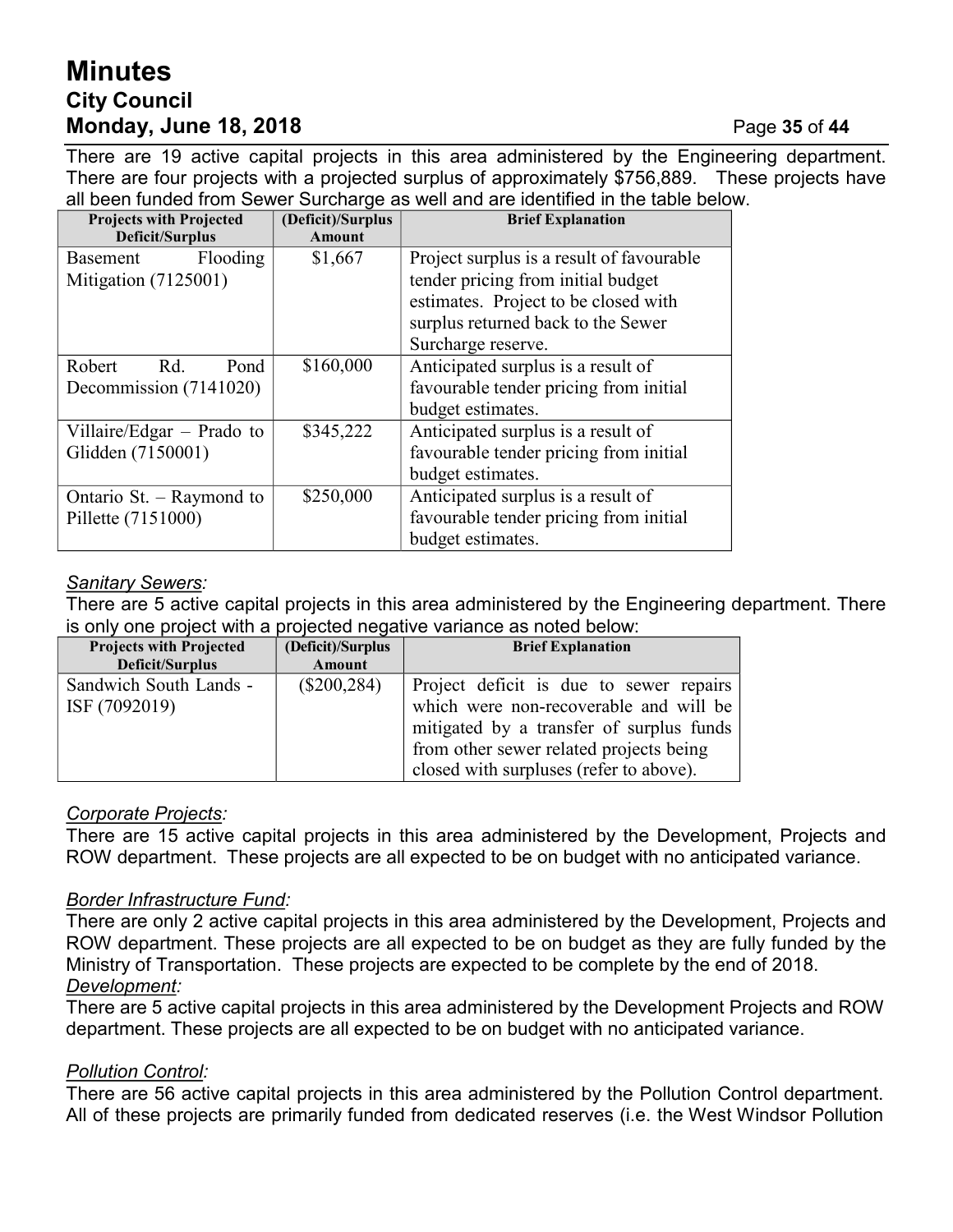# **Minutes City Council Monday, June 18, 2018** Page **36** of **44**

Control Reserve, the Little River Pollution Control Reserve and the Pumping Stations Reserve). Four projects as identified in the table below are anticipating a total surplus of approximately \$476,180.

| <b>Projects with Projected</b><br>Deficit/Surplus | (Deficit)/Surplus<br>Amount | <b>Brief Explanation</b>                   |
|---------------------------------------------------|-----------------------------|--------------------------------------------|
| Flow Meter on Sludge                              | \$41,559                    | Established budget<br>was<br>only<br>a     |
| Feed Pump (7141032)                               |                             | preliminary estimate. Project is complete  |
|                                                   |                             | and the surplus returned back to its       |
|                                                   |                             | dedicated funding source $-$ the Pollution |
|                                                   |                             | Control reserve.                           |
| Feed<br>Permanganate                              | \$24,621                    | Established budget was<br>only<br>a        |
| Upgrade & Improvements                            |                             | preliminary estimate. Project is complete  |
| (7141033)                                         |                             | and the surplus returned back to its       |
|                                                   |                             | dedicated funding source $-$ the Pollution |
|                                                   |                             | Control reserve.                           |
| <b>LRPCP</b><br>Plant                             | \$150,000                   | Anticipated surplus is a result of         |
| Aeration/Cell 2 Anoxic                            |                             | favourable tender pricing from initial     |
| (7161020)                                         |                             | budget estimates.                          |
| Malden/McGivney                                   | \$260,000                   | Anticipated surplus is a result<br>of      |
| Landfill Gas Mitigation                           |                             | competitive bidding process, tipping fee   |
| (7161059)                                         |                             | savings and less amount than expected of   |
|                                                   |                             | volume of garbage that had to be           |
|                                                   |                             | disposed of at the regional landfill.      |

## *Environmental Services:*

The Monitoring Cameras capital project is being administered by the Environmental Division of Public Works. This project is projected to be on budget with no anticipated variance.

#### *Contracts & Field Services:*

There are 8 active capital projects in this area that are being administered by the Public Works Operations department. These projects are all expected to be on budget with no anticipated variance.

## *Road Rehabilitation:*

There are 38 active capital projects in this area that are all being administered by the Public Works Operations department. There are five projects anticipating a net total project surplus of \$1,634,527 as noted below:

|                 | <b>Projects with Projected</b> |                | (Deficit)/Surplus | <b>Brief Explanation</b> |                                           |
|-----------------|--------------------------------|----------------|-------------------|--------------------------|-------------------------------------------|
| Deficit/Surplus |                                |                |                   | Amount                   |                                           |
| 2013            | Ward                           | $\overline{4}$ | Road              | \$479,912                | Projected surplus is due to a result of   |
|                 | Rehabilitation (7132004)       |                |                   |                          | favourable tender pricing from initial    |
|                 |                                |                |                   |                          | budget estimates. Administration is       |
|                 |                                |                |                   |                          | recommending transferring this surplus    |
|                 |                                |                |                   |                          | to the 2018 Road Rehabilitation project   |
|                 |                                |                |                   |                          | $(7181024)$ to complete the Ottawa Street |
|                 |                                |                |                   |                          | mill and pave tender 36-18.               |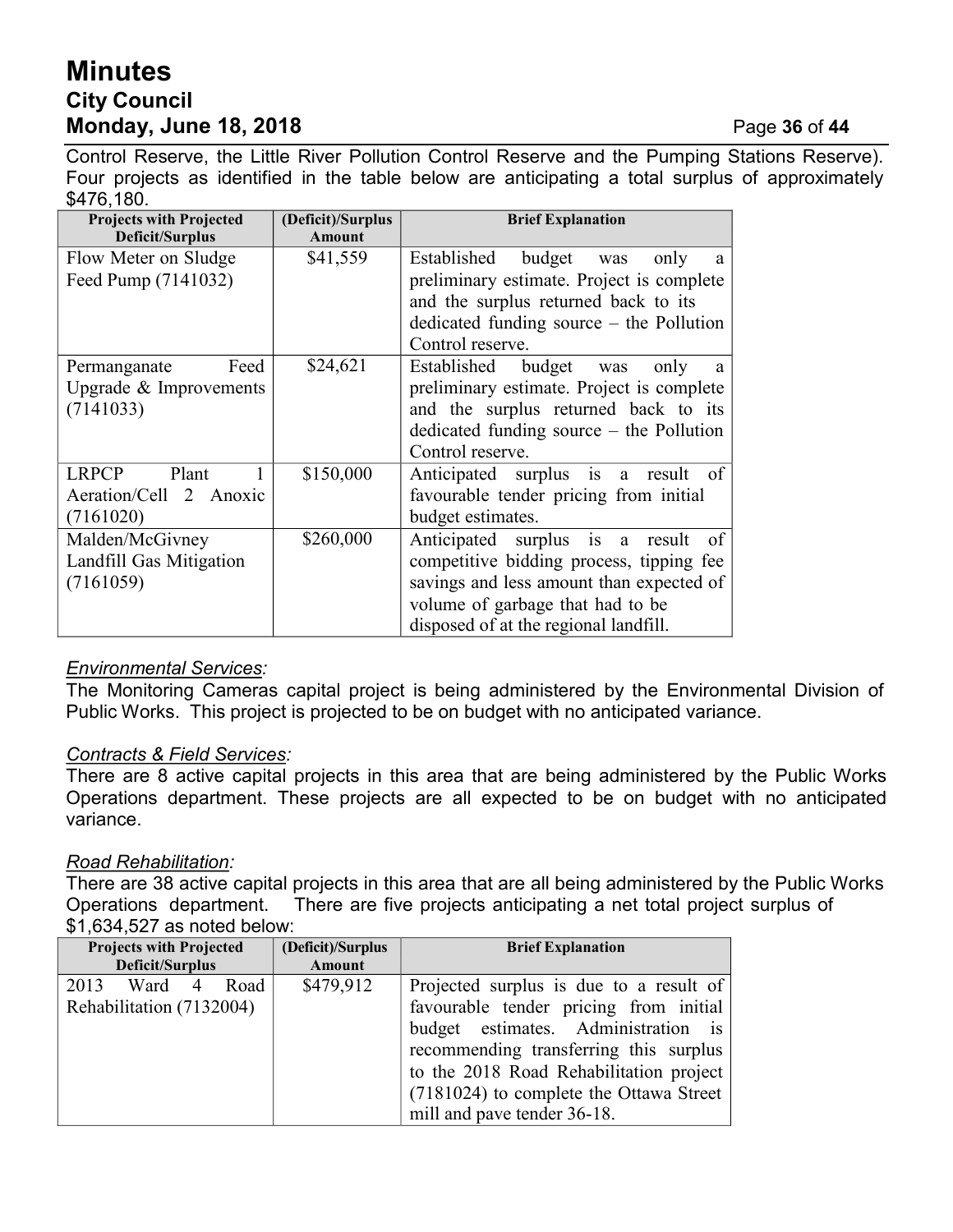# **Minutes City Council Monday, June 18, 2018** Page **37** of **44**

| 2013<br>Ward<br>Road<br>6              | \$2,318   | Projected surplus is due to a result of                                            |
|----------------------------------------|-----------|------------------------------------------------------------------------------------|
| Rehabilitation (7132006)               |           | favourable tender pricing from initial                                             |
|                                        |           | estimates.<br>Administration<br>budget<br>$\overline{1}S$                          |
|                                        |           | recommending transferring this surplus                                             |
|                                        |           | to the 2018 Road Rehabilitation project                                            |
|                                        |           | (7181024) to complete as much priority                                             |
|                                        |           | road work as possible.                                                             |
| 2013<br>Ward<br>$\overline{2}$<br>Road | \$33,976  | Anticipated surplus is<br>of<br>result<br>$\mathbf{a}$                             |
| Rehabilitation (7132012)               |           | favourable tender pricing from initial                                             |
|                                        |           | budget estimates.                                                                  |
| 2014<br>Citywide<br>Road               | \$80,179  | Projected surplus is due to a result of                                            |
| Rehabilitation (7141025)               |           | favourable tender pricing from initial                                             |
|                                        |           | budget<br>estimates.<br>Administration<br>is                                       |
|                                        |           | recommending transferring this surplus                                             |
|                                        |           | to the 2018 Road Rehabilitation project                                            |
|                                        |           | (7181024) to complete as much priority                                             |
|                                        |           | road work as possible.                                                             |
| Seminole<br>2014                       | \$493,349 | Projected surplus is due to a result of                                            |
| George/Pillette (7142003)              |           | favourable tender pricing from initial                                             |
|                                        |           | estimates.<br>Administration<br>budget<br>is                                       |
|                                        |           | recommending transferring this surplus<br>2016<br>Road Rehabilitation<br>the<br>tο |
|                                        |           | complete<br>(7161027)<br>expanded<br>to                                            |
|                                        |           | rehabilitation of Seminole St. to include                                          |
|                                        |           | bike lanes per CR269/2018.                                                         |
| Wyandotte<br>E.<br>St.                 | \$117,228 | Projected surplus is due to a result of                                            |
| Cadillac/George                        |           | favourable tender pricing from initial                                             |
| (7142005)                              |           | Administration<br>budget<br>estimates.<br>is                                       |
|                                        |           | recommending transferring this surplus                                             |
|                                        |           | to the 2018 Road Rehabilitation project                                            |
|                                        |           | (7181024) to complete as much priority                                             |
|                                        |           | road work as possible.                                                             |
| Pillette<br>Rd.                        | \$43,565  | Projected surplus is due to a result of                                            |
| Seminole/Tecumseh                      |           | favourable tender pricing from initial                                             |
| (7143001)                              |           | estimates.<br>budget<br>Administration<br>is                                       |
|                                        |           | recommending transferring this surplus                                             |
|                                        |           | to the 2018 Road Rehabilitation project                                            |
|                                        |           | (7181024) to complete as much priority                                             |
|                                        |           | road work as possible.                                                             |
| St.<br>Ε.<br>Wyandotte                 | \$25,000  | Anticipated surplus is<br>a result<br>of                                           |
| Watson/Riverdale                       |           | favourable tender pricing from initial                                             |
| (7161054)                              |           | budget estimates.                                                                  |
| Reginald<br>2017                       | \$319,000 | Anticipated surplus is<br>result<br>- of<br>$\mathbf{a}$                           |
| Norman/Westminster                     |           | favourable tender pricing from initial                                             |
| (7171080)                              |           | budget estimates.                                                                  |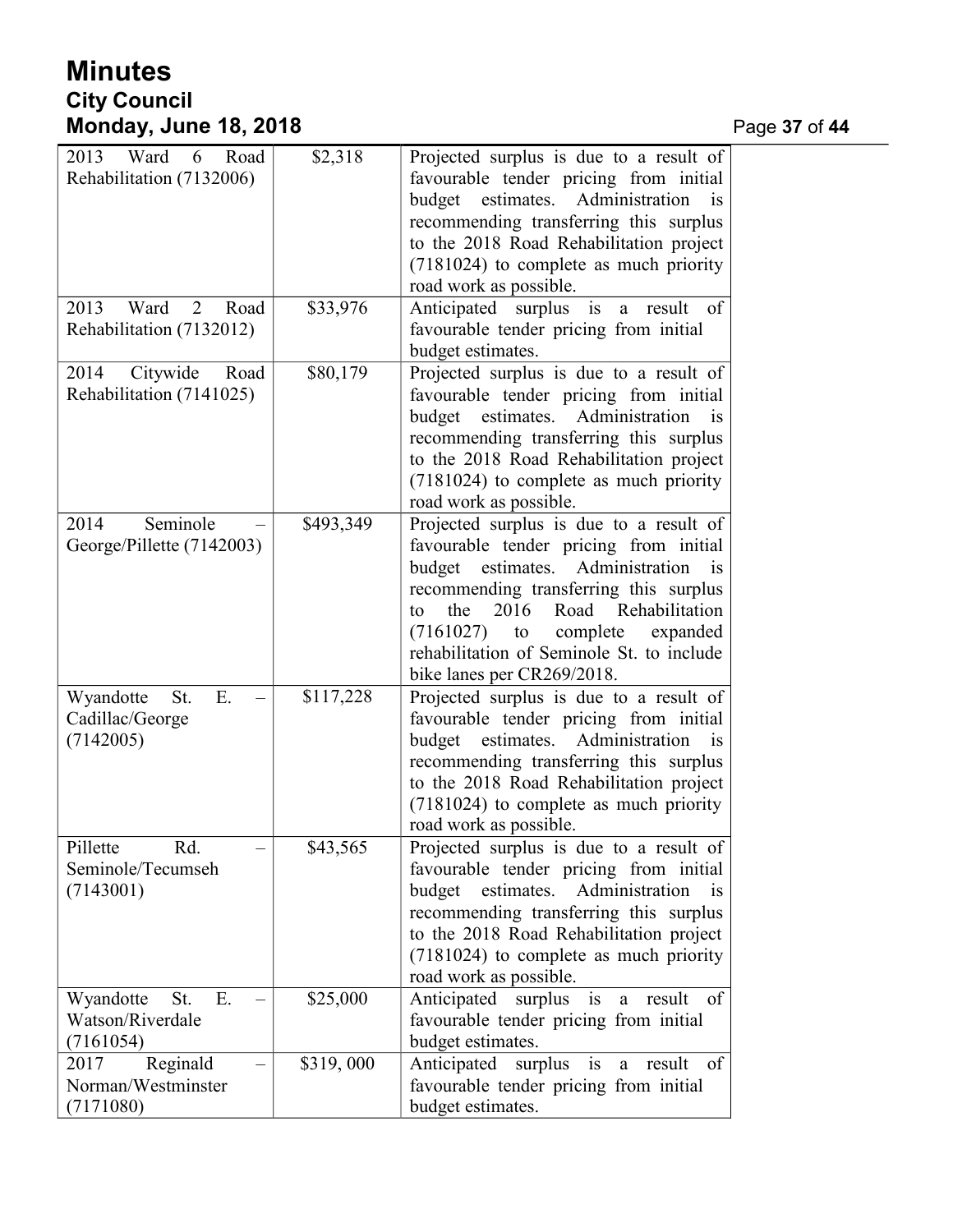# **Minutes City Council Monday, June 18, 2018** Page **38** of **44**

| 2017                     | \$40,000 | Anticipated surplus is a result of     |  |  |
|--------------------------|----------|----------------------------------------|--|--|
| Northwood/Northway       |          | favourable tender pricing from initial |  |  |
| Reconstruction (7171085) |          | budget estimates.                      |  |  |

#### *PW Maintenance:*

There are 5 active capital projects in this area administered by the Public Works Operations department. All projects are projected to be on budget with no anticipated variance.

### *Traffic Transportation Planning:*

There are 14 active capital projects in this area administered by the Public Works Operations department. All projects are projected to be on budget with no anticipated variance.

#### *Fleet Operations:*

There are 11 active capital projects in this area administered by the Fire and Rescue department and the Public Works Operations department. There are three projects that are anticipating a total project surplus of \$74,689 as noted below:

| <b>Projects with Projected</b><br>Deficit/Surplus | (Deficit)/Surplus<br><b>Amount</b> | <b>Brief Explanation</b>                     |
|---------------------------------------------------|------------------------------------|----------------------------------------------|
| Fire<br>Fleet<br>2016                             | \$44,798                           | Established<br>budget<br>only<br>was<br>a    |
| Replacement (7161031)                             |                                    | preliminary estimate.<br>Project<br>1S       |
|                                                   |                                    | complete and the surplus returned back       |
|                                                   |                                    | to its dedicated funding source $-$ the Fire |
|                                                   |                                    | Major Equipment reserve.                     |
| 2017 Parks Equipment                              | \$25,578                           | Established budget<br>only<br>was<br>a.      |
| Replacement (7171017)                             |                                    | preliminary estimate.<br>Project<br>is       |
|                                                   |                                    | complete and the surplus returned back       |
|                                                   |                                    | to its dedicated funding source $-$ the      |
|                                                   |                                    | Parks Equipment reserve.                     |
| 2017 Additional<br>Fleet                          | \$4,313                            | Established budget was<br>only<br>a          |
| Equipment (7171022)                               |                                    | preliminary estimate.<br>Project<br>1S       |
|                                                   |                                    | complete and the surplus returned back       |
|                                                   |                                    | to its dedicated funding source $-$ the      |
|                                                   |                                    | Dev. Chgs. Fleet reserve.                    |

## *Transit Windsor:*

There are 32 active capital projects in this area that are being administered by Transit Windsor. There are two projects that are anticipating a total project surplus of \$34,963 as noted below:

| 2012                | TW | \$672    | Established budget was only             |  | a             |
|---------------------|----|----------|-----------------------------------------|--|---------------|
| Fleet/Refurbishment |    |          | preliminary estimate. Project           |  | $\frac{1}{1}$ |
| (7121003)           |    |          | complete and the surplus returned back  |  |               |
|                     |    |          | to its original PYG funding source.     |  |               |
| 2017                | TW | \$34,291 | Established budget was only a           |  |               |
| Fleet/Refurbishment |    |          | preliminary estimate. Administration is |  |               |
| (7171034)           |    |          | recommending transferring \$31,000 of   |  |               |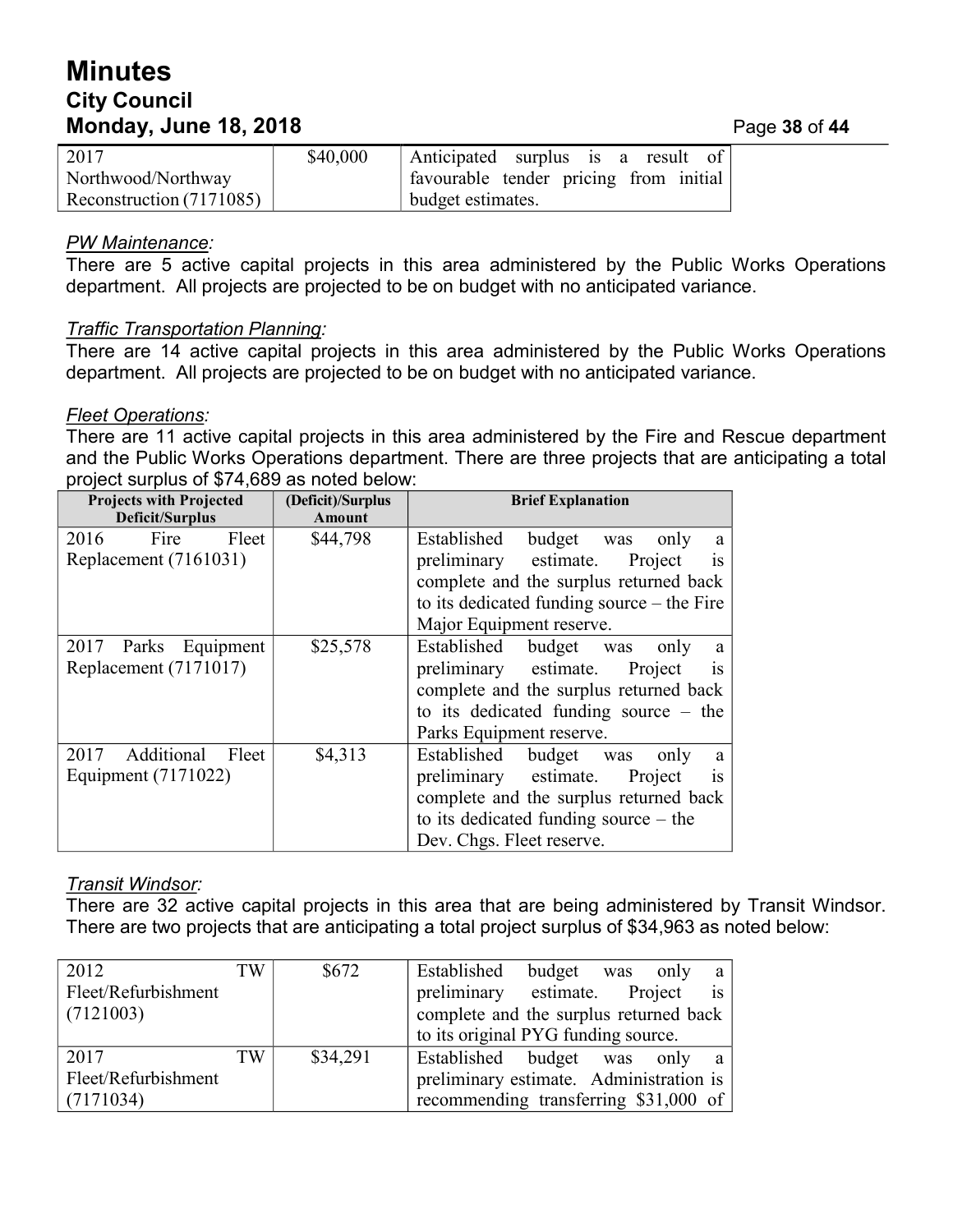# **Minutes City Council Monday, June 18, 2018**

| Page 39 of 44 |  |  |  |
|---------------|--|--|--|
|---------------|--|--|--|

| this surplus to the Garage Rehab. $-$    |
|------------------------------------------|
| Cleaning Area Concrete Surfaces project  |
| 7171046 and the balance to the           |
| Commercial Grade Floor Sweeper           |
| project $(7171052)$ to offset any budget |
| shortfall.                               |

## **Mayor's Office**

*Mayor's Office:*

There are only 3 active capital projects in this area administered by the Mayor's office. No project variance is anticipated as all of these projects are currently expected to come in on budget.

# **Office of the Chief Administrative Officer**

*Office of the Chief Administrative Officer:*

The General Economic Development Placeholder project is being administered by the Office of the CAO. No project variance is anticipated as this project continues to be expected to come in on budget.

# **Office of the City Solicitor**

*Fire and Rescue:*

There are 5 active capital projects in this area that are being administered by the Fire and Rescue department. All projects are anticipated to be on budget except for one as identified below:

| <b>Projects with Projected</b> |           | (Deficit)/Surplus | <b>Brief Explanation</b>                  |
|--------------------------------|-----------|-------------------|-------------------------------------------|
| Deficit/Surplus                |           | Amount            |                                           |
| Breathing                      | Apparatus | \$1,223           | Project surplus is a result of favourable |
| Cylinders/Packs                |           |                   | tender pricing from initial budget        |
| (7121012)                      |           |                   | estimates. Project is complete and the    |
|                                |           |                   | surplus returned back to its original PYG |
|                                |           |                   | funding source.                           |

## *Legal Services:*

There are 6 active capital projects in this area that are being administered by the Legal Department. There are two projects as identified in the table below expected to come in over budget.

| <b>Projects with Projected</b> | (Deficit)/Surplus | <b>Brief Explanation</b>                    |
|--------------------------------|-------------------|---------------------------------------------|
| <b>Deficit/Surplus</b>         | <b>Amount</b>     |                                             |
| Springarden<br><b>ANSI</b>     | Unknown           | The matter remains before the courts and    |
| Expropriation (7005542)        |                   | as such the potential deficit amount is not |
|                                |                   | able to be quantified.                      |
| $99$ CP<br>Railway<br>Cut      | Unknown           | The matter remains before the courts and    |
| (7995537)                      |                   | as such the potential deficit amount is not |
|                                |                   | able to be quantified.                      |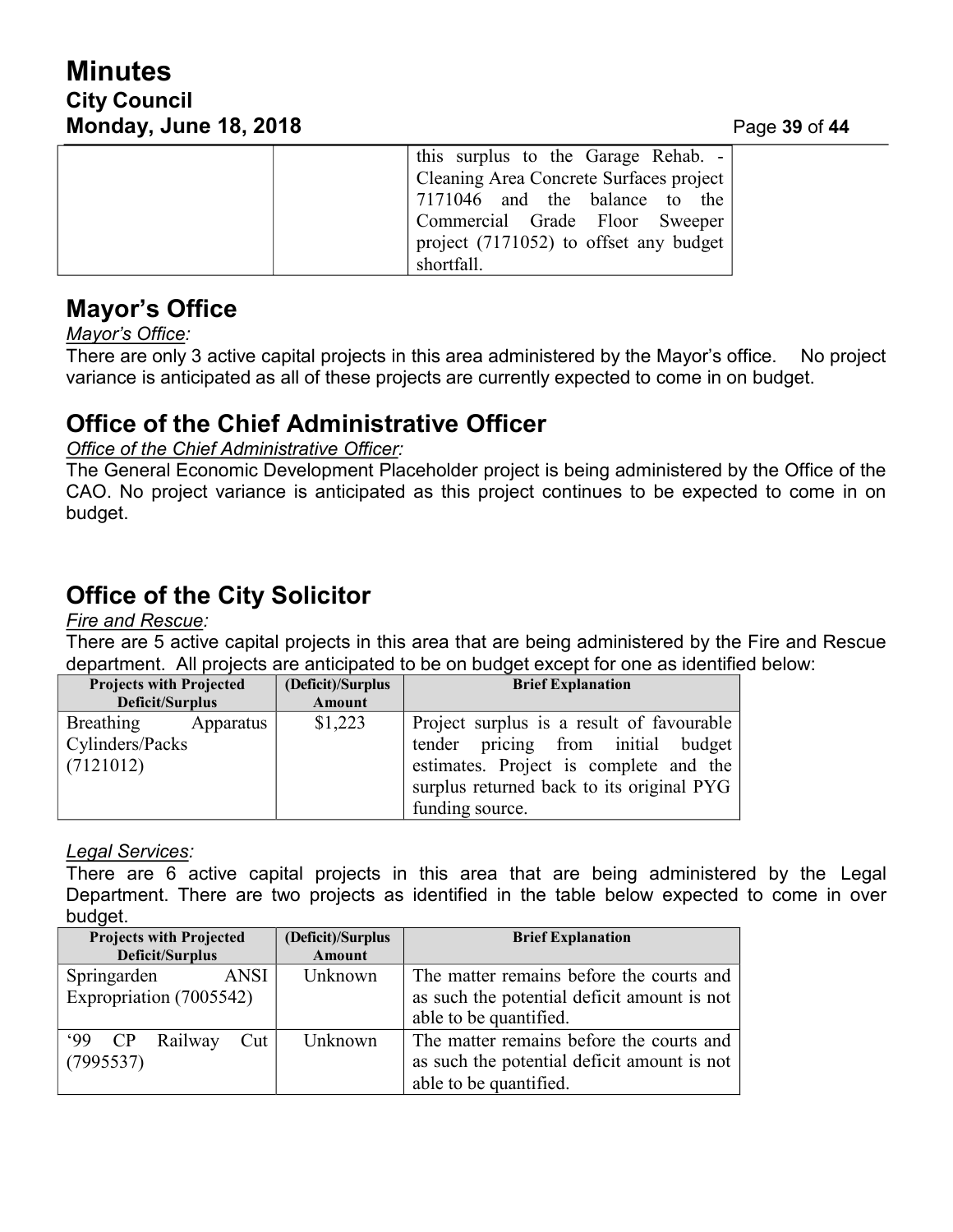## **Minutes City Council Monday, June 18, 2018** Page **40** of **44**

#### *Planning:*

There are 17 active capital projects in this area that are being administered by the Planning department. No project variance is anticipated as all of these projects are currently expected to come in on budget.

# **Office of the City Clerk**

#### *Windsor Public Library:*

There are only 4 active capital projects in this area that are being administered by the Windsor Public Library and the Development, Projects and ROW department. No project variance is anticipated as all of these projects are currently expected to come in on budget.

#### *Records and Elections:*

There are only 2 active capital projects in this area that are being administered by the Council Services department. No project variance is anticipated as both of these projects are currently expected to come in on budget.

#### *Human Resources:*

There are only 3 active capital projects in this area that are being administered by the Human Resources department. No project variance is anticipated as all of these projects are currently expected to come in on budget.

# **Office of the Chief Financial Officer**

#### *Financial Planning:*

There are 5 active capital projects in this area that are being administered by the Financial Planning division. No project variance is anticipated as all of these projects are currently expected to come in on budget.

#### *Corporate Asset Planning:*

There are 15 active capital projects in this area that are being administered by the Asset Planning division. No project variance is anticipated as all of these projects are currently expected to come in on budget.

#### *Taxation and Financial Projects:*

There are only 2 active capital projects in this area that are being administered by the Taxation and Financial Projects division. No project variance is anticipated as both of these projects are currently expected to come in on budget.

#### *Information Technology:*

There are 12 active capital projects in this area that are being administered by the Information Technology department. No project variance is anticipated as all of these projects are currently expected to come in on budget.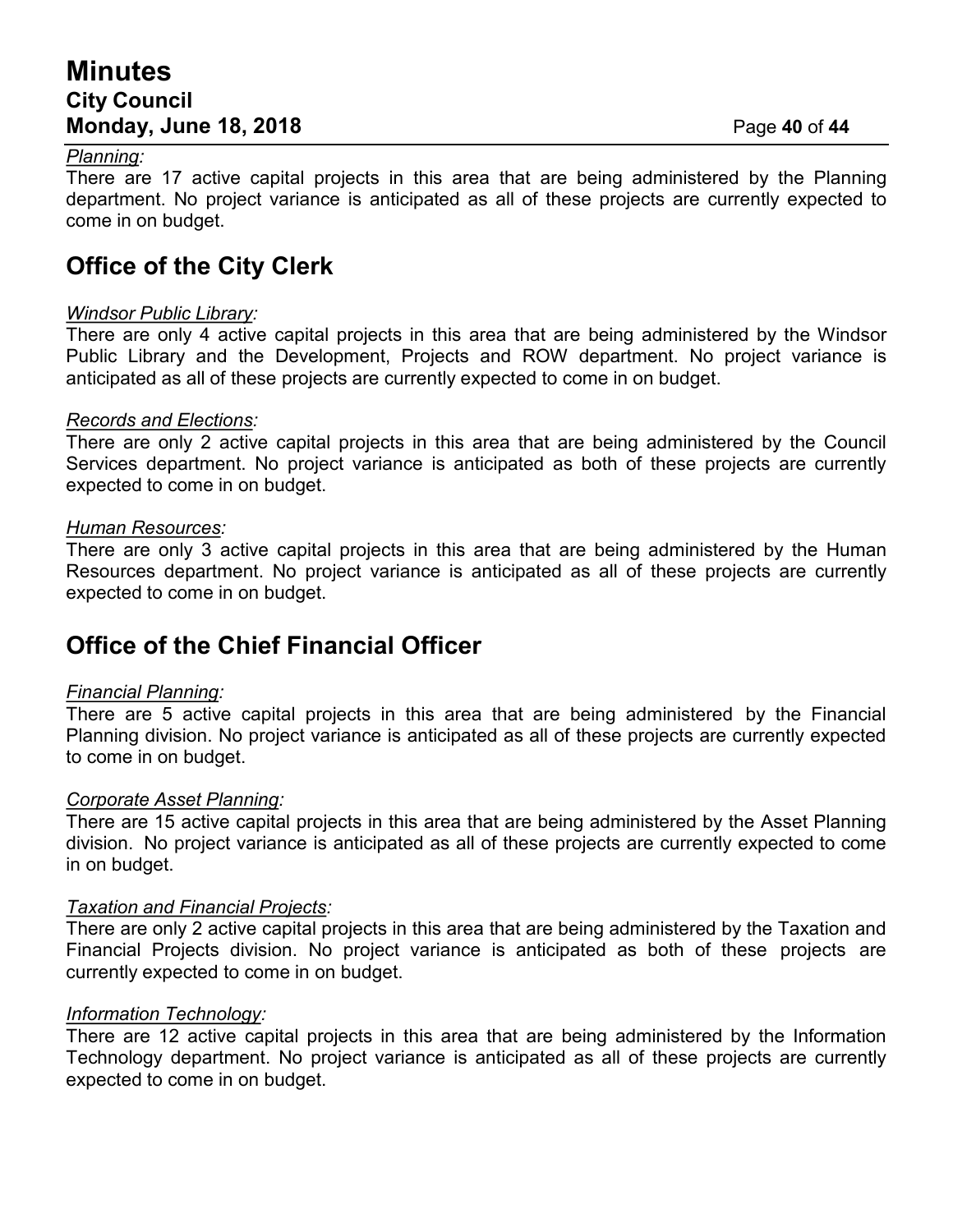# **Office of Community Development and Health Services**

### *Housing/Children's Services:*

The Windsor Essex County Housing Corporation Capital Improvements project is being administered by the Social Services department. No project variance is anticipated as this project is expected to come in on budget.

### *Huron Lodge:*

There are 5 active capital projects in this area that are being administered by Huron Lodge. There is only one project with a projected negative variance as noted below:

| <b>Projects with Projected</b> | (Deficit)/Surplus | <b>Brief Explanation</b>                   |
|--------------------------------|-------------------|--------------------------------------------|
| Deficit/Surplus                | Amount            |                                            |
| Huron Lodge $-$ Nurse          | $(\$7,800)$       | Established budget was<br>only<br>a        |
| Bedside Call System            |                   | preliminary estimate. Administration is    |
| (7163001)                      |                   | recommending transferring funds from       |
|                                |                   | the Huron Lodge - Wireless Bedside Care    |
|                                |                   | project to mitigate this budget shortfall. |

# **Office of Parks, Recreation, Culture and Facilities**

### *Facility Operations:*

There are 39 active capital projects in this area administered by the Facilities department. No project variance is anticipated as all of these projects are currently expected to come in on budget except for the following:

| <b>Projects with Projected</b><br>Deficit/Surplus                | (Deficit)/Surplus<br>Amount | <b>Brief Explanation</b>                                                                                                                                                                                                                                                                                                                                                                                                                                                                  |
|------------------------------------------------------------------|-----------------------------|-------------------------------------------------------------------------------------------------------------------------------------------------------------------------------------------------------------------------------------------------------------------------------------------------------------------------------------------------------------------------------------------------------------------------------------------------------------------------------------------|
| Corporate Facilities Roof<br>Replacement<br>Program<br>(7085008) | \$46,400                    | Established budget to replace the roof on<br>the community centre at Mic Mac Park is<br>no longer required now that the building<br>will be demolished. Administration is<br>recommending \$20,000 of that budget to<br>be used for the demolition of the Mic<br>Mac community centre and the remaining<br>\$26,400 to be reallocated to other roofing<br>priorities. The other half $(\$20,000)$ of the<br>required demolition budget will<br>be<br>funded from Park's operating budget. |

#### *Forestry:*

There are only 2 active capital projects in this area that are being administered by the Forestry division. No project variance is anticipated as both of these projects are currently expected to come in on budget.

## *Parks Operations:*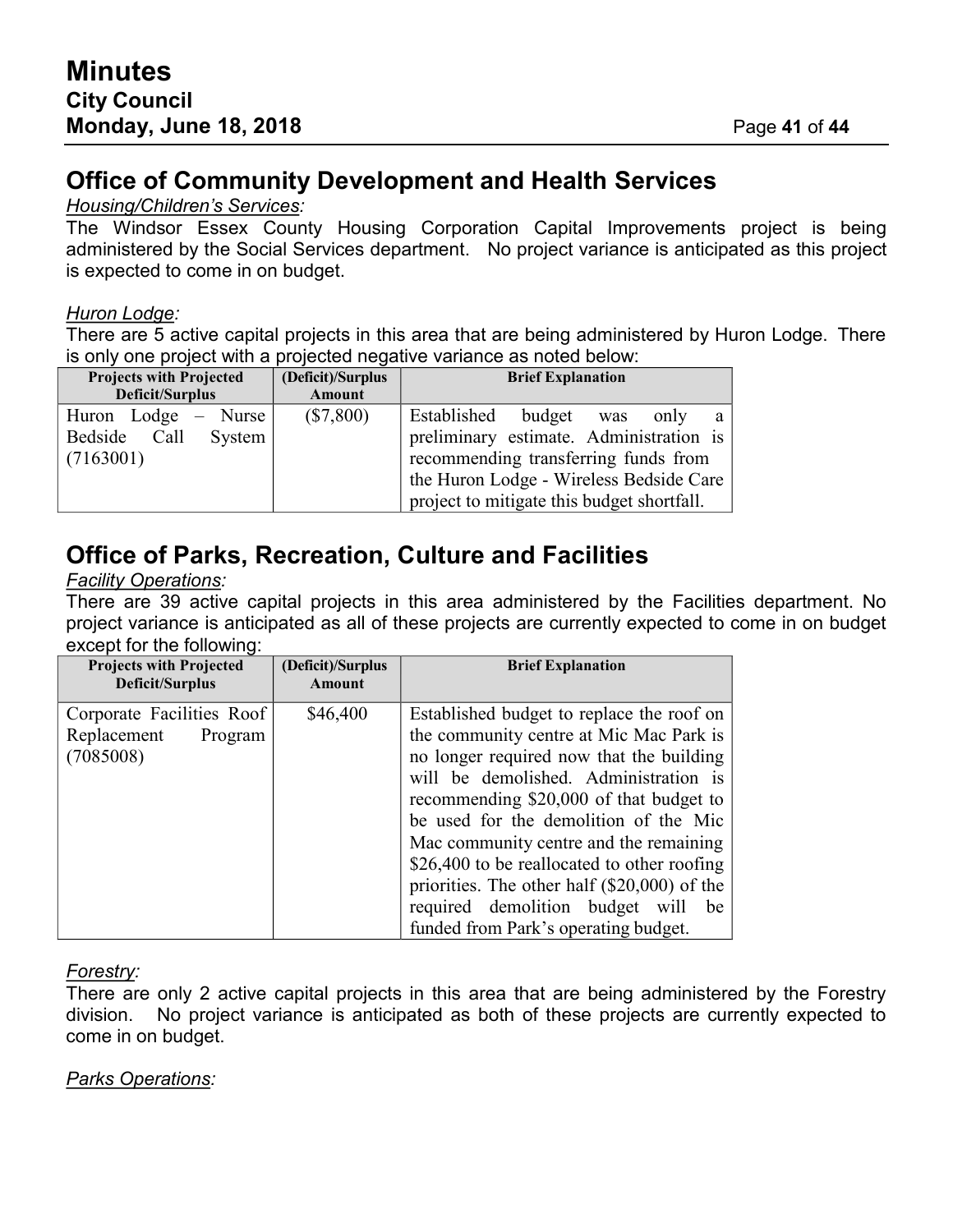# **Minutes City Council Monday, June 18, 2018** Page **42** of **44**

There are only 3 active capital projects in this area administered by the Parks department. Two projects are anticipating a negative variance in the amount of \$39,533 as identified in the table below:

| <b>Projects with Projected</b><br>Deficit/Surplus |            | (Deficit)/Surplus<br>Amount | <b>Brief Explanation</b>                                                         |                                             |
|---------------------------------------------------|------------|-----------------------------|----------------------------------------------------------------------------------|---------------------------------------------|
|                                                   | Bert Weeks | Capital                     | $(\$39,000)$                                                                     | Currently there is no backup pump           |
| Restoration (7142008)                             |            |                             | installed. The existing funds available in<br>the project are for pump equipment |                                             |
|                                                   |            |                             |                                                                                  | replacement. Administration is planning     |
|                                                   |            |                             |                                                                                  | to purchase a new pump instead (if          |
|                                                   |            |                             |                                                                                  | necessary) and will include in the capital  |
|                                                   |            |                             |                                                                                  | budget plan an allocation for the increased |
|                                                   |            |                             |                                                                                  | cost.                                       |
| <b>GPS</b>                                        | Line       | Painting                    | $(\$533)$                                                                        | Actual cost of the equipment exceeded       |
| Equipment (7171058)                               |            |                             | initial budget estimates. Administration                                         |                                             |
|                                                   |            |                             |                                                                                  | has included in the 2018 capital budget     |
|                                                   |            |                             |                                                                                  | plan an allocation for the increased cost.  |

## *Parks Design & Development:*

There are 43 active capital projects in this area administered by the Parks Design & Development department. There are eight projects that are anticipating a net total project surplus of \$3,586 as noted below:

| <b>Projects with Projected</b>                   | (Deficit)/Surplus | <b>Brief Explanation</b>                                                                                                                                                                                                                                                                                  |
|--------------------------------------------------|-------------------|-----------------------------------------------------------------------------------------------------------------------------------------------------------------------------------------------------------------------------------------------------------------------------------------------------------|
| <b>Deficit/Surplus</b>                           | <b>Amount</b>     |                                                                                                                                                                                                                                                                                                           |
| New Parks (7129004)                              | \$2,425           | Actual costs were lower than budget<br>Administration<br>estimates.<br><sup>is</sup><br>recommending transferring this surplus<br>over to the East Riverside Little River<br>Road Parks project (7171026) to offset<br>any anticipated deficit from budget<br>estimates.                                  |
| Structures (7129005)                             | $(\$78,066)$      | of<br>Deficit<br>result<br>increased<br><sup>is</sup><br>a.<br>construction costs from budget estimates<br>with<br>picnic<br>associated<br>shelters.<br>Administration is recommending funding<br>this deficit from an anticipated surplus in<br>the City Beautification & Gateways<br>project (7129006). |
| City Beautification<br>and<br>Gateways (7129006) | \$118,994         | Administration<br>is<br>recommending<br>transferring funds from this project to<br>cover the budget deficit in the Structures<br>project (7129005) above.                                                                                                                                                 |
| Parks<br>Community<br>(7129011)                  | \$4,364           | Actual costs were lower than budget<br>Administration<br>estimates.<br>1S<br>recommending transferring this surplus<br>over to the Forest Glade Community Park                                                                                                                                            |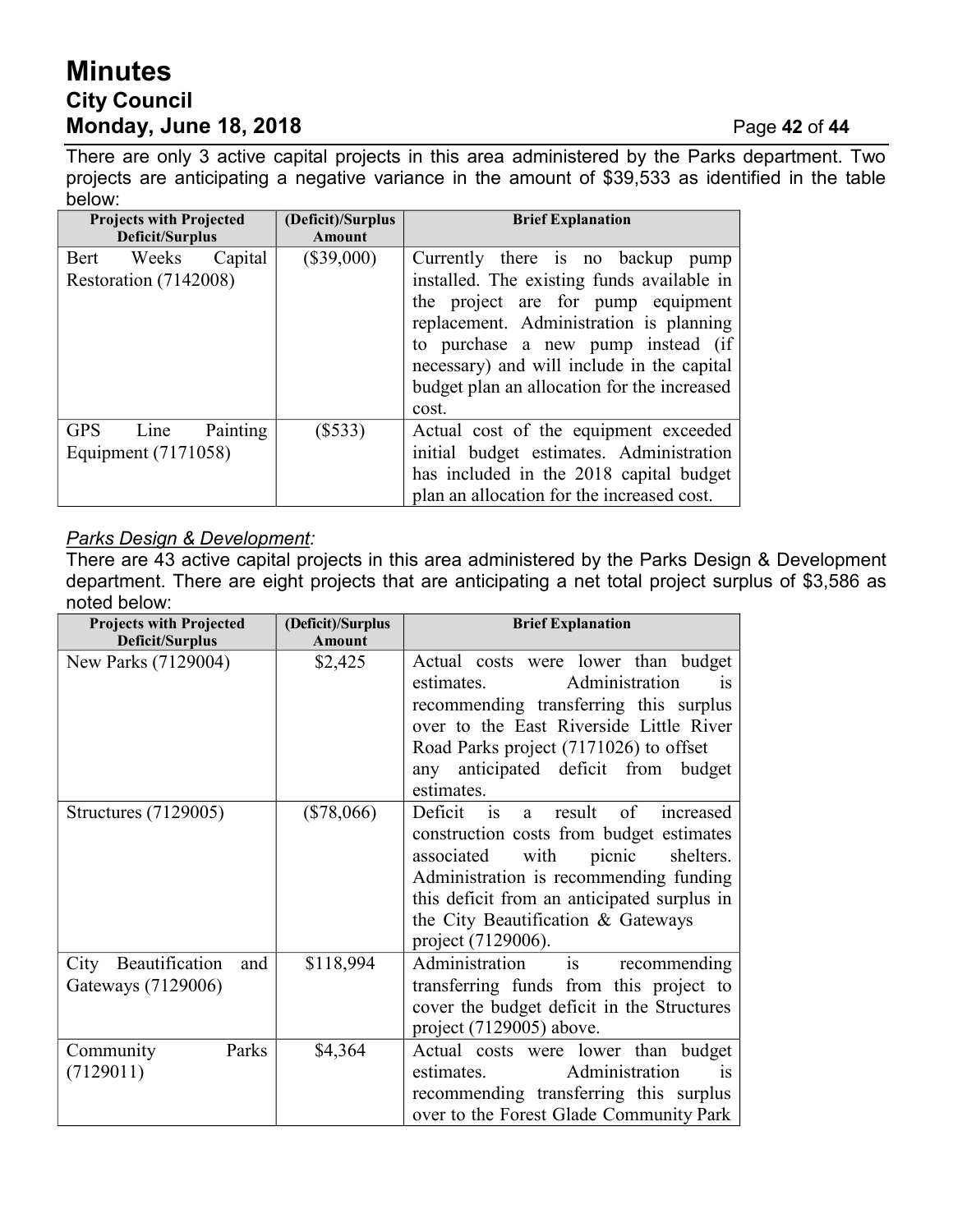# **Minutes City Council Monday, June 18, 2018** Page **43** of **44**

|                                      |              | project (7151014) to offset any anticipated<br>deficit from budget estimates. |
|--------------------------------------|--------------|-------------------------------------------------------------------------------|
|                                      |              |                                                                               |
| Parks<br>Plan<br>Master              | $(\$40,928)$ | Deficit is a result in the longer timeframe                                   |
| (7129013)                            |              | than originally forecasted to complete the                                    |
|                                      |              | report. Administration is recommending                                        |
|                                      |              | funding this deficit from an anticipated                                      |
|                                      |              | surplus in the City Beautification $\&$                                       |
|                                      |              | Gateways project (7129006).                                                   |
| Drouillard/Wyandotte                 | \$3,324      | Actual costs were lower than budget                                           |
|                                      |              |                                                                               |
| Underpass (7141050)                  |              | estimates. This surplus will be returned                                      |
|                                      |              | back to its original funding source, the                                      |
|                                      |              | PYG reserve.                                                                  |
| 2015<br>Jackson<br>Park              | $(\$877)$    | Actual costs were slightly higher than                                        |
| Regional Park (7151013)              |              | estimates.<br>budget<br>Administration<br>is                                  |
|                                      |              | recommending funding this deficit from                                        |
|                                      |              | surplus funds from project closures in                                        |
|                                      |              | $F169 - PYG.$                                                                 |
| Festival<br>$CRIP -$<br><b>Stage</b> | (\$4,834)    | Project requirements were well beyond                                         |
| Plaza (7152005)                      |              | original<br>with<br>greater<br>the<br>scope                                   |
|                                      |              | consultation<br>required<br>above<br>initial                                  |
|                                      |              | Administration                                                                |
|                                      |              | forecast.<br><b>1S</b>                                                        |
|                                      |              | recommending mitigating this deficit with                                     |
|                                      |              | a transfer of surplus funds from the                                          |
|                                      |              | Drouillard/Wyandotte Underpass project                                        |
|                                      |              | (7141050) and the remainder from surplus                                      |
|                                      |              | funds from project closures in $F169 -$                                       |
|                                      |              | PYG.                                                                          |
| CRIP - Dieppe Park Flag              | (\$816)      | Due to unforeseen weather conditions, a                                       |
| Pole (7152006)                       |              | replacement flag was required which                                           |
|                                      |              | resulted<br>Administration<br>in<br><b>1S</b>                                 |
|                                      |              | recommending mitigating this deficit with                                     |
|                                      |              |                                                                               |
|                                      |              | a transfer of surplus funds from project                                      |
|                                      |              | closures in $F169 - PYG$ .                                                    |

#### *Recreation Facilities:*

There are 16 active capital projects in this area that are being administered by the Recreation & Culture department. All projects are projected to be on budget with the exception of one as identified below:

| <b>Projects with Projected</b><br>Deficit/Surplus | (Deficit)/Surplus<br>Amount | <b>Brief Explanation</b>                                                                                                 |
|---------------------------------------------------|-----------------------------|--------------------------------------------------------------------------------------------------------------------------|
| Park Marina<br>Lakeview<br>Upgrades $(7061146)$   | $(\$27,562)$                | Internal departmental salary costs were<br>incorporated into initial budget<br>not<br>Administration<br>estimates.<br>1S |